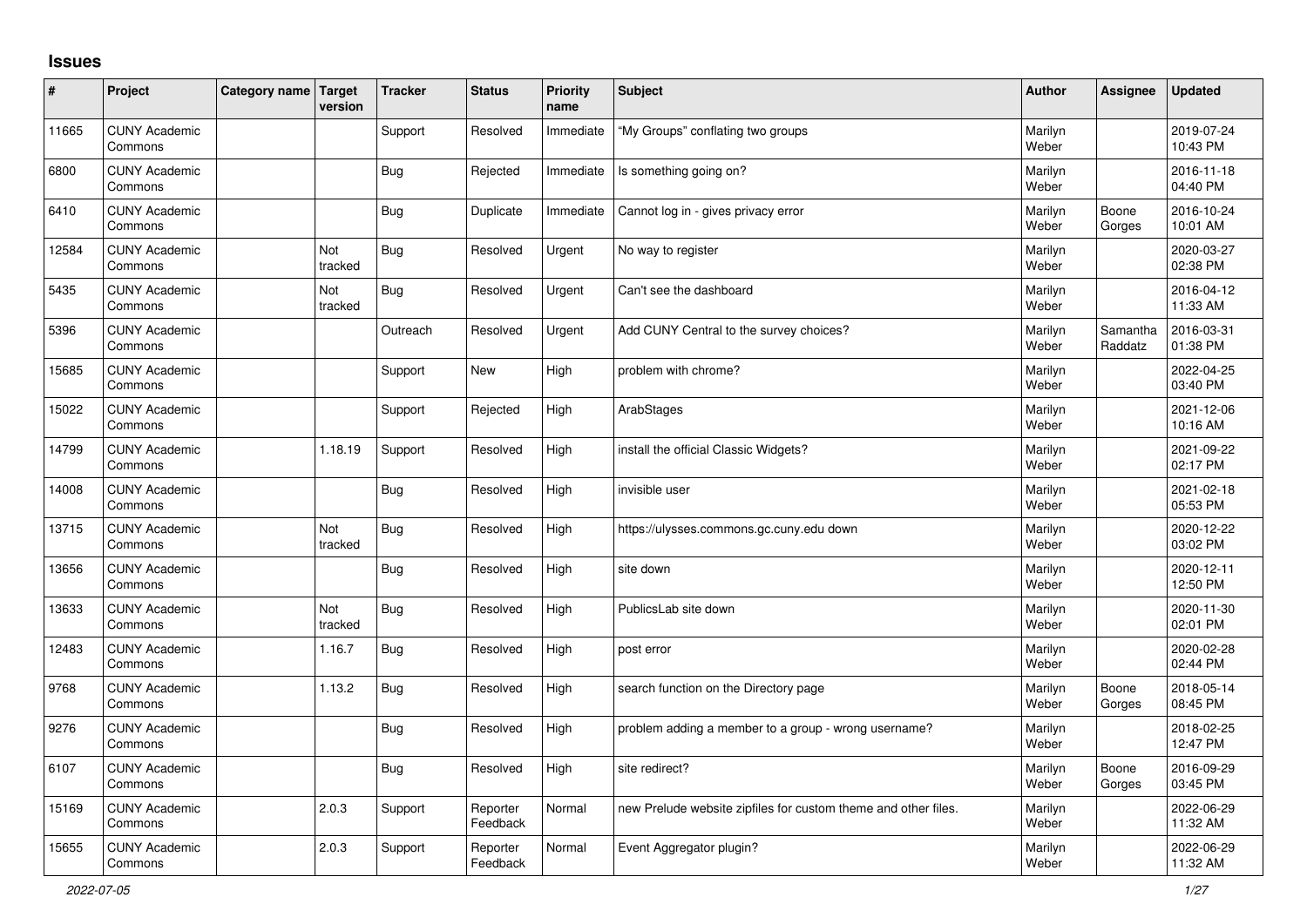| $\vert$ # | Project                         | Category name   Target | version        | <b>Tracker</b> | <b>Status</b>        | <b>Priority</b><br>name | <b>Subject</b>                                                  | <b>Author</b>    | <b>Assignee</b>       | <b>Updated</b>         |
|-----------|---------------------------------|------------------------|----------------|----------------|----------------------|-------------------------|-----------------------------------------------------------------|------------------|-----------------------|------------------------|
| 16198     | <b>CUNY Academic</b><br>Commons |                        | 2.0.1          | <b>Bug</b>     | Resolved             | Normal                  | Change role to                                                  | Marilyn<br>Weber | Boone<br>Gorges       | 2022-06-14<br>11:35 AM |
| 16110     | <b>CUNY Academic</b><br>Commons |                        |                | Support        | Reporter<br>Feedback | Normal                  | remove Creative Commons license from pages?                     | Marilyn<br>Weber | Raymond<br><b>Hoh</b> | 2022-05-17<br>06:11 PM |
| 16099     | <b>CUNY Academic</b><br>Commons |                        |                | Support        | Reporter<br>Feedback | Normal                  | request for Newsletter Glue                                     | Marilyn<br>Weber |                       | 2022-05-13<br>12:14 PM |
| 14891     | <b>CUNY Academic</b><br>Commons |                        | Not<br>tracked | Support        | Resolved             | Normal                  | changing site template after creation?                          | Marilyn<br>Weber |                       | 2022-04-27<br>04:58 PM |
| 14850     | <b>CUNY Academic</b><br>Commons |                        |                | Support        | Abandoned            | Normal                  | brooklyn waterfront site "connection not secure"                | Marilyn<br>Weber |                       | 2022-04-27<br>04:56 PM |
| 14711     | <b>CUNY Academic</b><br>Commons |                        |                | Support        | Rejected             | Normal                  | Custom Facebook Feed plugin problem                             | Marilyn<br>Weber |                       | 2022-04-27<br>04:29 PM |
| 15816     | <b>CUNY Academic</b><br>Commons |                        | Not<br>tracked | Support        | <b>New</b>           | Normal                  | slow loading at SPS                                             | Marilyn<br>Weber |                       | 2022-04-05<br>01:26 PM |
| 15565     | <b>CUNY Academic</b><br>Commons |                        |                | Support        | <b>New</b>           | Normal                  | Events - send updates to an email listserv                      | Marilyn<br>Weber |                       | 2022-03-10<br>01:06 PM |
| 15370     | <b>CUNY Academic</b><br>Commons |                        |                | Support        | Reporter<br>Feedback | Normal                  | All-in-One Event Calendar?                                      | Marilyn<br>Weber |                       | 2022-02-17<br>11:03 AM |
| 15279     | <b>CUNY Academic</b><br>Commons |                        |                | <b>Bug</b>     | Rejected             | Normal                  | big delay - cloning the history site                            | Marilyn<br>Weber |                       | 2022-02-09<br>01:49 PM |
| 15266     | <b>CUNY Academic</b><br>Commons |                        |                | Support        | Resolved             | Normal                  | Just an appreciation                                            | Marilyn<br>Weber |                       | 2022-02-07<br>10:42 AM |
| 15260     | <b>CUNY Academic</b><br>Commons |                        |                | Support        | Reporter<br>Feedback | Normal                  | Diacritical markings   European Stages                          | Marilyn<br>Weber |                       | 2022-02-04<br>08:16 AM |
| 15120     | <b>CUNY Academic</b><br>Commons |                        |                | Support        | Resolved             | Normal                  | embed Zoom recordings in a post?                                | Marilyn<br>Weber |                       | 2021-12-29<br>08:15 AM |
| 15045     | <b>CUNY Academic</b><br>Commons |                        |                | Support        | <b>New</b>           | Normal                  | no result for KCeL in the search box on the commons             | Marilyn<br>Weber |                       | 2021-12-10<br>11:29 AM |
| 14973     | <b>CUNY Academic</b><br>Commons |                        |                | Support        | Resolved             | Normal                  | Mail Poet                                                       | Marilyn<br>Weber |                       | 2021-12-06<br>10:20 AM |
| 15025     | <b>CUNY Academic</b><br>Commons |                        |                | Support        | Duplicate            | Normal                  | emails for all the papers on the commons that have been changed | Marilyn<br>Weber |                       | 2021-12-02<br>11:57 AM |
| 14972     | <b>CUNY Academic</b><br>Commons |                        |                | Support        | Rejected             | Normal                  | Mailchimp plugin                                                | Marilyn<br>Weber |                       | 2021-11-17<br>02:13 PM |
| 14900     | <b>CUNY Academic</b><br>Commons |                        | Not<br>tracked | Support        | Reporter<br>Feedback | Normal                  | previous theme?                                                 | Marilyn<br>Weber |                       | 2021-10-25<br>10:31 AM |
| 14813     | <b>CUNY Academic</b><br>Commons |                        | Not<br>tracked | Support        | Resolved             | Normal                  | raise the file size limit                                       | Marilyn<br>Weber |                       | 2021-09-30<br>12:02 PM |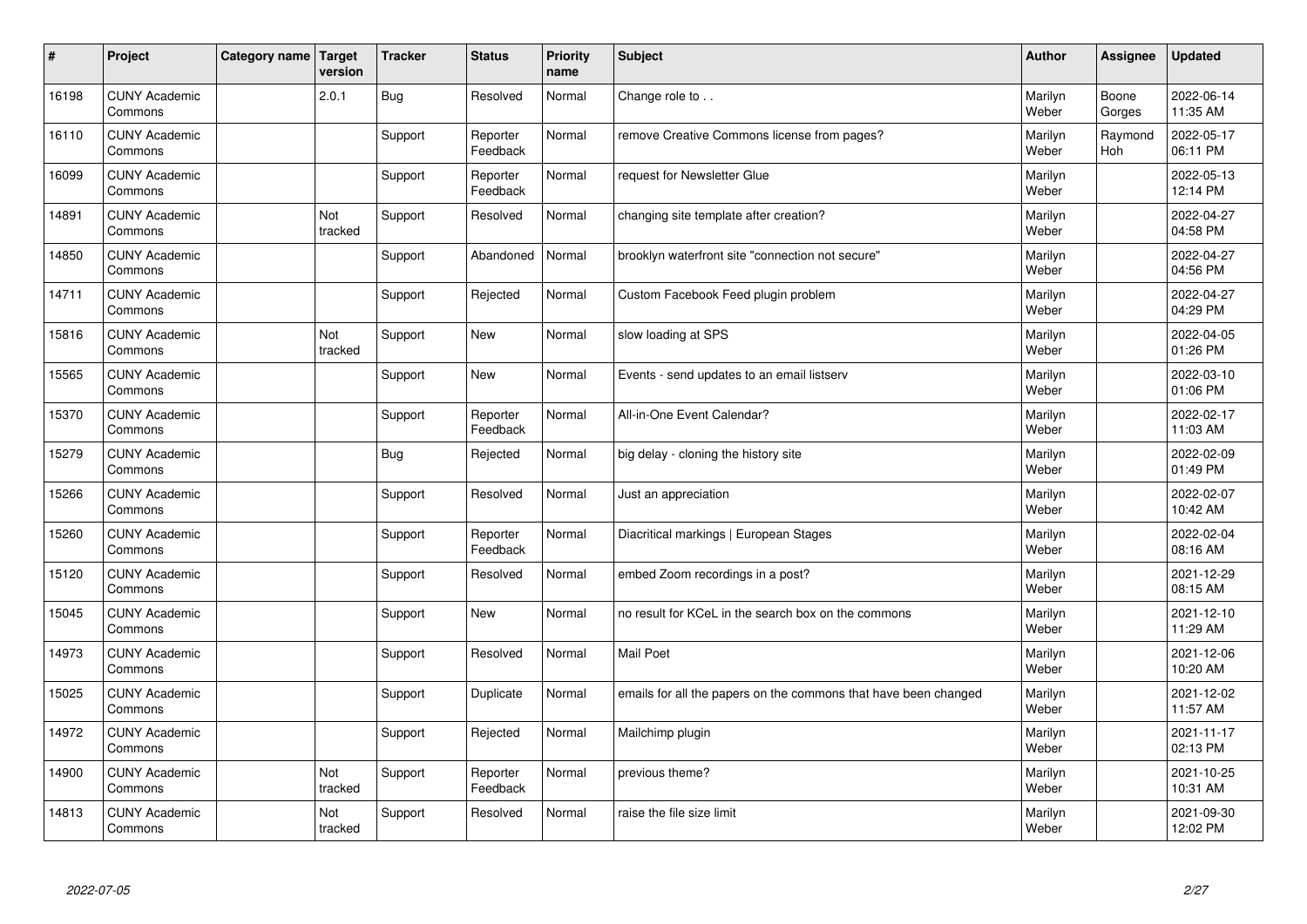| $\vert$ # | Project                         | Category name   Target | version        | <b>Tracker</b> | <b>Status</b>        | <b>Priority</b><br>name | <b>Subject</b>                                          | <b>Author</b>    | <b>Assignee</b> | <b>Updated</b>         |
|-----------|---------------------------------|------------------------|----------------|----------------|----------------------|-------------------------|---------------------------------------------------------|------------------|-----------------|------------------------|
| 14812     | <b>CUNY Academic</b><br>Commons |                        | Not<br>tracked | Support        | Resolved             | Normal                  | Custom Sidebars and Wordpress 5.6                       | Marilyn<br>Weber |                 | 2021-09-30<br>10:43 AM |
| 14784     | <b>CUNY Academic</b><br>Commons |                        |                | Support        | Reporter<br>Feedback | Normal                  | User report of logo problem when using Customizer theme | Marilyn<br>Weber |                 | 2021-09-17<br>10:25 AM |
| 14389     | <b>CUNY Academic</b><br>Commons |                        |                | Support        | Abandoned            | Normal                  | WebflowIO?                                              | Marilyn<br>Weber |                 | 2021-09-14<br>10:45 AM |
| 14148     | <b>CUNY Academic</b><br>Commons |                        |                | Support        | Abandoned            | Normal                  | post notification problem                               | Marilyn<br>Weber |                 | 2021-09-14<br>10:43 AM |
| 13596     | <b>CUNY Academic</b><br>Commons |                        |                | Support        | Abandoned            | Normal                  | invited as Author but show as Contributor               | Marilyn<br>Weber |                 | 2021-09-14<br>10:41 AM |
| 13584     | <b>CUNY Academic</b><br>Commons |                        |                | Support        | Abandoned            | Normal                  | Graphy theme question                                   | Marilyn<br>Weber |                 | 2021-09-14<br>10:41 AM |
| 14718     | <b>CUNY Academic</b><br>Commons |                        | Not<br>tracked | Support        | Resolved             | Normal                  | User wants to recover deleted account                   | Marilyn<br>Weber |                 | 2021-08-30<br>02:46 PM |
| 14625     | <b>CUNY Academic</b><br>Commons |                        | Not<br>tracked | Support        | Rejected             | Normal                  | image won't appear in slideshow.                        | Marilyn<br>Weber |                 | 2021-07-27<br>10:33 AM |
| 14594     | <b>CUNY Academic</b><br>Commons |                        | Not<br>tracked | Support        | Resolved             | Normal                  | Administration email verification?                      | Marilyn<br>Weber |                 | 2021-07-12<br>11:40 AM |
| 14378     | <b>CUNY Academic</b><br>Commons |                        | Not<br>tracked | Support        | Resolved             | Normal                  | PPTX files unfetchable                                  | Marilyn<br>Weber |                 | 2021-05-11<br>11:25 AM |
| 14398     | <b>CUNY Academic</b><br>Commons |                        | Not<br>tracked | Support        | Reporter<br>Feedback | Normal                  | Events plug-in notification problem                     | Marilyn<br>Weber |                 | 2021-05-11<br>11:21 AM |
| 14410     | <b>CUNY Academic</b><br>Commons |                        | 1.18.10        | Bug            | Resolved             | Normal                  | events calendar problem?                                | Marilyn<br>Weber |                 | 2021-05-10<br>04:45 PM |
| 14404     | <b>CUNY Academic</b><br>Commons |                        | Not<br>tracked | Support        | Resolved             | Normal                  | blocked IP of user?                                     | Marilyn<br>Weber |                 | 2021-05-10<br>01:00 PM |
| 14360     | <b>CUNY Academic</b><br>Commons |                        |                | Support        | Rejected             | Normal                  | danielgerouldarchives.org?                              | Marilyn<br>Weber |                 | 2021-04-27<br>10:42 AM |
| 14246     | <b>CUNY Academic</b><br>Commons |                        | 1.18.8         | Support        | Resolved             | Normal                  | 'Weekly jQuery Migrate Status Update"                   | Marilyn<br>Weber |                 | 2021-04-13<br>11:08 AM |
| 14242     | <b>CUNY Academic</b><br>Commons |                        |                | Support        | Resolved             | Normal                  | LAILAC site missing content                             | Marilyn<br>Weber |                 | 2021-03-27<br>08:40 AM |
| 13916     | <b>CUNY Academic</b><br>Commons |                        |                | Support        | Rejected             | Normal                  | <b>Custom Sidebars</b>                                  | Marilyn<br>Weber |                 | 2021-02-23<br>10:45 AM |
| 14016     | <b>CUNY Academic</b><br>Commons |                        |                | Support        | Rejected             | Normal                  | PDFs not downloading                                    | Marilyn<br>Weber |                 | 2021-02-22<br>11:00 AM |
| 13958     | <b>CUNY Academic</b><br>Commons |                        | 1.18.4         | Support        | Resolved             | Normal                  | calendar widget problem                                 | Marilyn<br>Weber |                 | 2021-02-09<br>11:05 AM |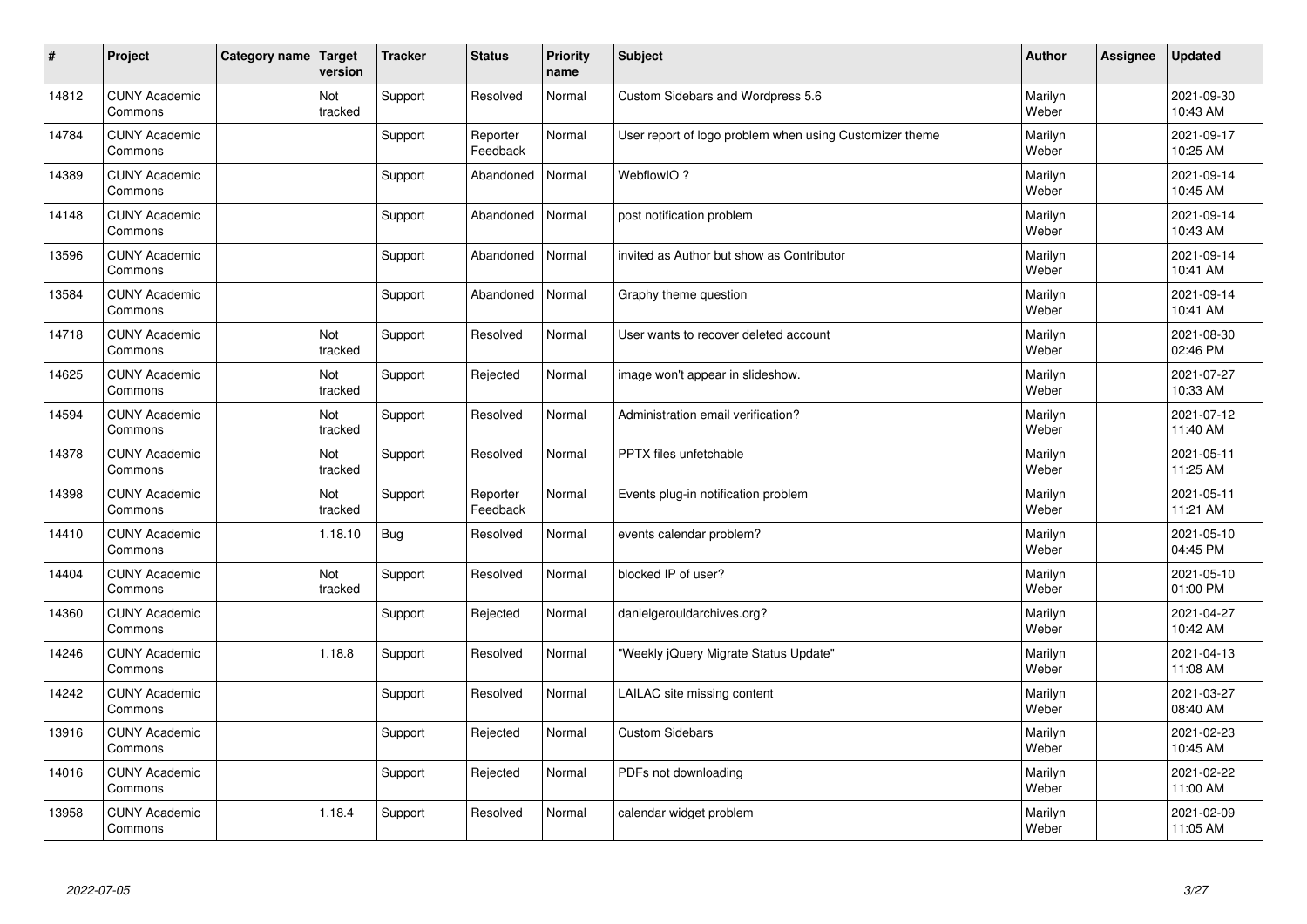| $\vert$ # | Project                         | Category name   Target | version        | <b>Tracker</b> | <b>Status</b>        | <b>Priority</b><br>name | <b>Subject</b>                           | <b>Author</b>    | <b>Assignee</b>       | <b>Updated</b>         |
|-----------|---------------------------------|------------------------|----------------|----------------|----------------------|-------------------------|------------------------------------------|------------------|-----------------------|------------------------|
| 13929     | <b>CUNY Academic</b><br>Commons |                        | 1.18.4         | Support        | Resolved             | Normal                  | update error message                     | Marilyn<br>Weber | Boone<br>Gorges       | 2021-02-09<br>11:05 AM |
| 13918     | <b>CUNY Academic</b><br>Commons |                        | Not<br>tracked | Support        | Rejected             | Normal                  | MailPoet Newsletters Premium plugin      | Marilyn<br>Weber |                       | 2021-02-09<br>11:01 AM |
| 13826     | <b>CUNY Academic</b><br>Commons |                        |                | Support        | Resolved             | Normal                  | January 14th                             | Marilyn<br>Weber |                       | 2021-01-26<br>04:26 PM |
| 13783     | <b>CUNY Academic</b><br>Commons |                        | 1.18.2         | Support        | Resolved             | Normal                  | new CUNY OneSearch url                   | Marilyn<br>Weber |                       | 2021-01-14<br>04:53 PM |
| 13641     | <b>CUNY Academic</b><br>Commons |                        | 1.18.2         | Support        | Resolved             | Normal                  | follow up to migration request           | Marilyn<br>Weber | Boone<br>Gorges       | 2021-01-12<br>10:59 AM |
| 13738     | <b>CUNY Academic</b><br>Commons |                        | 1.18.1         | Support        | Resolved             | Normal                  | theme requests from a non-CUY person     | Marilyn<br>Weber |                       | 2020-12-23<br>11:34 AM |
| 12999     | <b>CUNY Academic</b><br>Commons |                        | 1.18.1         | Support        | Resolved             | Normal                  | request for Dentist theme                | Marilyn<br>Weber | Boone<br>Gorges       | 2020-12-22<br>03:31 PM |
| 13699     | <b>CUNY Academic</b><br>Commons |                        | Not<br>tracked | Support        | Resolved             | Normal                  | Martin Segal Center site down            | Marilyn<br>Weber | Raymond<br>Hoh        | 2020-12-22<br>03:03 PM |
| 13710     | <b>CUNY Academic</b><br>Commons |                        | Not<br>tracked | Support        | Resolved             | Normal                  | small change to Hosting Partner Handbook | Marilyn<br>Weber |                       | 2020-12-16<br>04:29 PM |
| 13637     | <b>CUNY Academic</b><br>Commons |                        |                | Support        | Abandoned            | Normal                  | All-in-One Migration plugin request      | Marilyn<br>Weber |                       | 2020-12-08<br>10:46 AM |
| 13541     | <b>CUNY Academic</b><br>Commons |                        | Not<br>tracked | Support        | Resolved             | Normal                  | add a page template to OER site.         | Marilyn<br>Weber |                       | 2020-11-11<br>11:12 AM |
| 13288     | <b>CUNY Academic</b><br>Commons |                        |                | Support        | Abandoned            | Normal                  | log in problems on iPhone 6              | Marilyn<br>Weber |                       | 2020-10-27<br>10:26 AM |
| 13441     | <b>CUNY Academic</b><br>Commons |                        | 1.17.5         | Support        | Resolved             | Normal                  | ongoing user problems with daily digests | Marilyn<br>Weber |                       | 2020-10-13<br>10:02 AM |
| 13378     | <b>CUNY Academic</b><br>Commons |                        | 1.17.5         | <b>Bug</b>     | Resolved             | Normal                  | problem on one of my sites               | Marilyn<br>Weber |                       | 2020-09-24<br>05:27 PM |
| 13169     | <b>CUNY Academic</b><br>Commons |                        | 1.17.4         | Support        | Rejected             | Normal                  | footer logo image has no alt-text        | Marilyn<br>Weber |                       | 2020-09-22<br>10:18 AM |
| 13286     | <b>CUNY Academic</b><br>Commons |                        | Not<br>tracked | Support        | <b>New</b>           | Normal                  | problem connecting with WordPress app    | Marilyn<br>Weber | Raymond<br><b>Hoh</b> | 2020-09-08<br>11:16 AM |
| 13295     | <b>CUNY Academic</b><br>Commons |                        | Not<br>tracked | Support        | Resolved             | Normal                  | can't find new user                      | Marilyn<br>Weber |                       | 2020-09-08<br>10:18 AM |
| 13255     | <b>CUNY Academic</b><br>Commons |                        | Not<br>tracked | Support        | Reporter<br>Feedback | Normal                  | Accessibility problems                   | Marilyn<br>Weber |                       | 2020-09-01<br>05:48 PM |
| 13160     | <b>CUNY Academic</b><br>Commons |                        |                | Support        | Rejected             | Normal                  | site not working on iphone               | Marilyn<br>Weber |                       | 2020-08-25<br>10:58 AM |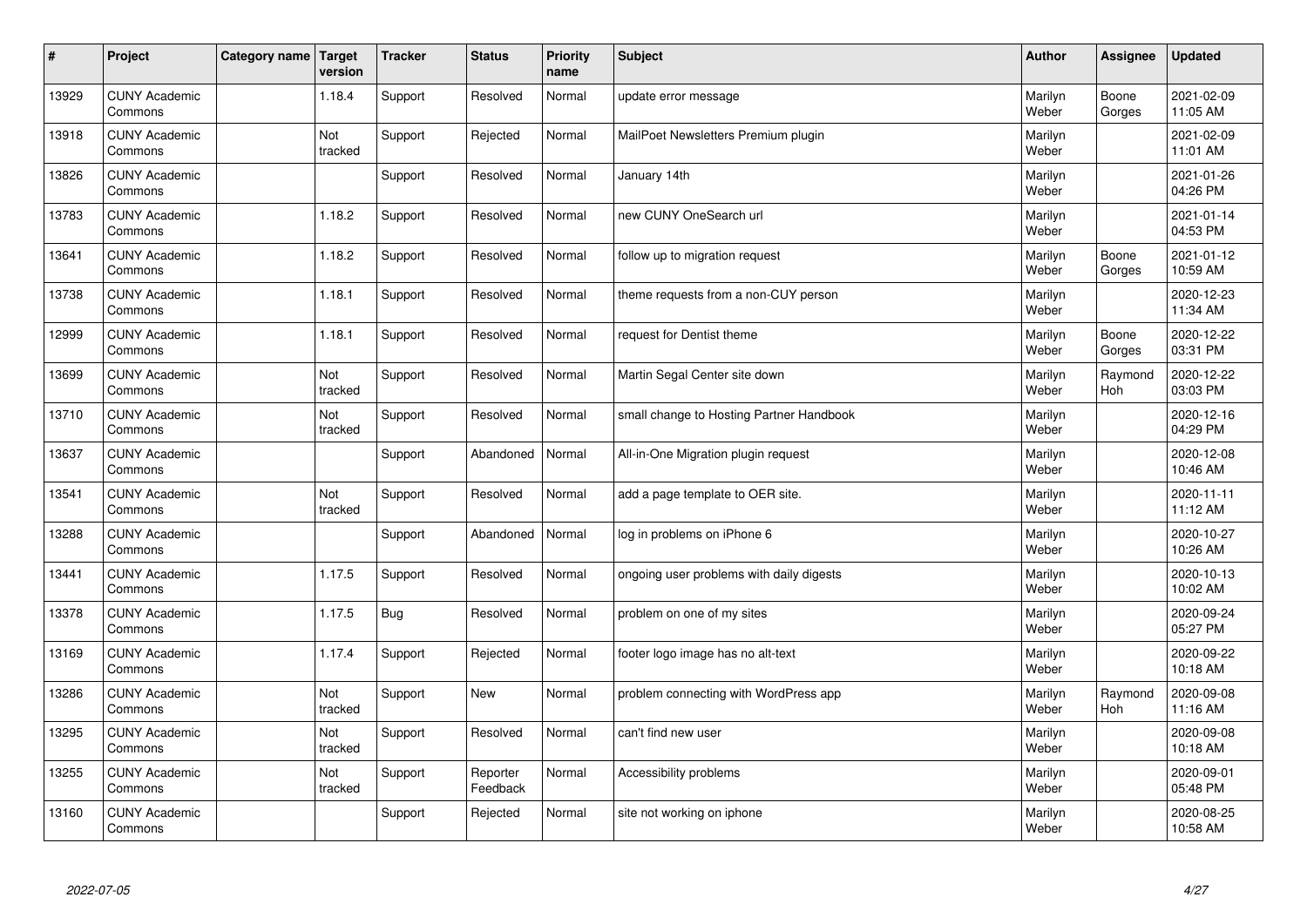| $\sharp$ | Project                         | Category name | Target<br>version | <b>Tracker</b> | <b>Status</b>        | <b>Priority</b><br>name | <b>Subject</b>                                                       | <b>Author</b>    | Assignee        | <b>Updated</b>         |
|----------|---------------------------------|---------------|-------------------|----------------|----------------------|-------------------------|----------------------------------------------------------------------|------------------|-----------------|------------------------|
| 13121    | <b>CUNY Academic</b><br>Commons |               |                   | Support        | Rejected             | Normal                  | embed a DropBox Paper file                                           | Marilyn<br>Weber |                 | 2020-08-25<br>10:56 AM |
| 13217    | <b>CUNY Academic</b><br>Commons |               |                   | Support        | Rejected             | Normal                  | upload recordings of our past webinars?                              | Marilyn<br>Weber |                 | 2020-08-25<br>07:56 AM |
| 13091    | <b>CUNY Academic</b><br>Commons |               | 1.17.0            | Support        | Resolved             | Normal                  | problem with latex (math equations)                                  | Marilyn<br>Weber |                 | 2020-07-28<br>11:09 AM |
| 13065    | <b>CUNY Academic</b><br>Commons |               | Not<br>tracked    | Support        | Resolved             | Normal                  | can't invite new user to group                                       | Marilyn<br>Weber |                 | 2020-07-22<br>04:24 PM |
| 13034    | <b>CUNY Academic</b><br>Commons |               | Not<br>tracked    | Support        | Reporter<br>Feedback | Normal                  | a site is asking people to join the Commons to get a download        | Marilyn<br>Weber |                 | 2020-07-12<br>07:23 AM |
| 13013    | <b>CUNY Academic</b><br>Commons |               | Not<br>tracked    | Bug            | Resolved             | Normal                  | an invite to Group Admins from Brian Foote?!                         | Marilyn<br>Weber |                 | 2020-07-07<br>02:36 PM |
| 12986    | <b>CUNY Academic</b><br>Commons |               |                   | Support        | Rejected             | Normal                  | Someone is trying to create accounts using random CUNY entity emails | Marilyn<br>Weber |                 | 2020-07-02<br>09:47 PM |
| 12960    | <b>CUNY Academic</b><br>Commons |               | 1.16.14           | Support        | Resolved             | Normal                  | mutiple plugin in requests                                           | Marilyn<br>Weber | Boone<br>Gorges | 2020-06-23<br>10:53 AM |
| 12905    | <b>CUNY Academic</b><br>Commons |               | 1.16.14           | Support        | Resolved             | Normal                  | trouble embedding a flipbook from Flipsnack                          | Marilyn<br>Weber | Boone<br>Gorges | 2020-06-23<br>10:53 AM |
| 12777    | <b>CUNY Academic</b><br>Commons |               | 1.16.14           | Support        | Resolved             | Normal                  | request to include custom javascript into a Commons-hosted site      | Marilyn<br>Weber |                 | 2020-06-16<br>04:03 PM |
| 12861    | <b>CUNY Academic</b><br>Commons |               |                   | Support        | Resolved             | Normal                  | trouble with YouTube                                                 | Marilyn<br>Weber | Raymond<br>Hoh  | 2020-06-09<br>11:16 AM |
| 12427    | <b>CUNY Academic</b><br>Commons |               | Not<br>tracked    | Support        | Resolved             | Normal                  | organizing PDF on a site?                                            | Marilyn<br>Weber | scott voth      | 2020-03-10<br>11:11 AM |
| 11912    | <b>CUNY Academic</b><br>Commons |               |                   | Support        | Resolved             | Normal                  | influence search results?                                            | Marilyn<br>Weber |                 | 2020-02-11<br>10:51 AM |
| 12352    | <b>CUNY Academic</b><br>Commons |               | Not<br>tracked    | Support        | New                  | Normal                  | "posts list" page builder block option                               | Marilyn<br>Weber |                 | 2020-02-03<br>01:29 PM |
| 12334    | <b>CUNY Academic</b><br>Commons |               |                   | Support        | Resolved             | Normal                  | request for a Redmine account                                        | Marilyn<br>Weber | Matt Gold       | 2020-01-30<br>12:01 PM |
| 12205    | <b>CUNY Academic</b><br>Commons |               |                   | Support        | Rejected             | Normal                  | possible update to the 2019 theme?                                   | Marilyn<br>Weber |                 | 2020-01-14<br>12:08 PM |
| 12176    | <b>CUNY Academic</b><br>Commons |               | Not<br>tracked    | Support        | Resolved             | Normal                  | Mp4s?                                                                | Marilyn<br>Weber |                 | 2019-12-05<br>11:04 AM |
| 11977    | <b>CUNY Academic</b><br>Commons |               | Not<br>tracked    | Support        | Resolved             | Normal                  | please remove me from many sites                                     | Marilyn<br>Weber |                 | 2019-11-21<br>01:05 PM |
| 12038    | <b>CUNY Academic</b><br>Commons |               | 1.15.13           | Bug            | Resolved             | Normal                  | admin visibility problem at careerplan.commons.gc.cuny.edu           | Marilyn<br>Weber |                 | 2019-11-12<br>10:20 AM |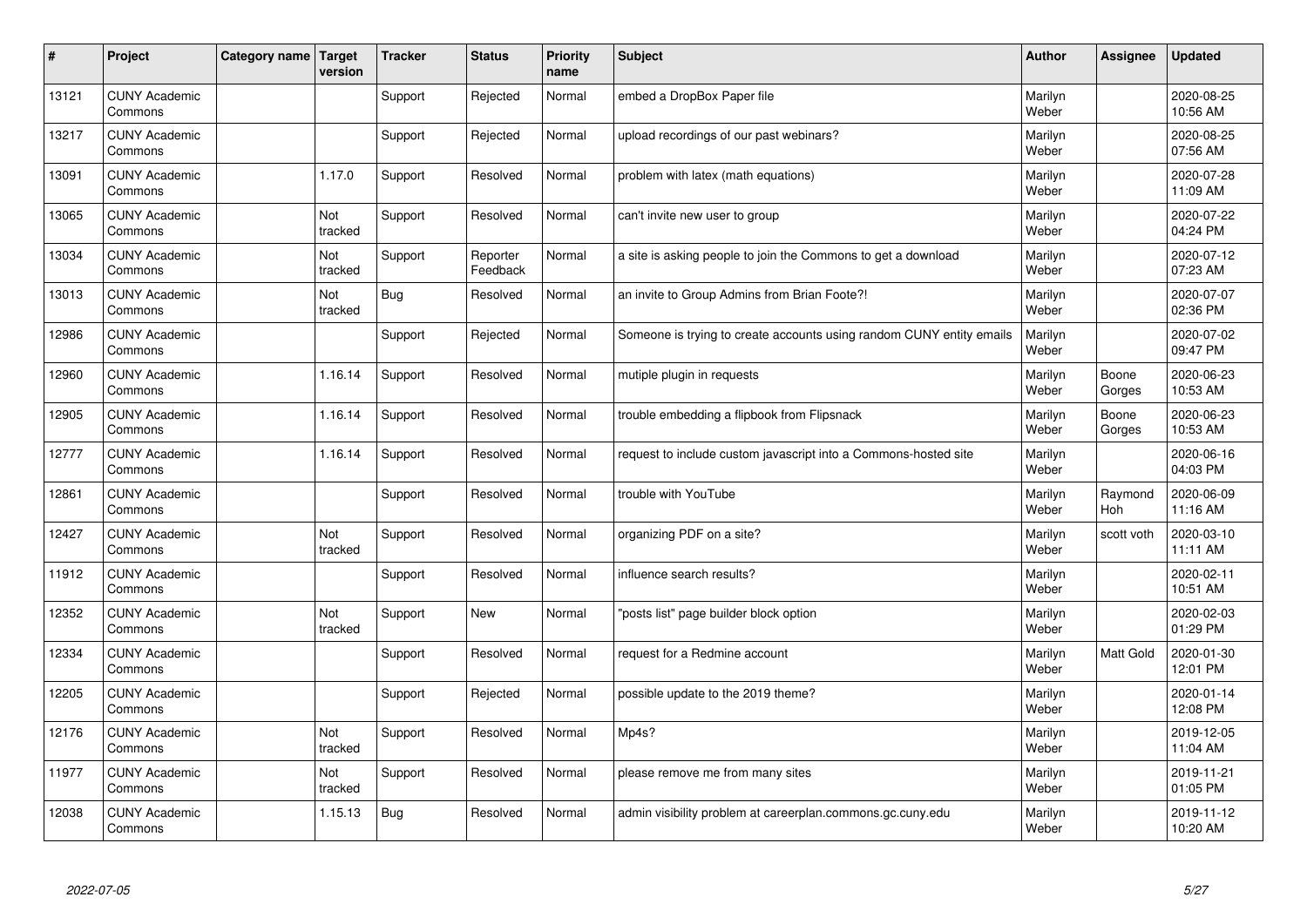| $\sharp$ | Project                         | Category name | Target<br>version | <b>Tracker</b> | <b>Status</b>        | <b>Priority</b><br>name | <b>Subject</b>                                                                                         | <b>Author</b>    | Assignee       | <b>Updated</b>         |
|----------|---------------------------------|---------------|-------------------|----------------|----------------------|-------------------------|--------------------------------------------------------------------------------------------------------|------------------|----------------|------------------------|
| 11915    | <b>CUNY Academic</b><br>Commons |               | Not<br>tracked    | Support        | Resolved             | Normal                  | User not in list                                                                                       | Marilyn<br>Weber |                | 2019-10-28<br>10:13 AM |
| 11811    | <b>CUNY Academic</b><br>Commons |               | Not<br>tracked    | Support        | Duplicate            | Normal                  | Content of Publications widget on profile page being erased on save                                    | Marilyn<br>Weber |                | 2019-10-08<br>11:16 AM |
| 11519    | <b>CUNY Academic</b><br>Commons |               | Not<br>tracked    | Support        | Assigned             | Normal                  | comment option not appearing                                                                           | Marilyn<br>Weber |                | 2019-09-24<br>10:28 AM |
| 11848    | <b>CUNY Academic</b><br>Commons |               | Not<br>tracked    | Support        | Hold                 | Normal                  | a Dean of Faculty wants to share a large file                                                          | Marilyn<br>Weber |                | 2019-09-24<br>08:44 AM |
| 11896    | <b>CUNY Academic</b><br>Commons |               | Not<br>tracked    | Support        | Resolved             | Normal                  | https://thenurseswritingproject.commons.gc.cuny.edu                                                    | Marilyn<br>Weber |                | 2019-09-24<br>08:09 AM |
| 11225    | <b>CUNY Academic</b><br>Commons |               | Not<br>tracked    | Support        | Resolved             | Normal                  | bulk upload?                                                                                           | Marilyn<br>Weber |                | 2019-09-18<br>10:31 AM |
| 11787    | <b>CUNY Academic</b><br>Commons |               | Not<br>tracked    | Support        | Reporter<br>Feedback | Normal                  | automated comments notifications on ZenDesk                                                            | Marilyn<br>Weber |                | 2019-08-26<br>06:18 PM |
| 11771    | <b>CUNY Academic</b><br>Commons |               | Not<br>tracked    | Support        | Reporter<br>Feedback | Normal                  | post displays in sections                                                                              | Marilyn<br>Weber |                | 2019-08-20<br>10:34 AM |
| 11650    | <b>CUNY Academic</b><br>Commons |               | Not<br>tracked    | Support        | Resolved             | Normal                  | https://commons.gc.cuny.edu/groups/introduction-to-literary-studies-engl<br>ish-252-at-hunter-college/ | Marilyn<br>Weber |                | 2019-07-18<br>02:28 PM |
| 11647    | <b>CUNY Academic</b><br>Commons |               | 1.15.6            | Support        | Resolved             | Normal                  | Tribulant Newsletters update                                                                           | Marilyn<br>Weber |                | 2019-07-18<br>02:27 PM |
| 11609    | <b>CUNY Academic</b><br>Commons |               | 1.15.5            | Support        | Resolved             | Normal                  | <b>Mixed Content flag</b>                                                                              | Marilyn<br>Weber |                | 2019-06-27<br>06:54 PM |
| 10838    | <b>CUNY Academic</b><br>Commons |               | 1.15.3            | Support        | Rejected             | Normal                  | two plugin/theme requests from a digital fellow                                                        | Marilyn<br>Weber |                | 2019-06-11<br>10:31 AM |
| 11509    | <b>CUNY Academic</b><br>Commons |               | Not<br>tracked    | Support        | Reporter<br>Feedback | Normal                  | deleted Page causing a Menu problem?                                                                   | Marilyn<br>Weber |                | 2019-06-04<br>09:54 AM |
| 11002    | <b>CUNY Academic</b><br>Commons |               | Not<br>tracked    | Support        | Resolved             | Normal                  | open link in a new tab not working                                                                     | Marilyn<br>Weber |                | 2019-06-03<br>07:57 PM |
| 11483    | <b>CUNY Academic</b><br>Commons |               | 1.15.2            | <b>Bug</b>     | Resolved             | Normal                  | "Add New user" not working                                                                             | Marilyn<br>Weber |                | 2019-05-21<br>02:26 PM |
| 10986    | <b>CUNY Academic</b><br>Commons |               | Not<br>tracked    | Support        | Resolved             | Normal                  | PDF embedder provoking error                                                                           | Marilyn<br>Weber |                | 2019-03-29<br>04:28 PM |
| 11267    | <b>CUNY Academic</b><br>Commons |               |                   | Support        | Rejected             | Normal                  | signing up with a nonCUNY signup code from the Register page                                           | Marilyn<br>Weber |                | 2019-03-26<br>03:00 PM |
| 11233    | <b>CUNY Academic</b><br>Commons |               | 1.14.9            | Support        | Resolved             | Normal                  | Hotjar ?                                                                                               | Marilyn<br>Weber |                | 2019-03-26<br>12:10 PM |
| 11149    | <b>CUNY Academic</b><br>Commons |               | Not<br>tracked    | Support        | Reporter<br>Feedback | Normal                  | comments getting blocked                                                                               | Marilyn<br>Weber | Raymond<br>Hoh | 2019-03-26<br>11:40 AM |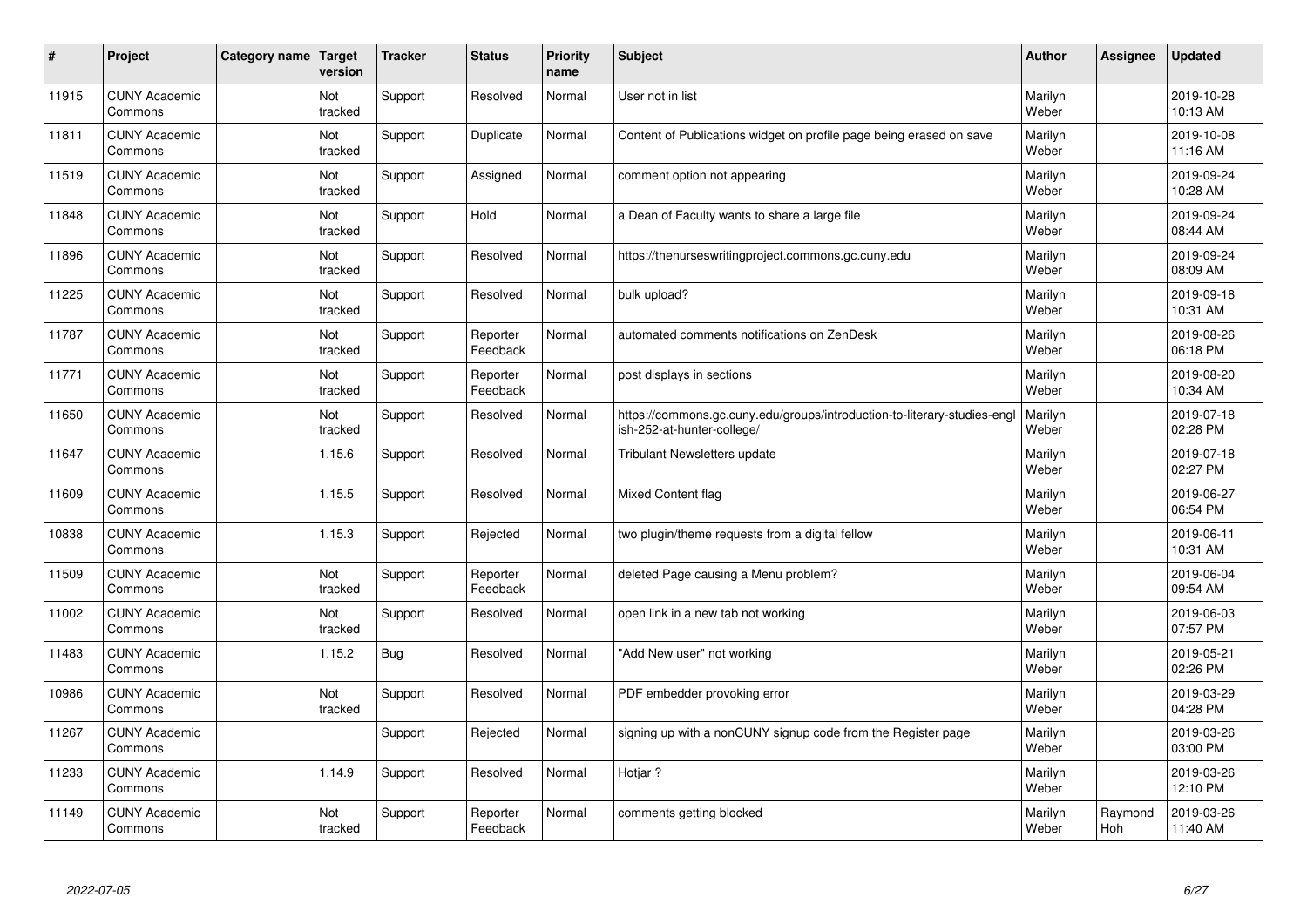| $\sharp$ | Project                         | Category name   Target | version        | <b>Tracker</b> | <b>Status</b>        | <b>Priority</b><br>name | <b>Subject</b>                          | <b>Author</b>    | Assignee              | Updated                |
|----------|---------------------------------|------------------------|----------------|----------------|----------------------|-------------------------|-----------------------------------------|------------------|-----------------------|------------------------|
| 9518     | <b>CUNY Academic</b><br>Commons |                        | Not<br>tracked | Support        | Rejected             | Normal                  | problems with site on Internet Explorer | Marilyn<br>Weber | Raymond<br><b>Hoh</b> | 2019-03-11<br>11:18 PM |
| 11198    | <b>CUNY Academic</b><br>Commons |                        | Not<br>tracked | Support        | Resolved             | Normal                  | former CUNY employee                    | Marilyn<br>Weber |                       | 2019-03-07<br>02:21 PM |
| 11031    | <b>CUNY Academic</b><br>Commons |                        | Not<br>tracked | Support        | Resolved             | Normal                  | new group with seemingly old topics     | Marilyn<br>Weber |                       | 2019-02-11<br>12:17 PM |
| 11017    | <b>CUNY Academic</b><br>Commons |                        | Not<br>tracked | Support        | Resolved             | Normal                  | site didn't save?                       | Marilyn<br>Weber |                       | 2019-01-25<br>03:47 PM |
| 11003    | <b>CUNY Academic</b><br>Commons |                        | Not<br>tracked | Support        | Resolved             | Normal                  | user email change                       | Marilyn<br>Weber |                       | 2019-01-24<br>02:50 PM |
| 10932    | <b>CUNY Academic</b><br>Commons |                        |                | Support        | Resolved             | Normal                  | add me as admin to meenaalexander.com   | Marilyn<br>Weber | <b>Matt Gold</b>      | 2019-01-09<br>02:12 PM |
| 10850    | <b>CUNY Academic</b><br>Commons |                        |                | Support        | Rejected             | Normal                  | Gravity form being resent               | Marilyn<br>Weber |                       | 2018-12-20<br>10:18 PM |
| 10820    | <b>CUNY Academic</b><br>Commons |                        | Not<br>tracked | Support        | Resolved             | Normal                  | retrieve deleted pages/posts            | Marilyn<br>Weber |                       | 2018-12-13<br>06:33 PM |
| 10571    | <b>CUNY Academic</b><br>Commons |                        | Not<br>tracked | Support        | Abandoned            | Normal                  | newsletter queue problem                | Marilyn<br>Weber |                       | 2018-12-10<br>03:58 PM |
| 10440    | <b>CUNY Academic</b><br>Commons |                        | Not<br>tracked | Support        | Resolved             | Normal                  | Acert post problem                      | Marilyn<br>Weber |                       | 2018-12-10<br>03:57 PM |
| 10298    | <b>CUNY Academic</b><br>Commons |                        | Not<br>tracked | Support        | Resolved             | Normal                  | RSS feed to itunes problem              | Marilyn<br>Weber |                       | 2018-12-10<br>03:57 PM |
| 9889     | <b>CUNY Academic</b><br>Commons |                        | Not<br>tracked | Support        | Resolved             | Normal                  | remove comments from activity feed?     | Marilyn<br>Weber |                       | 2018-12-10<br>03:53 PM |
| 10657    | <b>CUNY Academic</b><br>Commons |                        | Not<br>tracked | Support        | Reporter<br>Feedback | Normal                  | child theme problems                    | Marilyn<br>Weber |                       | 2018-11-08<br>01:19 PM |
| 10407    | <b>CUNY Academic</b><br>Commons |                        | Not<br>tracked | Support        | Resolved             | Normal                  | toolbar problem                         | Marilyn<br>Weber | Boone<br>Gorges       | 2018-10-23<br>10:52 AM |
| 10537    | <b>CUNY Academic</b><br>Commons |                        | Not<br>tracked | <b>Bug</b>     | Resolved             | Normal                  | jpegs not showing                       | Marilyn<br>Weber |                       | 2018-10-23<br>10:51 AM |
| 10562    | <b>CUNY Academic</b><br>Commons |                        |                | Bug            | Rejected             | Normal                  | Commons is down                         | Marilyn<br>Weber |                       | 2018-10-23<br>10:49 AM |
| 10266    | <b>CUNY Academic</b><br>Commons |                        |                | Support        | Resolved             | Normal                  | GC email change requested               | Marilyn<br>Weber | Matt Gold             | 2018-08-30<br>03:07 PM |
| 10260    | <b>CUNY Academic</b><br>Commons |                        |                | Bug            | Rejected             | Normal                  | bad activation email                    | Marilyn<br>Weber |                       | 2018-08-30<br>01:25 PM |
| 10239    | <b>CUNY Academic</b><br>Commons |                        | Not<br>tracked | Support        | Resolved             | Normal                  | musicroombooking.commons.gc.cuny.edu    | Marilyn<br>Weber |                       | 2018-08-29<br>03:06 PM |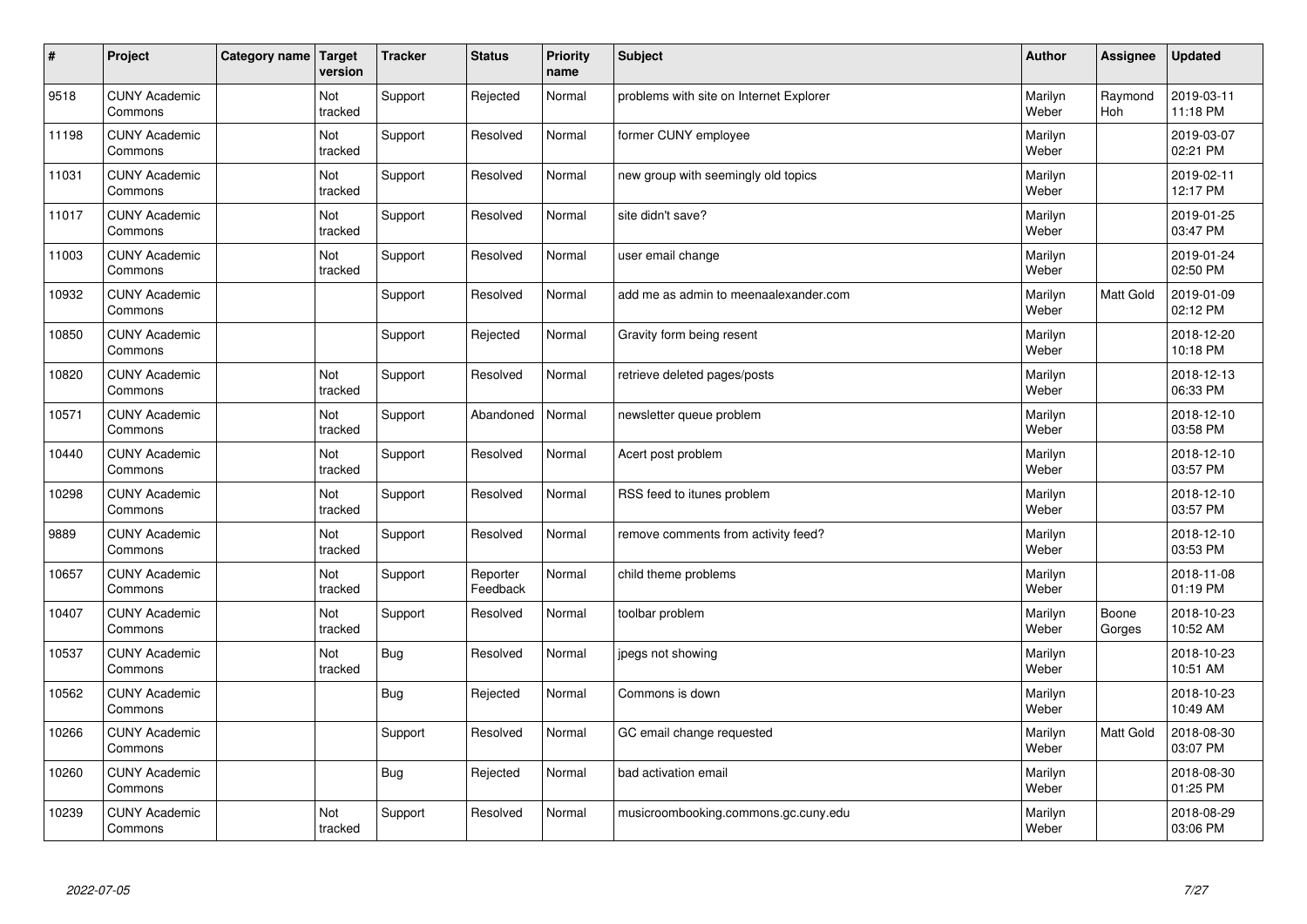| $\sharp$ | Project                         | Category name   Target | version           | <b>Tracker</b> | <b>Status</b>        | <b>Priority</b><br>name | <b>Subject</b>                                     | <b>Author</b>    | <b>Assignee</b>  | <b>Updated</b>         |
|----------|---------------------------------|------------------------|-------------------|----------------|----------------------|-------------------------|----------------------------------------------------|------------------|------------------|------------------------|
| 10256    | <b>CUNY Academic</b><br>Commons |                        |                   | Support        | Resolved             | Normal                  | email change requested                             | Marilyn<br>Weber | Matt Gold        | 2018-08-29<br>02:52 PM |
| 10227    | <b>CUNY Academic</b><br>Commons |                        |                   | Support        | Resolved             | Normal                  | user incorrectly entered her email address         | Marilyn<br>Weber | Matt Gold        | 2018-08-26<br>08:55 PM |
| 10101    | <b>CUNY Academic</b><br>Commons |                        | 1.13.7            | Bug            | Resolved             | Normal                  | URL changes within Manage section of groups        | Marilyn<br>Weber |                  | 2018-08-03<br>01:54 PM |
| 10035    | <b>CUNY Academic</b><br>Commons |                        | Not<br>tracked    | <b>Bug</b>     | Resolved             | Normal                  | Reconnecting user to site                          | Marilyn<br>Weber |                  | 2018-07-23<br>11:55 AM |
| 9992     | <b>CUNY Academic</b><br>Commons |                        | 1.13.6            | Bug            | Resolved             | Normal                  | ACERT website down again                           | Marilyn<br>Weber |                  | 2018-07-10<br>12:15 PM |
| 9949     | <b>CUNY Academic</b><br>Commons |                        | 1.13.4            | Support        | Resolved             | Normal                  | raise storage space limit?                         | Marilyn<br>Weber | Boone<br>Gorges  | 2018-06-26<br>12:00 PM |
| 9919     | <b>CUNY Academic</b><br>Commons |                        | Not<br>tracked    | Bug            | Resolved             | Normal                  | admin of https://sphcurriculum.commons.gc.cuny.edu | Marilyn<br>Weber |                  | 2018-06-12<br>09:37 PM |
| 9885     | <b>CUNY Academic</b><br>Commons |                        |                   | Support        | Rejected             | Normal                  | Publications field problem                         | Marilyn<br>Weber |                  | 2018-06-06<br>01:18 PM |
| 9834     | <b>CUNY Academic</b><br>Commons |                        |                   | Support        | Duplicate            | Normal                  | add a "like" function                              | Marilyn<br>Weber |                  | 2018-05-25<br>10:38 AM |
| 8607     | <b>CUNY Academic</b><br>Commons |                        | Not<br>tracked    | Support        | New                  | Normal                  | Paypal?                                            | Marilyn<br>Weber | <b>Matt Gold</b> | 2018-05-15<br>01:37 PM |
| 9780     | <b>CUNY Academic</b><br>Commons |                        | Not<br>tracked    | Support        | Resolved             | Normal                  | remove the phone number on this profile?           | Marilyn<br>Weber |                  | 2018-05-15<br>10:35 AM |
| 9725     | <b>CUNY Academic</b><br>Commons |                        | Not<br>tracked    | Support        | Resolved             | Normal                  | problems with deleting a site                      | Marilyn<br>Weber |                  | 2018-05-07<br>10:24 PM |
| 9684     | <b>CUNY Academic</b><br>Commons |                        |                   | Support        | Rejected             | Normal                  | SEO cleanup for newlaborforum.cuny.edu             | Marilyn<br>Weber |                  | 2018-04-30<br>10:29 AM |
| 9587     | <b>CUNY Academic</b><br>Commons |                        |                   | Support        | Rejected             | Normal                  | possible request for the "PDF Poster" plugin       | Marilyn<br>Weber |                  | 2018-04-24<br>10:52 AM |
| 9604     | <b>CUNY Academic</b><br>Commons |                        | Not<br>tracked    | Support        | Resolved             | Normal                  | I (Marilyn) can only log into cdev as teststudent  | Marilyn<br>Weber |                  | 2018-04-21<br>10:20 AM |
| 9535     | <b>CUNY Academic</b><br>Commons |                        | Not<br>tracked    | Support        | Resolved             | Normal                  | admin for https://video.commons.gc.cuny.edu/?      | Marilyn<br>Weber | <b>Matt Gold</b> | 2018-04-13<br>05:06 PM |
| 9207     | <b>CUNY Academic</b><br>Commons |                        | Future<br>release | Support        | Reporter<br>Feedback | Normal                  | display dashboards made in Tableau?                | Marilyn<br>Weber | Boone<br>Gorges  | 2018-04-10<br>10:42 AM |
| 9275     | <b>CUNY Academic</b><br>Commons |                        |                   | Support        | Rejected             | Normal                  | soft chalk page?                                   | Marilyn<br>Weber | Boone<br>Gorges  | 2018-04-09<br>10:37 AM |
| 9470     | <b>CUNY Academic</b><br>Commons |                        |                   | Bug            | Resolved             | Normal                  | Users not appearing via "Add New"                  | Marilyn<br>Weber |                  | 2018-03-22<br>07:44 PM |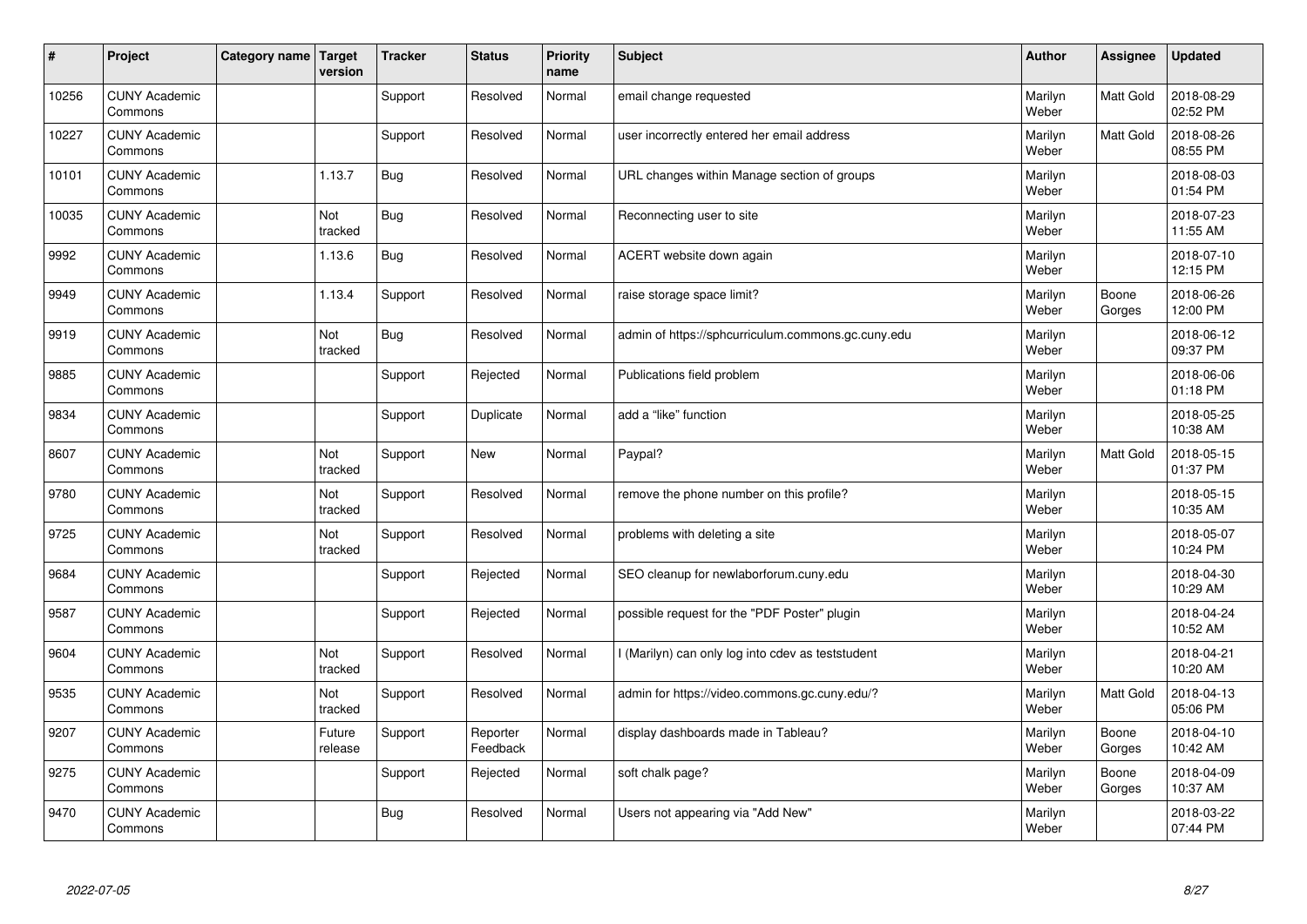| $\vert$ # | Project                         | Category name   Target | version        | <b>Tracker</b>    | <b>Status</b> | <b>Priority</b><br>name | <b>Subject</b>                                     | <b>Author</b>    | <b>Assignee</b>  | <b>Updated</b>         |
|-----------|---------------------------------|------------------------|----------------|-------------------|---------------|-------------------------|----------------------------------------------------|------------------|------------------|------------------------|
| 9355      | <b>CUNY Academic</b><br>Commons |                        | Not<br>tracked | Support           | Resolved      | Normal                  | 14gb of video?                                     | Marilyn<br>Weber |                  | 2018-03-13<br>11:56 AM |
| 9223      | <b>CUNY Academic</b><br>Commons |                        | Not<br>tracked | Support           | Resolved      | Normal                  | moving wordpress sites                             | Marilyn<br>Weber |                  | 2018-02-18<br>08:44 PM |
| 9131      | <b>CUNY Academic</b><br>Commons |                        |                | Support           | Resolved      | Normal                  | webrecorder.io via Firefox                         | Marilyn<br>Weber |                  | 2018-01-29<br>11:11 AM |
| 9133      | <b>CUNY Academic</b><br>Commons |                        |                | Support           | Duplicate     | Normal                  | webrecorder.jo                                     | Marilyn<br>Weber |                  | 2018-01-29<br>10:34 AM |
| 9062      | <b>CUNY Academic</b><br>Commons |                        | Not<br>tracked | <b>Bug</b>        | Resolved      | Normal                  | re-add me as admin of https://commons.gc.cuny.edu/ | Marilyn<br>Weber |                  | 2018-01-08<br>12:03 PM |
| 9033      | <b>CUNY Academic</b><br>Commons |                        |                | Support           | Rejected      | Normal                  | Site search terms                                  | Marilyn<br>Weber |                  | 2017-12-22<br>01:10 PM |
| 8937      | <b>CUNY Academic</b><br>Commons |                        | Not<br>tracked | <b>Bug</b>        | Resolved      | Normal                  | videos gone                                        | Marilyn<br>Weber |                  | 2017-12-01<br>11:27 AM |
| 6866      | <b>CUNY Academic</b><br>Commons |                        | Not<br>tracked | Support           | Resolved      | Normal                  | User would like to have her account deleted        | Marilyn<br>Weber | Matt Gold        | 2017-11-15<br>05:49 PM |
| 5319      | <b>CUNY Academic</b><br>Commons |                        | Not<br>tracked | <b>Bug</b>        | Resolved      | Normal                  | <b>Broken URL</b>                                  | Marilyn<br>Weber | Marilyn<br>Weber | 2017-11-15<br>05:46 PM |
| 8259      | <b>CUNY Academic</b><br>Commons |                        | Not<br>tracked | <b>Bug</b>        | Resolved      | Normal                  | missing dashboard                                  | Marilyn<br>Weber |                  | 2017-11-15<br>01:28 PM |
| 7724      | <b>CUNY Academic</b><br>Commons |                        | Not<br>tracked | Support           | Abandoned     | Normal                  | User name confusion                                | Marilyn<br>Weber | Boone<br>Gorges  | 2017-11-15<br>11:12 AM |
| 7700      | <b>CUNY Academic</b><br>Commons |                        | Not<br>tracked | Support           | Abandoned     | Normal                  | slow loading Page on site                          | Marilyn<br>Weber | Boone<br>Gorges  | 2017-11-15<br>11:02 AM |
| 8882      | <b>CUNY Academic</b><br>Commons |                        | Not<br>tracked | Support           | Resolved      | Normal                  | question about search engines                      | Marilyn<br>Weber |                  | 2017-11-01<br>03:26 PM |
| 8873      | <b>CUNY Academic</b><br>Commons |                        | Not<br>tracked | Support           | Resolved      | Normal                  | maximum file upload size?                          | Marilyn<br>Weber |                  | 2017-10-30<br>11:23 AM |
| 8855      | <b>CUNY Academic</b><br>Commons |                        | Not<br>tracked | Support           | Resolved      | Normal                  | another email change request                       | Marilyn<br>Weber |                  | 2017-10-25<br>10:55 AM |
| 8848      | <b>CUNY Academic</b><br>Commons |                        | Not<br>tracked | Support           | Resolved      | Normal                  | email change request                               | Marilyn<br>Weber |                  | 2017-10-24<br>11:19 AM |
| 8459      | <b>CUNY Academic</b><br>Commons |                        | Not<br>tracked | Documentatio<br>n | Resolved      | Normal                  | comprehensive list of plugins?                     | Marilyn<br>Weber |                  | 2017-10-11<br>11:24 AM |
| 8464      | <b>CUNY Academic</b><br>Commons |                        | Not<br>tracked | Support           | Resolved      | Normal                  | WP UI                                              | Marilyn<br>Weber |                  | 2017-10-11<br>11:23 AM |
| 8768      | <b>CUNY Academic</b><br>Commons |                        | Not<br>tracked | Support           | Resolved      | Normal                  | unsafe redirect?                                   | Marilyn<br>Weber |                  | 2017-10-06<br>12:14 PM |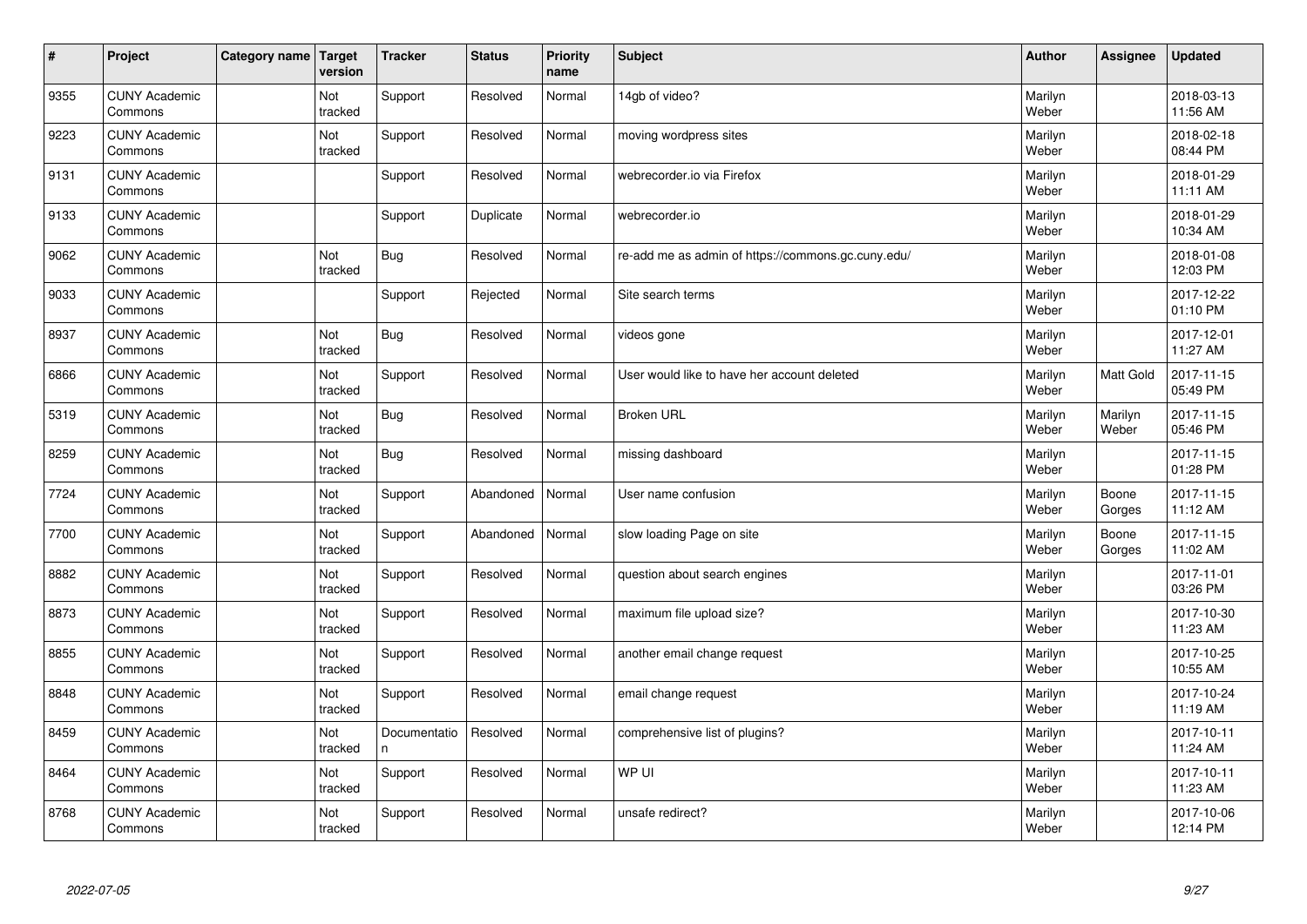| $\vert$ # | Project                         | Category name Target | version        | <b>Tracker</b> | <b>Status</b> | <b>Priority</b><br>name | <b>Subject</b>                                  | <b>Author</b>    | Assignee        | <b>Updated</b>         |
|-----------|---------------------------------|----------------------|----------------|----------------|---------------|-------------------------|-------------------------------------------------|------------------|-----------------|------------------------|
| 8729      | <b>CUNY Academic</b><br>Commons |                      | Not<br>tracked | Support        | Resolved      | Normal                  | email change                                    | Marilyn<br>Weber |                 | 2017-09-25<br>02:14 PM |
| 8726      | <b>CUNY Academic</b><br>Commons |                      |                | Support        | Resolved      | Normal                  | Redirect problem                                | Marilyn<br>Weber |                 | 2017-09-21<br>12:14 PM |
| 8471      | <b>CUNY Academic</b><br>Commons |                      | Not<br>tracked | Support        | Resolved      | Normal                  | admin at https://commons.gc.cuny.edu/           | Marilyn<br>Weber |                 | 2017-09-06<br>01:50 PM |
| 8553      | <b>CUNY Academic</b><br>Commons |                      | Not<br>tracked | Support        | Resolved      | Normal                  | storage limits?                                 | Marilyn<br>Weber |                 | 2017-08-18<br>04:36 PM |
| 8529      | <b>CUNY Academic</b><br>Commons |                      | Not<br>tracked | Support        | Resolved      | Normal                  | Iframe regiest?                                 | Marilyn<br>Weber |                 | 2017-08-16<br>04:40 PM |
| 8379      | <b>CUNY Academic</b><br>Commons |                      | Not<br>tracked | Support        | Resolved      | Normal                  | request for site build help                     | Marilyn<br>Weber |                 | 2017-07-01<br>10:48 AM |
| 8289      | <b>CUNY Academic</b><br>Commons |                      | Not<br>tracked | Support        | Resolved      | Normal                  | removing my access to sites                     | Marilyn<br>Weber | Luke<br>Waltzer | 2017-06-19<br>12:40 PM |
| 8195      | <b>CUNY Academic</b><br>Commons |                      |                | Support        | Rejected      | Normal                  | possible to make the Profile pic semi-hidden?   | Marilyn<br>Weber |                 | 2017-05-24<br>11:00 PM |
| 7972      | <b>CUNY Academic</b><br>Commons |                      | Not<br>tracked | Support        | Resolved      | Normal                  | expand the memory limit for videos?             | Marilyn<br>Weber |                 | 2017-04-20<br>10:07 AM |
| 7767      | <b>CUNY Academic</b><br>Commons |                      | Not<br>tracked | Bug            | Resolved      | Normal                  | Site loading problems                           | Marilyn<br>Weber |                 | 2017-03-21<br>09:57 PM |
| 7803      | <b>CUNY Academic</b><br>Commons |                      |                | Bug            | Resolved      | Normal                  | user email change                               | Marilyn<br>Weber |                 | 2017-03-16<br>11:58 AM |
| 7785      | <b>CUNY Academic</b><br>Commons |                      | Not<br>tracked | Support        | Resolved      | Normal                  | ftp access or files?                            | Marilyn<br>Weber | Boone<br>Gorges | 2017-03-13<br>02:34 PM |
| 7310      | <b>CUNY Academic</b><br>Commons |                      | 1.10.7         | Bug            | Resolved      | Normal                  | Friendship request mystery.                     | Marilyn<br>Weber | Boone<br>Gorges | 2017-01-05<br>03:12 PM |
| 6812      | <b>CUNY Academic</b><br>Commons |                      | Not<br>tracked | Support        | Resolved      | Normal                  | User cannot change email                        | Marilyn<br>Weber | Matt Gold       | 2016-12-01<br>06:24 PM |
| 6338      | <b>CUNY Academic</b><br>Commons |                      |                | Bug            | Rejected      | Normal                  | Multiple email notifications for each blog post | Marilyn<br>Weber | Boone<br>Gorges | 2016-10-18<br>08:45 PM |
| 5844      | <b>CUNY Academic</b><br>Commons |                      | Not<br>tracked | Support        | Resolved      | Normal                  | edit Host Files on Windows 10 problems          | Marilyn<br>Weber |                 | 2016-07-27<br>09:08 AM |
| 5834      | <b>CUNY Academic</b><br>Commons |                      |                | Bug            | Resolved      | Normal                  | My access to cdev                               | Marilyn<br>Weber | Boone<br>Gorges | 2016-07-25<br>03:12 PM |
| 5436      | <b>CUNY Academic</b><br>Commons |                      | Not<br>tracked | Bug            | Resolved      | Normal                  | Trying to change email settings for             | Marilyn<br>Weber | Boone<br>Gorges | 2016-04-21<br>10:12 PM |
| 5059      | <b>CUNY Academic</b><br>Commons |                      | Not<br>tracked | Bug            | Resolved      | Normal                  | Instagram embed?                                | Marilyn<br>Weber |                 | 2016-01-26<br>12:05 AM |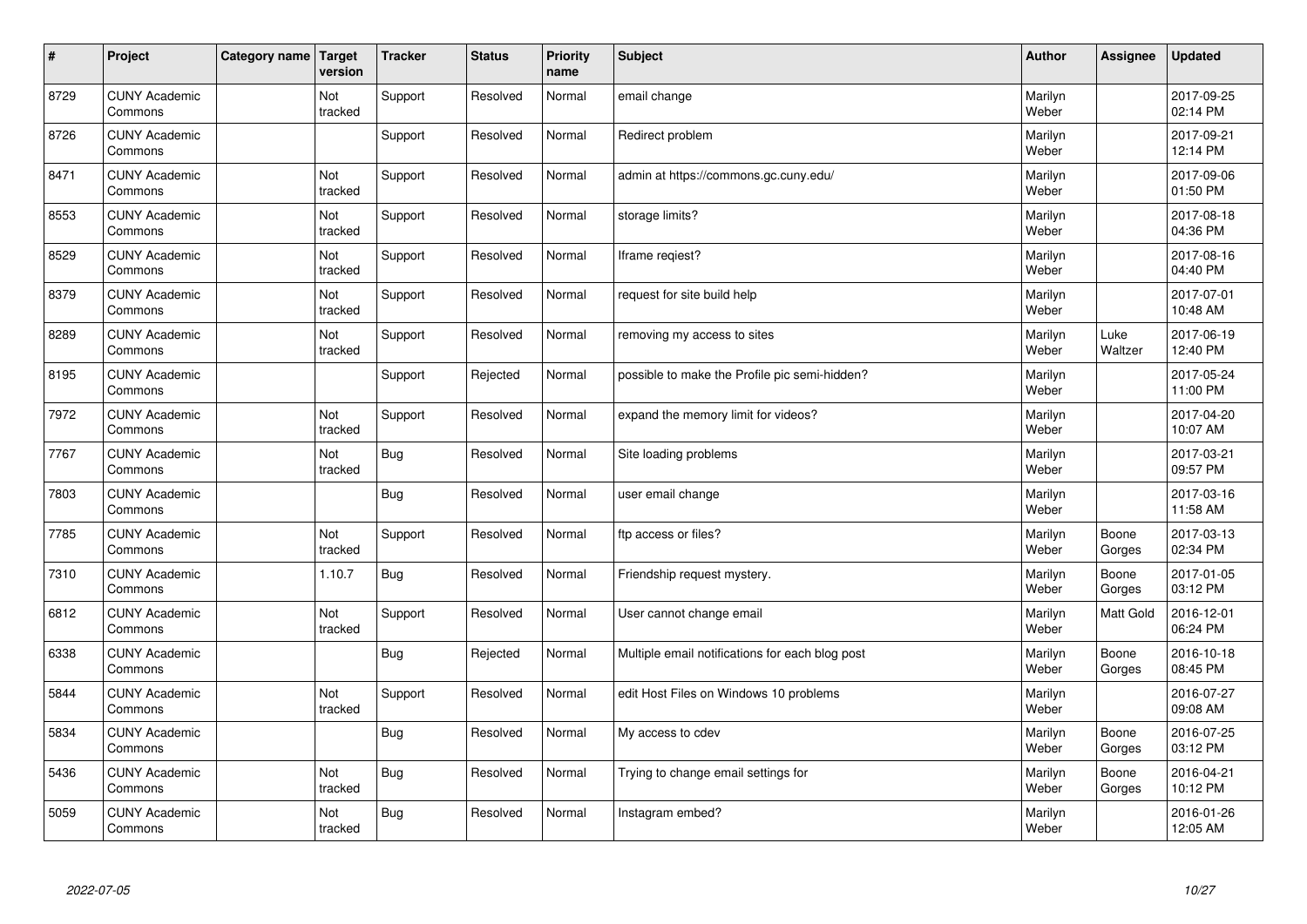| $\sharp$ | Project                         | Category name   Target       | version        | <b>Tracker</b> | <b>Status</b>        | <b>Priority</b><br>name | <b>Subject</b>                                                                          | <b>Author</b>    | Assignee         | <b>Updated</b>         |
|----------|---------------------------------|------------------------------|----------------|----------------|----------------------|-------------------------|-----------------------------------------------------------------------------------------|------------------|------------------|------------------------|
| 5072     | <b>CUNY Academic</b><br>Commons |                              |                | Feature        | Duplicate            | Normal                  | redirect shortcode handler                                                              | Marilyn<br>Weber | Boone<br>Gorges  | 2016-01-07<br>12:34 PM |
| 4012     | <b>CUNY Academic</b><br>Commons |                              | 1.7.20         | Bug            | Resolved             | Normal                  | Two users reporting same Forbidden 403 error message.                                   | Marilyn<br>Weber |                  | 2015-05-01<br>08:13 PM |
| 4013     | <b>CUNY Academic</b><br>Commons |                              |                | Bug            | Duplicate            | Normal                  | Math question?                                                                          | Marilyn<br>Weber |                  | 2015-04-22<br>04:05 PM |
| 3674     | <b>CUNY Academic</b><br>Commons |                              |                | Bug            | Rejected             | Normal                  | CBox pagination issue with the Wiki                                                     | Marilyn<br>Weber |                  | 2014-11-20<br>05:03 PM |
| 3673     | <b>CUNY Academic</b><br>Commons |                              |                | <b>Bug</b>     | Rejected             | Normal                  | CBox pagination issue with the Wiki                                                     | Marilyn<br>Weber |                  | 2014-11-20<br>04:08 PM |
| 13912    | <b>CUNY Academic</b><br>Commons |                              | Not<br>tracked | Feature        | Hold                 | Low                     | posting "missed schedule"                                                               | Marilyn<br>Weber |                  | 2021-02-23<br>10:46 AM |
| 13201    | <b>CUNY Academic</b><br>Commons |                              |                | Support        | Rejected             | Low                     | PDF embedder                                                                            | Marilyn<br>Weber |                  | 2020-09-29<br>11:37 AM |
| 11294    | <b>CUNY Academic</b><br>Commons | Account<br>settings          | Not<br>tracked | Support        | Resolved             | Normal                  | student emgail change                                                                   | Marilyn<br>Weber | Matt Gold        | 2019-04-07<br>09:11 PM |
| 9928     | <b>CUNY Academic</b><br>Commons | Account<br>settings          |                | Support        | Resolved             | Normal                  | email change request from former student                                                | Marilyn<br>Weber | <b>Matt Gold</b> | 2018-06-14<br>10:20 AM |
| 9823     | <b>CUNY Academic</b><br>Commons | Account<br>settings          | Not<br>tracked | Support        | Resolved             | Normal                  | email change                                                                            | Marilyn<br>Weber | <b>Matt Gold</b> | 2018-05-23<br>01:58 PM |
| 9659     | <b>CUNY Academic</b><br>Commons | Account<br>settings          |                | Support        | Resolved             | Normal                  | user email change                                                                       | Marilyn<br>Weber | Matt Gold        | 2018-04-24<br>12:08 PM |
| 9477     | <b>CUNY Academic</b><br>Commons | Account<br>settings          |                | Support        | Resolved             | Normal                  | email change request                                                                    | Marilyn<br>Weber | Matt Gold        | 2018-03-24<br>08:53 AM |
| 6899     | <b>CUNY Academic</b><br>Commons | Account<br>settings          | Not<br>tracked | Support        | Resolved             | Normal                  | New user has misspelled her own name                                                    | Marilyn<br>Weber | Boone<br>Gorges  | 2016-12-01<br>05:10 PM |
| 6175     | <b>CUNY Academic</b><br>Commons | Account<br>settings          |                | Support        | Resolved             | Normal                  | Email address (user cannot access old)                                                  | Marilyn<br>Weber | <b>Matt Gold</b> | 2016-11-29<br>06:31 PM |
| 11029    | <b>CUNY Academic</b><br>Commons | Authentication               | 1.14.9         | Support        | Resolved             | Normal                  | Sujatha Fernandes cannot edit her site                                                  | Marilyn<br>Weber | Raymond<br>Hoh   | 2019-03-26<br>12:10 PM |
| 15211    | <b>CUNY Academic</b><br>Commons | <b>Blogs</b><br>(BuddyPress) | 1.19.2         | Support        | Resolved             | Normal                  | No good error reporting for already-used domain name when creating a<br>site in Firefox | Marilyn<br>Weber | Boone<br>Gorges  | 2022-01-25<br>11:33 AM |
| 12350    | <b>CUNY Academic</b><br>Commons | <b>Blogs</b><br>(BuddyPress) | Not<br>tracked | Support        | Reporter<br>Feedback | Normal                  | URL creation problem                                                                    | Marilyn<br>Weber |                  | 2020-02-03<br>11:27 AM |
| 12190    | <b>CUNY Academic</b><br>Commons | <b>Blogs</b><br>(BuddyPress) | Not<br>tracked | Support        | Resolved             | Normal                  | Site avatar in directory is not what user expects                                       | Marilyn<br>Weber |                  | 2019-12-12<br>08:51 PM |
| 12156    | <b>CUNY Academic</b><br>Commons | <b>Blogs</b><br>(BuddyPress) | Not<br>tracked | Support        | Resolved             | Normal                  | My Sites list (Commons Profile or Sites directory) doesn't match toolbar<br>dropdown    | Marilyn<br>Weber |                  | 2019-12-11<br>10:20 AM |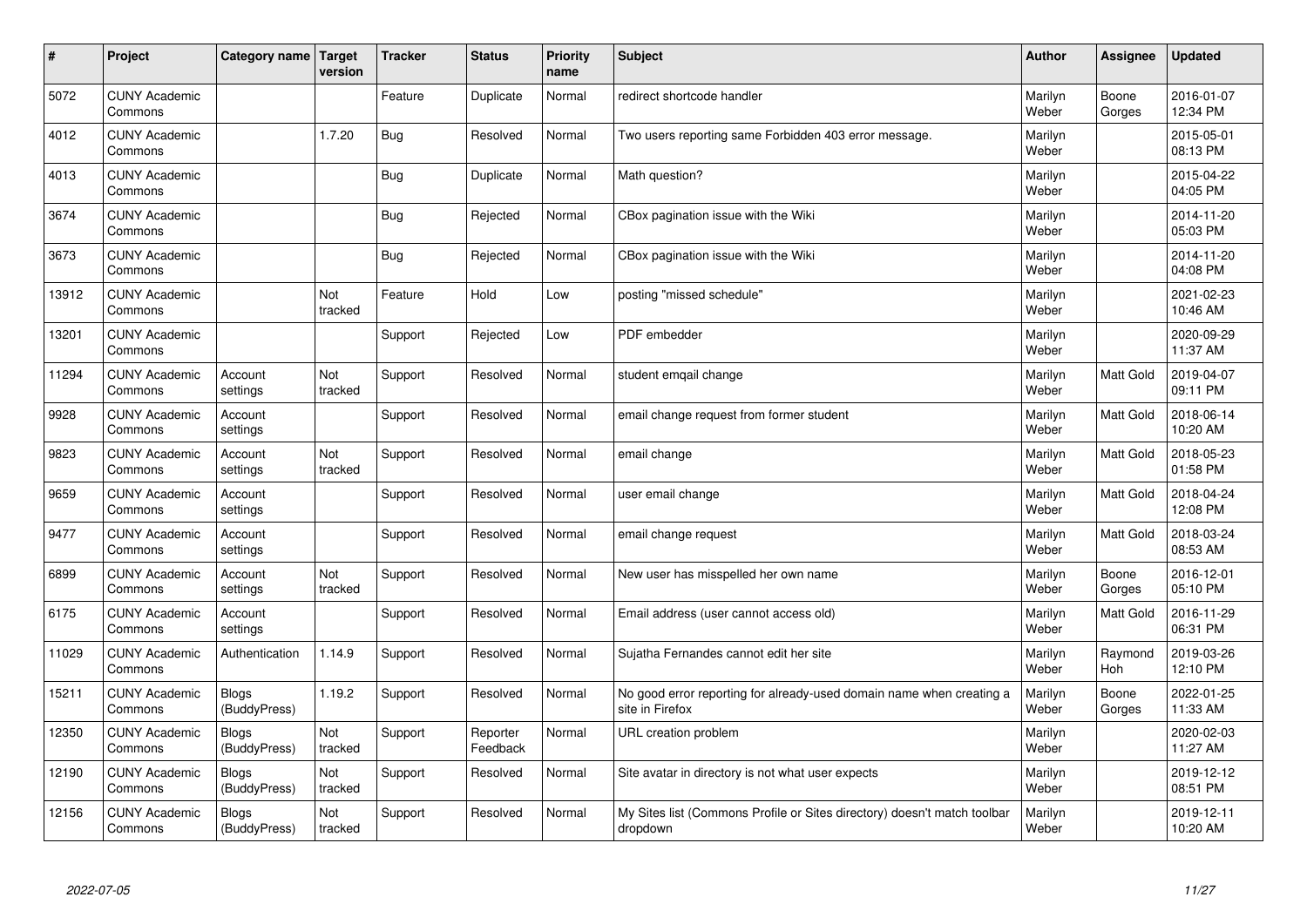| $\sharp$ | Project                         | Category name   Target           | version        | <b>Tracker</b> | <b>Status</b> | <b>Priority</b><br>name | <b>Subject</b>                                             | <b>Author</b>    | Assignee         | <b>Updated</b>         |
|----------|---------------------------------|----------------------------------|----------------|----------------|---------------|-------------------------|------------------------------------------------------------|------------------|------------------|------------------------|
| 6857     | <b>CUNY Academic</b><br>Commons | <b>Blogs</b><br>(BuddyPress)     | Not<br>tracked | Support        | Resolved      | Normal                  | Committee on Religion website                              | Marilyn<br>Weber | Boone<br>Gorges  | 2017-08-17<br>10:24 AM |
| 5799     | <b>CUNY Academic</b><br>Commons | Blogs<br>(BuddyPress)            | Not<br>tracked | Feature        | Resolved      | Normal                  | removing one's own access to sites?                        | Marilyn<br>Weber | Boone<br>Gorges  | 2016-07-26<br>01:55 PM |
| 4834     | <b>CUNY Academic</b><br>Commons | <b>Blogs</b><br>(BuddyPress)     |                | Bug            | Resolved      | Normal                  | Admin invite problem                                       | Marilyn<br>Weber | Boone<br>Gorges  | 2015-11-13<br>12:25 PM |
| 3417     | <b>CUNY Academic</b><br>Commons | <b>BuddyPress</b><br>(misc)      | Not<br>tracked | Bug            | Rejected      | High                    | copying two commons groups                                 | Marilyn<br>Weber | Marilyn<br>Weber | 2014-11-05<br>09:56 AM |
| 2994     | <b>CUNY Academic</b><br>Commons | <b>BuddyPress</b><br>(misc)      | 1.5.16         | Bug            | Resolved      | High                    | "My forums" link gives "page not found" error              | Marilyn<br>Weber | Boone<br>Gorges  | 2014-01-29<br>03:44 PM |
| 12165    | <b>CUNY Academic</b><br>Commons | <b>BuddyPress</b><br>(misc)      | Not<br>tracked | Support        | Resolved      | Normal                  | two reports of Profile problems                            | Marilyn<br>Weber | Boone<br>Gorges  | 2019-12-04<br>05:06 PM |
| 11448    | <b>CUNY Academic</b><br>Commons | <b>BuddyPress</b><br>(misc)      | 1.15.1         | Support        | Resolved      | Normal                  | sole administrator listed on sites is not an admin at all? | Marilyn<br>Weber | Raymond<br>Hoh   | 2019-05-14<br>11:15 AM |
| 4734     | <b>CUNY Academic</b><br>Commons | <b>BuddyPress</b><br>Docs        | 1.8.13         | Bug            | Resolved      | High                    | Problems with "Create New Doc"                             | Marilyn<br>Weber | Boone<br>Gorges  | 2015-10-09<br>07:53 AM |
| 11091    | <b>CUNY Academic</b><br>Commons | <b>BuddyPress</b><br><b>Docs</b> | 1.14.7         | Support        | Resolved      | Normal                  | word limit for comments on a group doc?                    | Marilyn<br>Weber |                  | 2019-02-26<br>02:04 PM |
| 10606    | <b>CUNY Academic</b><br>Commons | cdev.gc.cuny.ed<br>u.            | Not<br>tracked | Support        | Resolved      | Normal                  | problems with testing environment                          | Marilyn<br>Weber |                  | 2018-11-02<br>10:27 AM |
| 8878     | <b>CUNY Academic</b><br>Commons | cuny.is                          | Not<br>tracked | Bug            | Resolved      | Urgent                  | cuny is site link won't work                               | Marilyn<br>Weber | Boone<br>Gorges  | 2017-11-01<br>03:06 PM |
| 12515    | <b>CUNY Academic</b><br>Commons | cuny.is                          | 1.16.7         | Support        | Resolved      | Normal                  | AJAX actions on cuny is admin page are failing             | Marilyn<br>Weber |                  | 2020-03-10<br>11:57 AM |
| 9886     | <b>CUNY Academic</b><br>Commons | cuny.is                          | Not<br>tracked | Support        | Resolved      | Normal                  | cuny.is SSL                                                | Marilyn<br>Weber |                  | 2018-10-26<br>02:07 PM |
| 6118     | <b>CUNY Academic</b><br>Commons | cuny.is                          |                | Feature        | Resolved      | Normal                  | Cuny. Is request from Javier Otero Peña                    | Marilyn<br>Weber | Sarah<br>Morgano | 2016-10-04<br>07:02 PM |
| 4496     | <b>CUNY Academic</b><br>Commons | cuny.is                          | 1.8.9          | Bug            | Resolved      | Normal                  | Quick links broken?                                        | Marilyn<br>Weber | Boone<br>Gorges  | 2015-08-28<br>10:39 AM |
| 3029     | <b>CUNY Academic</b><br>Commons | cuny.is                          | Not<br>tracked | Support        | Resolved      | Normal                  | shortlink request                                          | Marilyn<br>Weber | Boone<br>Gorges  | 2014-02-12<br>10:03 AM |
| 10176    | <b>CUNY Academic</b><br>Commons | Documentation                    | Not<br>tracked | Bug            | Resolved      | Normal                  | domain mapping requests                                    | Marilyn<br>Weber | scott voth       | 2018-08-29<br>05:30 PM |
| 3138     | <b>CUNY Academic</b><br>Commons | Documentation                    | Not<br>tracked | Bug            | Resolved      | Normal                  | Codex documentation                                        | Marilyn<br>Weber | scott voth       | 2016-03-04<br>08:49 AM |
| 7995     | <b>CUNY Academic</b><br>Commons | Domain<br>Mapping                | Not<br>tracked | Bug            | Resolved      | Urgent                  | http://on.socialpaper.gc.cuny.edu down?                    | Marilyn<br>Weber |                  | 2017-04-21<br>11:07 AM |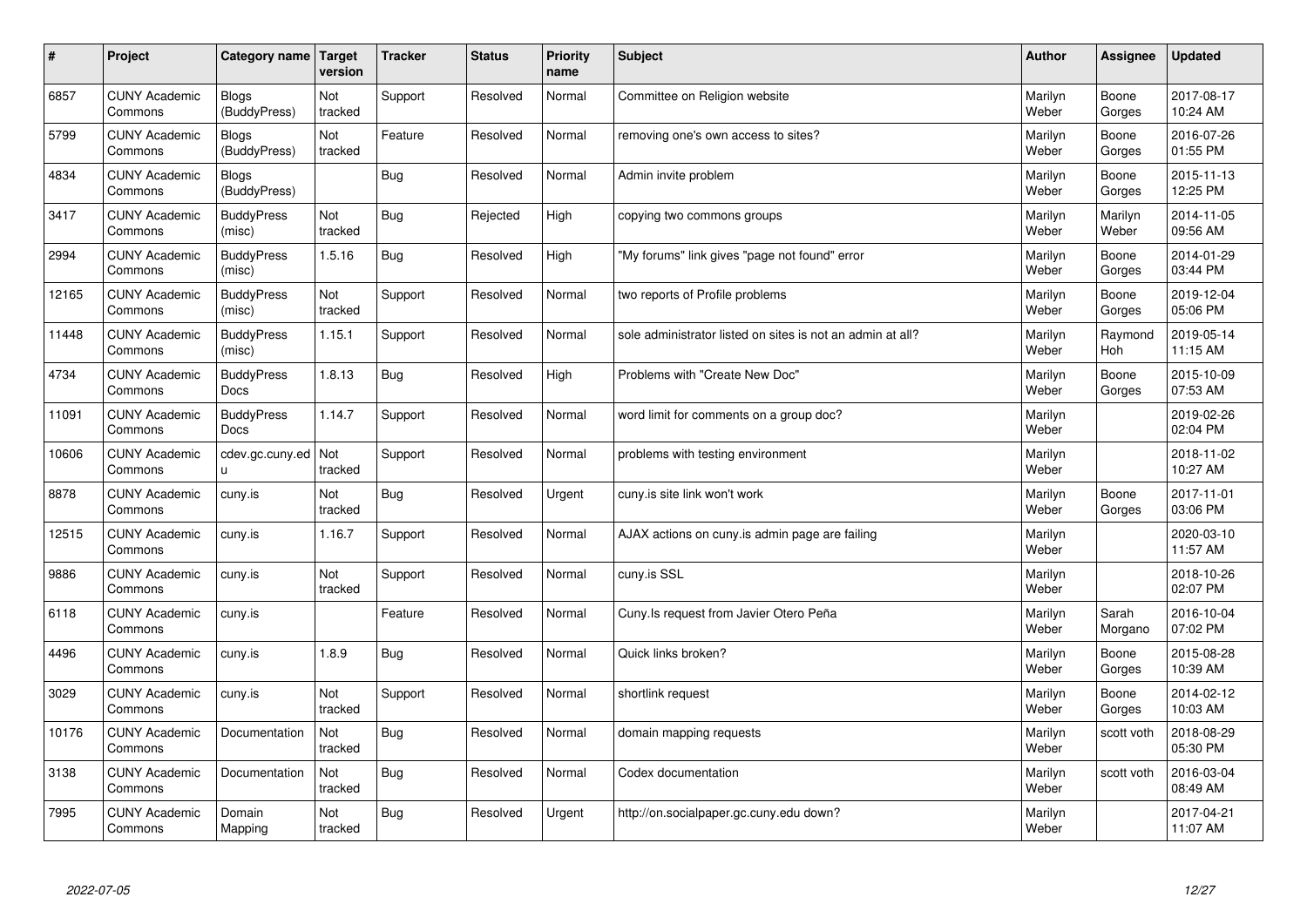| #     | Project                         | Category name                 | Target<br>version | <b>Tracker</b> | <b>Status</b>        | <b>Priority</b><br>name | <b>Subject</b>                                                                           | <b>Author</b>    | Assignee              | Updated                |
|-------|---------------------------------|-------------------------------|-------------------|----------------|----------------------|-------------------------|------------------------------------------------------------------------------------------|------------------|-----------------------|------------------------|
| 9828  | <b>CUNY Academic</b><br>Commons | Domain<br>Mapping             | 1.13.3            | Bug            | Resolved             | High                    | redirecting problem                                                                      | Marilyn<br>Weber | Raymond<br><b>Hoh</b> | 2018-05-24<br>02:39 PM |
| 14344 | <b>CUNY Academic</b><br>Commons | Domain<br>Mapping             | Not<br>tracked    | Support        | Resolved             | Normal                  | arabstages.org site down                                                                 | Marilyn<br>Weber | Raymond<br>Hoh        | 2021-04-19<br>01:42 PM |
| 13768 | <b>CUNY Academic</b><br>Commons | Domain<br>Mapping             | Not<br>tracked    | Bug            | Resolved             | Normal                  | patricksweeney.commons.gc.cuny.edu down                                                  | Marilyn<br>Weber | Raymond<br><b>Hoh</b> | 2021-01-12<br>10:47 AM |
| 13085 | <b>CUNY Academic</b><br>Commons | Domain<br>Mapping             | Not<br>tracked    | Support        | Resolved             | Normal                  | domain mapping request                                                                   | Marilyn<br>Weber | Matt Gold             | 2020-07-28<br>03:33 PM |
| 10245 | <b>CUNY Academic</b><br>Commons | Email<br>Notifications        | 1.13.8            | Support        | Resolved             | Urgent                  | Placeholders in action emails (activation, password reset) not being<br>properly swapped | Marilyn<br>Weber | Raymond<br><b>Hoh</b> | 2018-08-30<br>04:02 PM |
| 5992  | <b>CUNY Academic</b><br>Commons | Email<br>Notifications        | Future<br>release | Feature        | <b>New</b>           | Normal                  | Changing the From line of autogenerated blog emails                                      | Marilyn<br>Weber |                       | 2018-09-27<br>05:19 PM |
| 5991  | <b>CUNY Academic</b><br>Commons | Email<br>Notifications        | Future<br>release | Support        | Resolved             | Normal                  | change format of autogenerated blog emails                                               | Marilyn<br>Weber | Paige<br>Dupont       | 2018-01-12<br>02:55 PM |
| 7376  | <b>CUNY Academic</b><br>Commons | Email<br>Notifications        |                   | Bug            | Rejected             | Normal                  | automatic forwarding of blog posts not working                                           | Marilyn<br>Weber | Boone<br>Gorges       | 2017-05-01<br>10:36 PM |
| 6818  | <b>CUNY Academic</b><br>Commons | Email<br><b>Notifications</b> | 1.10.3            | Support        | Resolved             | Normal                  | No more email notifications?                                                             | Marilyn<br>Weber |                       | 2016-11-22<br>02:51 PM |
| 5448  | <b>CUNY Academic</b><br>Commons | Email<br>Notifications        | 1.10.2            | Bug            | Rejected             | Normal                  | garbled CAC activity digests                                                             | Marilyn<br>Weber | Raymond<br>Hoh        | 2016-11-20<br>02:38 AM |
| 11971 | <b>CUNY Academic</b><br>Commons | Email<br>Notifications        | Future<br>release | Bug            | Reporter<br>Feedback | Low                     | Pictures obscured in emailed post notifications                                          | Marilyn<br>Weber | Raymond<br><b>Hoh</b> | 2019-11-21<br>01:14 PM |
| 4962  | <b>CUNY Academic</b><br>Commons | Events                        | 1.8.18            | Bug            | Resolved             | High                    | Problems with text entry field in the Events Calendar                                    | Marilyn<br>Weber | Raymond<br>Hoh        | 2015-12-01<br>06:57 PM |
| 14889 | <b>CUNY Academic</b><br>Commons | Events                        | 1.19.0            | Support        | Resolved             | Normal                  | events in group - can they be edited by all admins?                                      | Marilyn<br>Weber | Raymond<br>Hoh        | 2021-12-13<br>03:31 PM |
| 9154  | <b>CUNY Academic</b><br>Commons | Events                        | 1.12.8            | Bug            | Resolved             | Normal                  | problem with group calendar                                                              | Marilyn<br>Weber | Raymond<br><b>Hoh</b> | 2018-02-13<br>10:49 AM |
| 3037  | <b>CUNY Academic</b><br>Commons | <b>Ground Control</b>         | Not<br>tracked    | Publicity      | Resolved             | Normal                  | <b>Ground Control</b>                                                                    | Marilyn<br>Weber | scott voth            | 2016-01-26<br>05:23 PM |
| 3039  | <b>CUNY Academic</b><br>Commons | <b>Ground Control</b>         | Not<br>tracked    | Publicity      | Resolved             | Normal                  | <b>Ground Control</b>                                                                    | Marilyn<br>Weber | Sarah<br>Morgano      | 2016-01-26<br>05:19 PM |
| 3040  | <b>CUNY Academic</b><br>Commons | <b>Ground Control</b>         | Not<br>tracked    | Publicity      | Resolved             | Normal                  | <b>Ground Control</b>                                                                    | Marilyn<br>Weber | Micki<br>Kaufman      | 2016-01-26<br>05:16 PM |
| 3038  | <b>CUNY Academic</b><br>Commons | <b>Ground Control</b>         | Not<br>tracked    | Publicity      | Resolved             | Normal                  | <b>Ground Control</b>                                                                    | Marilyn<br>Weber | Matt Gold             | 2016-01-26<br>05:10 PM |
| 3041  | <b>CUNY Academic</b><br>Commons | <b>Ground Control</b>         | Not<br>tracked    | Publicity      | Resolved             | Normal                  | <b>Ground Control</b>                                                                    | Marilyn<br>Weber | Chris Stein           | 2016-01-26<br>04:52 PM |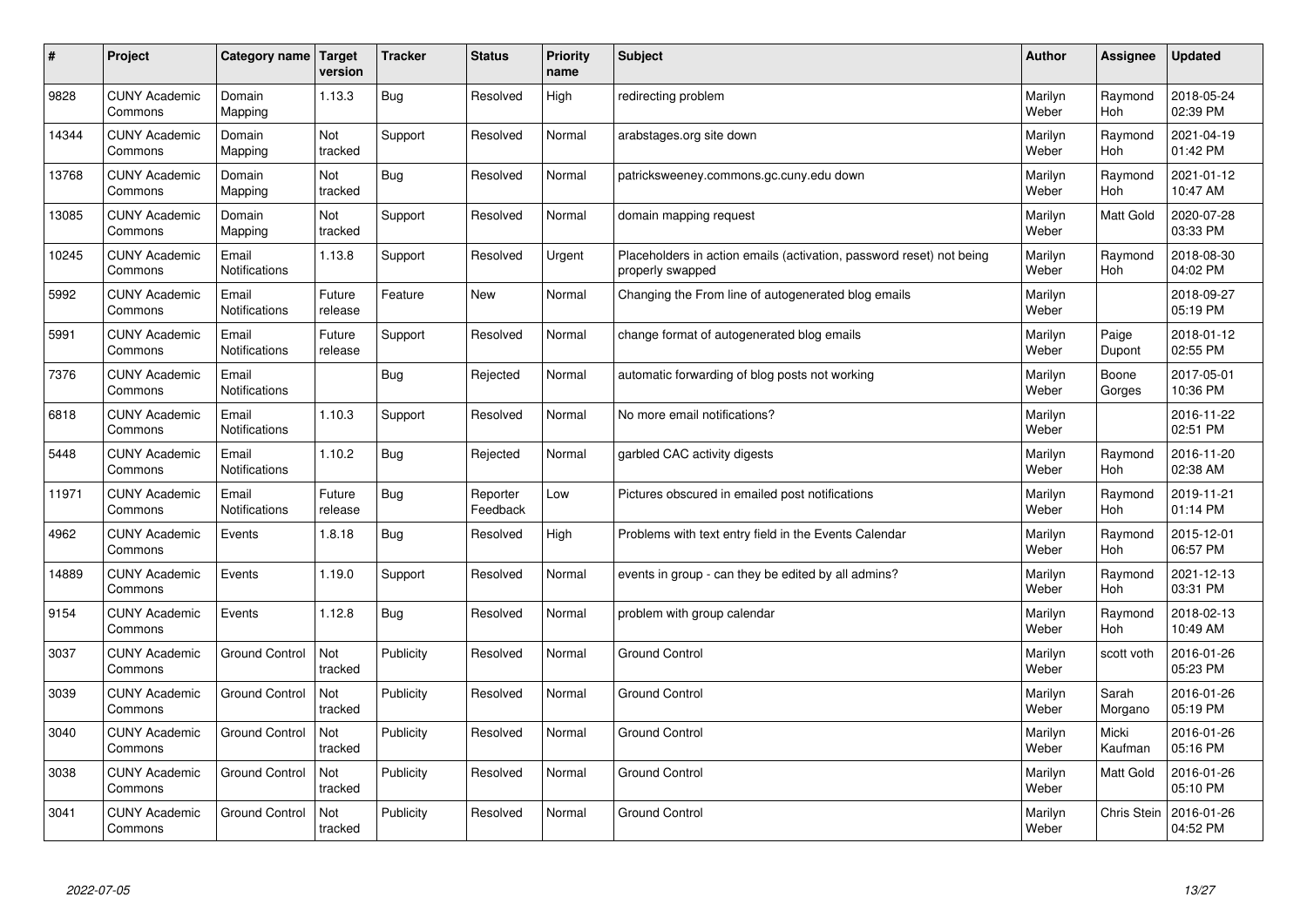| $\sharp$ | Project                         | Category name   Target | version           | <b>Tracker</b> | <b>Status</b>        | <b>Priority</b><br>name | <b>Subject</b>                                                                        | <b>Author</b>    | Assignee              | <b>Updated</b>         |
|----------|---------------------------------|------------------------|-------------------|----------------|----------------------|-------------------------|---------------------------------------------------------------------------------------|------------------|-----------------------|------------------------|
| 3036     | <b>CUNY Academic</b><br>Commons | <b>Ground Control</b>  | Not<br>tracked    | Publicity      | Deferred             | Normal                  | <b>Ground Control</b>                                                                 | Marilyn<br>Weber | Dominic<br>Giglio     | 2015-03-21<br>09:10 PM |
| 3035     | <b>CUNY Academic</b><br>Commons | <b>Ground Control</b>  | Not<br>tracked    | Publicity      | Deferred             | Normal                  | <b>Ground Control article</b>                                                         | Marilyn<br>Weber | Marilyn<br>Weber      | 2015-03-21<br>08:54 PM |
| 11088    | <b>CUNY Academic</b><br>Commons | Group Blogs            | Not<br>tracked    | Bug            | Resolved             | Normal                  | no notification for comments                                                          | Marilyn<br>Weber |                       | 2019-02-15<br>03:30 PM |
| 8661     | <b>CUNY Academic</b><br>Commons | Group Blogs            | Not<br>tracked    | Bug            | Resolved             | Normal                  | new group, old site, can't link?                                                      | Marilyn<br>Weber |                       | 2017-11-15<br>01:26 PM |
| 8638     | <b>CUNY Academic</b><br>Commons | Group Blogs            | 1.11.11           | Bug            | Resolved             | Normal                  | members not syncing from group to site                                                | Marilyn<br>Weber |                       | 2017-09-01<br>03:50 PM |
| 13878    | <b>CUNY Academic</b><br>Commons | Group cloning          | 1.18.4            | Support        | Resolved             | High                    | When creating Group + Site and choosing 'Clone existing', cannot<br>advance to step 2 | Marilyn<br>Weber | Jeremy<br>Felt        | 2021-02-02<br>11:02 AM |
| 8917     | <b>CUNY Academic</b><br>Commons | <b>Group Files</b>     | 1.12.3            | Bug            | Resolved             | High                    | Files not downloading from Groups properly                                            | Marilyn<br>Weber | Boone<br>Gorges       | 2017-11-29<br>10:04 PM |
| 11567    | <b>CUNY Academic</b><br>Commons | Group Files            | 1.15.4            | Bug            | Resolved             | Normal                  | Group files pagination doesn't work properly in folders                               | Marilyn<br>Weber | Boone<br>Gorges       | 2019-06-25<br>04:22 PM |
| 9224     | <b>CUNY Academic</b><br>Commons | <b>Group Files</b>     | 1.13              | Feature        | Resolved             | Normal                  | attachments to forum posts clutter up Files area                                      | Marilyn<br>Weber | Boone<br>Gorges       | 2018-03-22<br>03:34 PM |
| 5684     | <b>CUNY Academic</b><br>Commons | <b>Group Files</b>     | Not<br>tracked    | Bug            | Resolved             | Normal                  | Making Group files appear as Blog entries                                             | Marilyn<br>Weber | Boone<br>Gorges       | 2017-11-20<br>03:28 PM |
| 6626     | <b>CUNY Academic</b><br>Commons | <b>Group Files</b>     | 1.10.1            | Bug            | Resolved             | Normal                  | Files from non-member showing up in private group                                     | Marilyn<br>Weber | Boone<br>Gorges       | 2016-11-07<br>03:54 PM |
| 4657     | <b>CUNY Academic</b><br>Commons | Group Forums           | 1.8.18            | Bug            | Resolved             | High                    | Submit button disappears in new post mode in forum                                    | Marilyn<br>Weber | Raymond<br>Hoh        | 2015-12-01<br>11:15 PM |
| 13827    | <b>CUNY Academic</b><br>Commons | Group Forums           | 1.18.3            | Bug            | Resolved             | Normal                  | more forum post problems                                                              | Marilyn<br>Weber | Raymond<br>Hoh        | 2021-01-22<br>08:19 PM |
| 13341    | <b>CUNY Academic</b><br>Commons | Group Forums           | 1.17.4            | Bug            | Resolved             | Normal                  | Forum reply problems                                                                  | Marilyn<br>Weber | Raymond<br>Hoh        | 2020-09-22<br>12:08 PM |
| 13328    | <b>CUNY Academic</b><br>Commons | Group Forums           | Not<br>tracked    | Bug            | Reporter<br>Feedback | Normal                  | cross-posting in two related groups                                                   | Marilyn<br>Weber | Raymond<br>Hoh        | 2020-09-15<br>10:39 PM |
| 12487    | <b>CUNY Academic</b><br>Commons | Group Forums           | 1.16.7            | Bug            | Resolved             | Normal                  | group posting problems?                                                               | Marilyn<br>Weber | Raymond<br><b>Hoh</b> | 2020-03-10<br>11:40 AM |
| 10361    | <b>CUNY Academic</b><br>Commons | Group Forums           | 1.13.10           | Bug            | Resolved             | Normal                  | forum post pending oddity                                                             | Marilyn<br>Weber |                       | 2018-09-25<br>10:45 AM |
| 9835     | <b>CUNY Academic</b><br>Commons | Group Forums           | Future<br>release | <b>Bug</b>     | Assigned             | Normal                  | add a "like" function?                                                                | Marilyn<br>Weber | Erik<br>Trainer       | 2018-06-05<br>01:49 PM |
| 9282     | <b>CUNY Academic</b><br>Commons | Group Forums           | 1.12.9            | <b>Bug</b>     | Resolved             | Normal                  | 'Forum ID is missing" error?                                                          | Marilyn<br>Weber |                       | 2018-02-27<br>10:32 AM |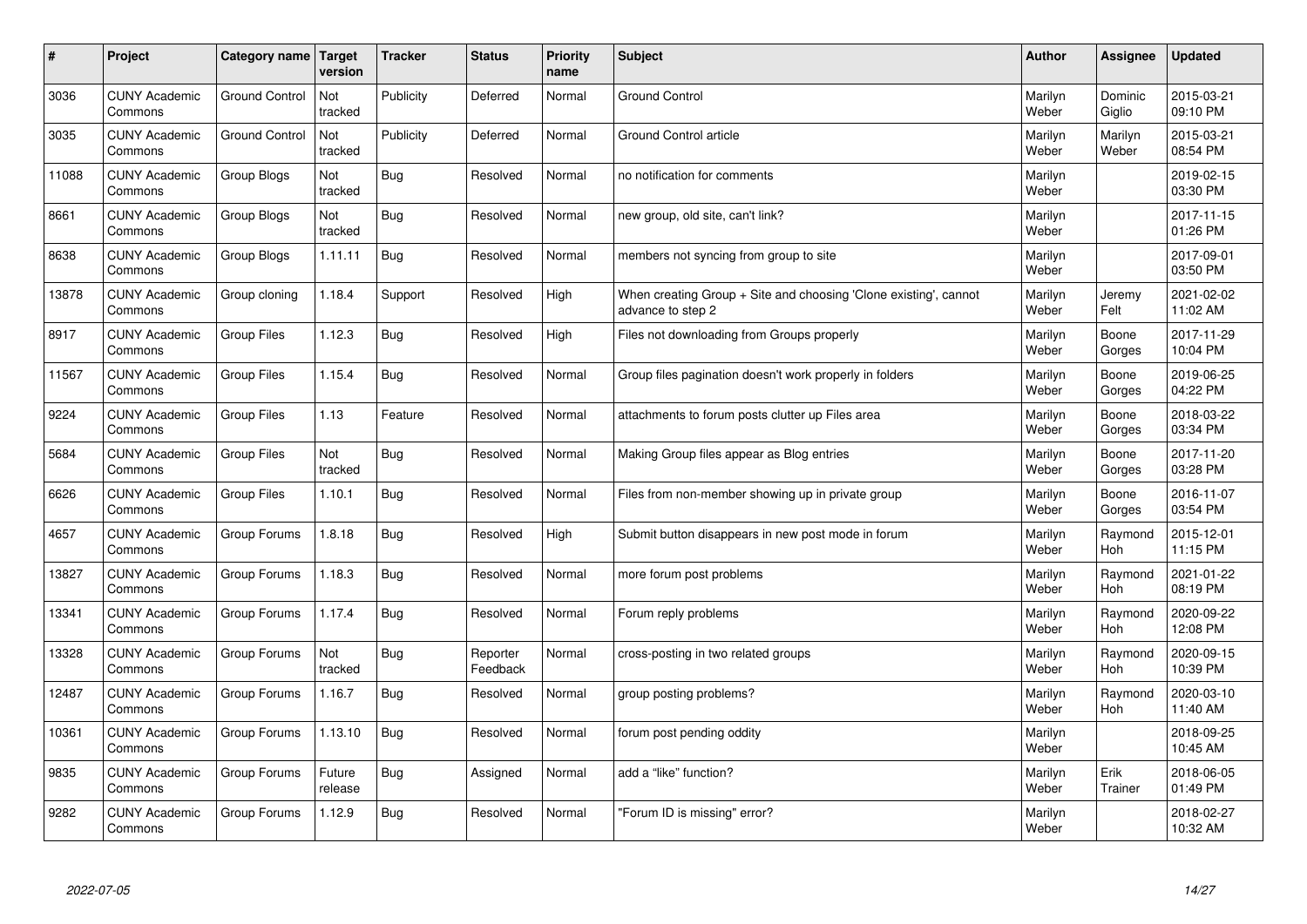| #     | Project                         | Category name   Target | version        | <b>Tracker</b> | <b>Status</b> | Priority<br>name | <b>Subject</b>                                                              | <b>Author</b>    | <b>Assignee</b> | <b>Updated</b>         |
|-------|---------------------------------|------------------------|----------------|----------------|---------------|------------------|-----------------------------------------------------------------------------|------------------|-----------------|------------------------|
| 6893  | <b>CUNY Academic</b><br>Commons | Group Forums           |                | Bug            | Resolved      | Normal           | Forum for CUNY Academic Commons Team is gone                                | Marilyn<br>Weber | Boone<br>Gorges | 2016-12-01<br>08:08 AM |
| 12006 | <b>CUNY Academic</b><br>Commons | Group<br>Invitations   | 1.15.13        | <b>Bug</b>     | Resolved      | Immediate        | Invite system is broken.                                                    | Marilyn<br>Weber | Boone<br>Gorges | 2019-10-23<br>10:16 AM |
| 6091  | <b>CUNY Academic</b><br>Commons | Group<br>Invitations   | Not<br>tracked | Bug            | Resolved      | Normal           | User cannot re-join a group                                                 | Marilyn<br>Weber | Boone<br>Gorges | 2016-09-28<br>01:47 PM |
| 3533  | <b>CUNY Academic</b><br>Commons | Group<br>Invitations   | 1.7.8          | Bug            | Resolved      | Low              | Trying to invite member to a new group                                      | Marilyn<br>Weber | Boone<br>Gorges | 2015-04-01<br>09:13 PM |
| 13675 | <b>CUNY Academic</b><br>Commons | Group Library          | 1.18.1         | Bug            | Resolved      | High             | broken Library                                                              | Marilyn<br>Weber |                 | 2020-12-09<br>05:02 PM |
| 13227 | <b>CUNY Academic</b><br>Commons | Group Library          | 1.17.2         | Bug            | Resolved      | High             | folder not appearing in library                                             | Marilyn<br>Weber |                 | 2020-08-21<br>04:22 PM |
| 13173 | <b>CUNY Academic</b><br>Commons | Group Library          | 1.17.1         | Support        | Resolved      | High             | all uploads to the library are silent                                       | Marilyn<br>Weber |                 | 2020-08-10<br>04:12 PM |
| 14304 | <b>CUNY Academic</b><br>Commons | Group Library          | 1.18.8         | Bug            | Resolved      | Normal           | Library items change folders when adding subsequent items in new<br>folders | Marilyn<br>Weber | Boone<br>Gorges | 2021-04-13<br>11:21 AM |
| 13159 | <b>CUNY Academic</b><br>Commons | Group Library          | Not<br>tracked | Support        | Resolved      | Normal           | changing folder names?                                                      | Marilyn<br>Weber | Boone<br>Gorges | 2020-08-27<br>08:59 AM |
| 13138 | <b>CUNY Academic</b><br>Commons | Group Library          | Not<br>tracked | Support        | Resolved      | Normal           | moving Library contents for Steve Brier                                     | Marilyn<br>Weber |                 | 2020-08-03<br>04:00 PM |
| 6286  | <b>CUNY Academic</b><br>Commons | Groups (misc)          | Not<br>tracked | Bug            | Resolved      | Immediate        | Groups pages not displaying at all!                                         | Marilyn<br>Weber | Boone<br>Gorges | 2017-11-15<br>10:57 AM |
| 11006 | <b>CUNY Academic</b><br>Commons | Groups (misc)          | 1.14.6         | Support        | Resolved      | Normal           | removing members from a group isn't working                                 | Marilyn<br>Weber |                 | 2019-01-24<br>03:18 PM |
| 8978  | <b>CUNY Academic</b><br>Commons | Groups (misc)          | Not<br>tracked | Support        | Resolved      | Normal           | removing old groups                                                         | Marilyn<br>Weber |                 | 2018-12-10<br>03:52 PM |
| 10772 | <b>CUNY Academic</b><br>Commons | Groups (misc)          | 1.14.2         | Bug            | Resolved      | Normal           | can't create groups                                                         | Marilyn<br>Weber |                 | 2018-12-04<br>10:42 AM |
| 8200  | <b>CUNY Academic</b><br>Commons | Groups (misc)          | Not<br>tracked | Bug            | Resolved      | Normal           | Announcements has disappeared                                               | Marilyn<br>Weber | Boone<br>Gorges | 2017-05-26<br>04:04 PM |
| 7678  | <b>CUNY Academic</b><br>Commons | Groups (misc)          | Not<br>tracked | Support        | Resolved      | Normal           | add admin to student group                                                  | Marilyn<br>Weber | Boone<br>Gorges | 2017-02-15<br>11:58 AM |
| 6575  | <b>CUNY Academic</b><br>Commons | Groups (misc)          |                | Bug            | Rejected      | Normal           | No papers link for the group "social paper"                                 | Marilyn<br>Weber |                 | 2016-11-02<br>10:39 PM |
| 6313  | <b>CUNY Academic</b><br>Commons | Groups (misc)          |                | Bug            | Duplicate     | Normal           | group member no longer in group, can't rejoin.                              | Marilyn<br>Weber |                 | 2016-10-14<br>09:27 PM |
| 3620  | <b>CUNY Academic</b><br>Commons | Groups (misc)          | Not<br>tracked | Bug            | Resolved      | Normal           | admins of The Group for Group Admins                                        | Marilyn<br>Weber |                 | 2014-11-03<br>08:38 AM |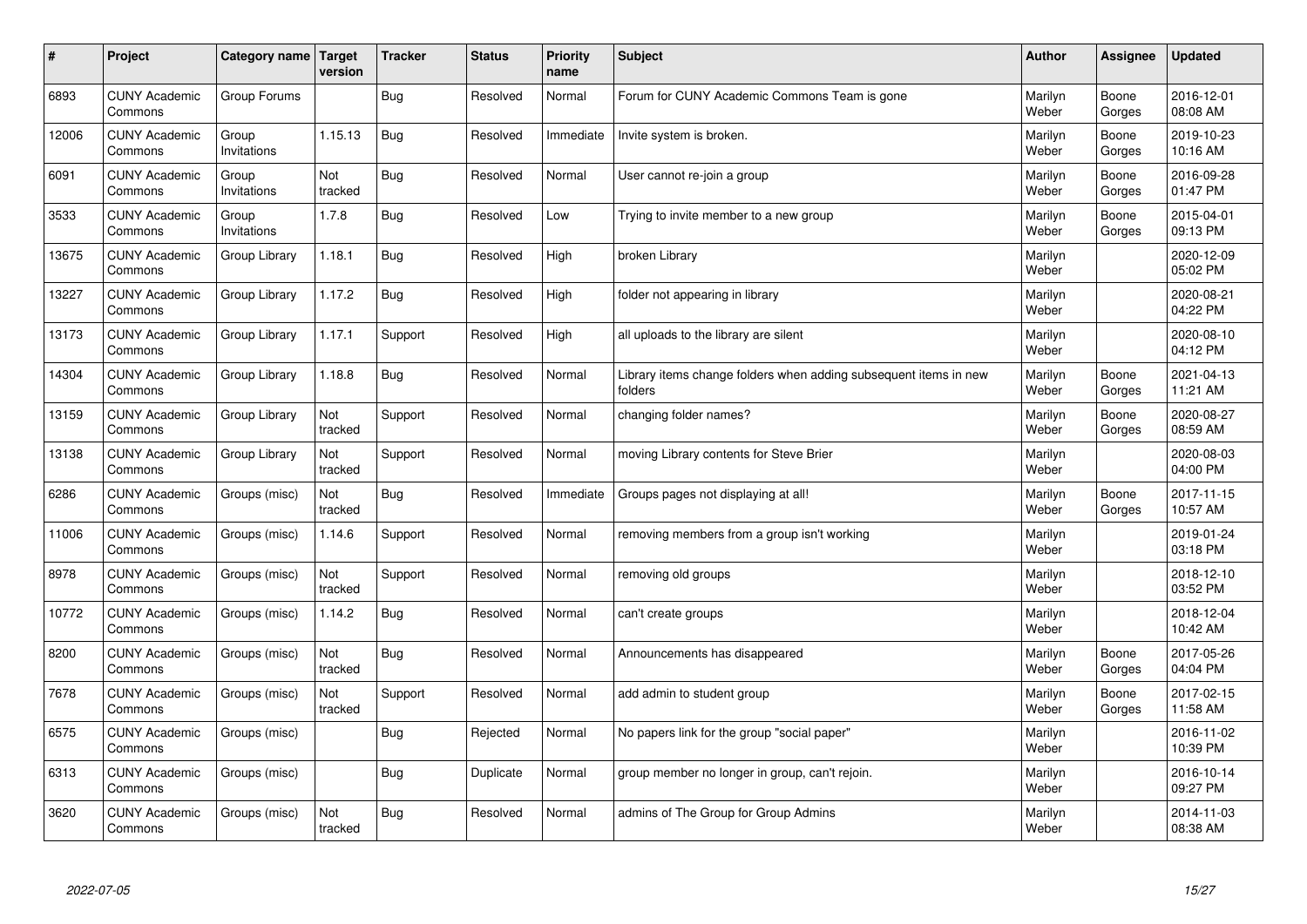| $\sharp$ | Project                         | Category name   Target | version        | <b>Tracker</b> | <b>Status</b> | <b>Priority</b><br>name | <b>Subject</b>                                                       | <b>Author</b>    | Assignee              | <b>Updated</b>         |
|----------|---------------------------------|------------------------|----------------|----------------|---------------|-------------------------|----------------------------------------------------------------------|------------------|-----------------------|------------------------|
| 3197     | <b>CUNY Academic</b><br>Commons | Groups (misc)          | 1.6.4          | Bug            | Resolved      | Normal                  | trying to set up a hidden group blog with no RSS feed                | Marilyn<br>Weber | Boone<br>Gorges       | 2014-05-21<br>09:39 PM |
| 9130     | <b>CUNY Academic</b><br>Commons | Homepage<br>Slides     | Not<br>tracked | <b>Bug</b>     | Resolved      | Normal                  | too many redirects                                                   | Marilyn<br>Weber |                       | 2018-01-29<br>10:27 AM |
| 15252    | <b>CUNY Academic</b><br>Commons | Layout                 | Not<br>tracked | Bug            | Resolved      | Normal                  | visual glitch with the Segal Center webpage                          | Marilyn<br>Weber | Raymond<br><b>Hoh</b> | 2022-02-03<br>04:56 PM |
| 11964    | <b>CUNY Academic</b><br>Commons | Layout                 | 1.15.12        | Bug            | Resolved      | Normal                  | https://commons.gc.cuny.edu/create/ not displaying correctly in Edge | Marilyn<br>Weber | Raymond<br><b>Hoh</b> | 2019-10-22<br>11:54 AM |
| 9163     | <b>CUNY Academic</b><br>Commons | Layout                 | 1.12.8         | Support        | Resolved      | Normal                  | Mobile responsiveness issues                                         | Marilyn<br>Weber | Raymond<br>Hoh        | 2018-02-13<br>10:49 AM |
| 6039     | <b>CUNY Academic</b><br>Commons | Membership             | 1.9.28         | Bug            | Resolved      | High                    | User cannot change her email                                         | Marilyn<br>Weber |                       | 2016-09-19<br>03:03 PM |
| 12382    | <b>CUNY Academic</b><br>Commons | Membership             | Not<br>tracked | Support        | <b>New</b>    | Normal                  | Email request change                                                 | Marilyn<br>Weber | Marilyn<br>Weber      | 2020-02-06<br>12:56 PM |
| 11961    | <b>CUNY Academic</b><br>Commons | Membership             | Not<br>tracked | Support        | Resolved      | Normal                  | switch email for student user                                        | Marilyn<br>Weber |                       | 2019-10-09<br>01:56 PM |
| 11922    | <b>CUNY Academic</b><br>Commons | Membership             | Not<br>tracked | Support        | Resolved      | Normal                  | https://commons.gc.cuny.edu/members/cunyhealthequity/                | Marilyn<br>Weber |                       | 2019-10-02<br>04:05 PM |
| 9134     | <b>CUNY Academic</b><br>Commons | Membership             | Not<br>tracked | Support        | Abandoned     | Normal                  | former user                                                          | Marilyn<br>Weber | Matt Gold             | 2019-09-18<br>10:26 AM |
| 11516    | <b>CUNY Academic</b><br>Commons | Membership             | Not<br>tracked | Support        | Resolved      | Normal                  | request for email change                                             | Marilyn<br>Weber |                       | 2019-06-04<br>01:48 PM |
| 11147    | <b>CUNY Academic</b><br>Commons | Membership             | Not<br>tracked | Support        | Resolved      | Normal                  | employee email change                                                | Marilyn<br>Weber |                       | 2019-03-12<br>03:58 PM |
| 11217    | <b>CUNY Academic</b><br>Commons | Membership             | Not<br>tracked | Support        | Resolved      | Normal                  | Another email update                                                 | Marilyn<br>Weber |                       | 2019-03-12<br>03:37 PM |
| 11210    | <b>CUNY Academic</b><br>Commons | Membership             | Not<br>tracked | Support        | Resolved      | Normal                  | Please change the email                                              | Marilyn<br>Weber |                       | 2019-03-11<br>04:16 PM |
| 11127    | <b>CUNY Academic</b><br>Commons | Membership             | Not<br>tracked | Support        | Resolved      | Normal                  | user with new campus affiliation                                     | Marilyn<br>Weber |                       | 2019-02-19<br>02:09 PM |
| 8481     | <b>CUNY Academic</b><br>Commons | Membership             | Not<br>tracked | Support        | Resolved      | Normal                  | admin of http://swipanalytic.org/organizers/                         | Marilyn<br>Weber |                       | 2019-02-19<br>01:58 PM |
| 10941    | <b>CUNY Academic</b><br>Commons | Membership             | Not<br>tracked | Support        | Resolved      | Normal                  | update user email                                                    | Marilyn<br>Weber |                       | 2019-02-13<br>02:24 PM |
| 10910    | <b>CUNY Academic</b><br>Commons | Membership             | Not<br>tracked | Support        | Resolved      | Normal                  | request to be an admin to a prof's site                              | Marilyn<br>Weber |                       | 2019-01-04<br>10:45 AM |
| 10257    | <b>CUNY Academic</b><br>Commons | Membership             | Not<br>tracked | Support        | Resolved      | Normal                  | change the email from @login.cuny.edu to campu email                 | Marilyn<br>Weber |                       | 2018-12-10<br>03:55 PM |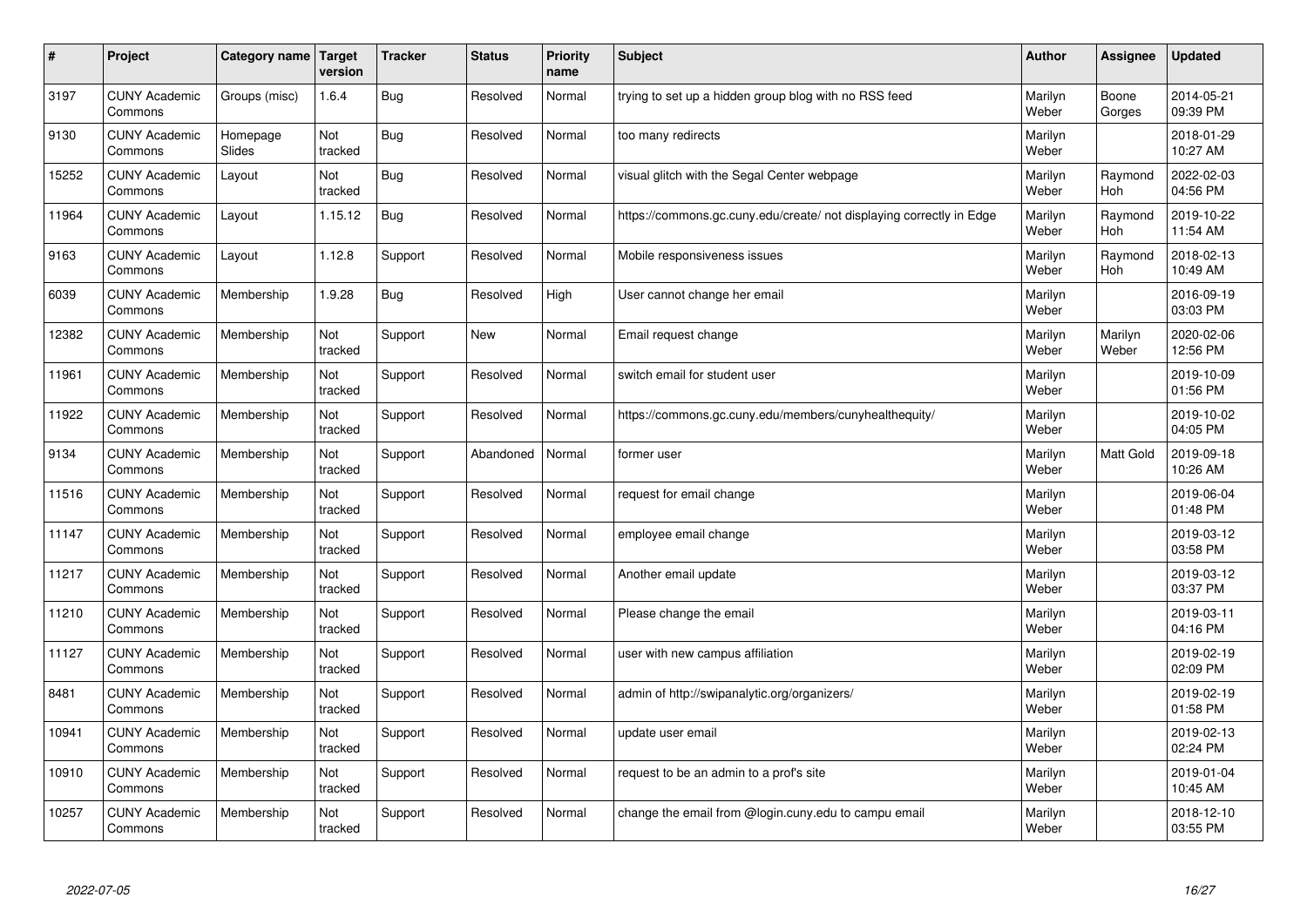| #     | Project                         | Category name | Target<br>version | <b>Tracker</b> | <b>Status</b> | <b>Priority</b><br>name | <b>Subject</b>                                              | <b>Author</b>    | <b>Assignee</b>  | <b>Updated</b>         |
|-------|---------------------------------|---------------|-------------------|----------------|---------------|-------------------------|-------------------------------------------------------------|------------------|------------------|------------------------|
| 9779  | <b>CUNY Academic</b><br>Commons | Membership    | Not<br>tracked    | Support        | Resolved      | Normal                  | user not sure if she is registered.                         | Marilyn<br>Weber |                  | 2018-12-10<br>03:53 PM |
| 10387 | <b>CUNY Academic</b><br>Commons | Membership    | Not<br>tracked    | Support        | Resolved      | Normal                  | remove user page                                            | Marilyn<br>Weber |                  | 2018-09-28<br>02:26 PM |
| 10066 | <b>CUNY Academic</b><br>Commons | Membership    | Not<br>tracked    | Support        | Resolved      | Normal                  | add me as an admin to https://pkms.commons.gc.cuny.edu/     | Marilyn<br>Weber |                  | 2018-07-26<br>11:54 AM |
| 9996  | <b>CUNY Academic</b><br>Commons | Membership    | Not<br>tracked    | Support        | Rejected      | Normal                  | user email change request                                   | Marilyn<br>Weber |                  | 2018-07-16<br>10:49 AM |
| 10006 | <b>CUNY Academic</b><br>Commons | Membership    | Not<br>tracked    | Support        | Resolved      | Normal                  | another email change request                                | Marilyn<br>Weber |                  | 2018-07-13<br>12:36 PM |
| 9927  | <b>CUNY Academic</b><br>Commons | Membership    | Not<br>tracked    | Support        | Resolved      | Normal                  | wrong email used                                            | Marilyn<br>Weber | <b>Matt Gold</b> | 2018-06-14<br>10:21 AM |
| 9004  | <b>CUNY Academic</b><br>Commons | Membership    | Not<br>tracked    | Support        | Resolved      | Normal                  | email change request                                        | Marilyn<br>Weber |                  | 2017-12-14<br>12:27 PM |
| 5968  | <b>CUNY Academic</b><br>Commons | Membership    | Not<br>tracked    | Bug            | Resolved      | Normal                  | Deleting account without knowing password                   | Marilyn<br>Weber | Matt Gold        | 2017-11-15<br>06:19 PM |
| 5772  | <b>CUNY Academic</b><br>Commons | Membership    | Not<br>tracked    | Support        | Resolved      | Normal                  | User email change and forgotten password                    | Marilyn<br>Weber | <b>Matt Gold</b> | 2017-11-15<br>06:18 PM |
| 7619  | <b>CUNY Academic</b><br>Commons | Membership    | Not<br>tracked    | Support        | Resolved      | Normal                  | outside users for a site that isn't a class?                | Marilyn<br>Weber | <b>Matt Gold</b> | 2017-11-15<br>06:18 PM |
| 8566  | <b>CUNY Academic</b><br>Commons | Membership    | Not<br>tracked    | Support        | Resolved      | Normal                  | user email change                                           | Marilyn<br>Weber |                  | 2017-11-15<br>01:27 PM |
| 8630  | <b>CUNY Academic</b><br>Commons | Membership    | Not<br>tracked    | Support        | Resolved      | Normal                  | Change in email/campus                                      | Marilyn<br>Weber |                  | 2017-08-30<br>03:48 PM |
| 8577  | <b>CUNY Academic</b><br>Commons | Membership    | Not<br>tracked    | Support        | Resolved      | Normal                  | another user email change                                   | Marilyn<br>Weber |                  | 2017-08-25<br>10:23 AM |
| 8531  | <b>CUNY Academic</b><br>Commons | Membership    | Not<br>tracked    | Support        | Resolved      | Normal                  | admin of https://admissions.commons.gc.cuny.edu             | Marilyn<br>Weber |                  | 2017-08-15<br>04:20 PM |
| 8429  | <b>CUNY Academic</b><br>Commons | Membership    | Not<br>tracked    | Support        | Resolved      | Normal                  | Please make me an admin of https://arc.commons.gc.cuny.edu  | Marilyn<br>Weber | Boone<br>Gorges  | 2017-07-24<br>03:33 PM |
| 8401  | <b>CUNY Academic</b><br>Commons | Membership    | Not<br>tracked    | Support        | Resolved      | Normal                  | add me as an admin                                          | Marilyn<br>Weber | Boone<br>Gorges  | 2017-07-11<br>11:40 AM |
| 8222  | <b>CUNY Academic</b><br>Commons | Membership    | Not<br>tracked    | Support        | Resolved      | Normal                  | Admin for iletc.commons.gc.cuny.edu                         | Marilyn<br>Weber | Boone<br>Gorges  | 2017-06-08<br>10:06 AM |
| 8120  | <b>CUNY Academic</b><br>Commons | Membership    | Not<br>tracked    | Support        | Resolved      | Normal                  | add me as an admin to https://nyslavery.commons.gc.cuny.edu | Marilyn<br>Weber |                  | 2017-05-10<br>02:19 PM |
| 7922  | <b>CUNY Academic</b><br>Commons | Membership    | Not<br>tracked    | Support        | Resolved      | Normal                  | add me as an admin to the MALs alumni site?                 | Marilyn<br>Weber |                  | 2017-04-06<br>05:19 PM |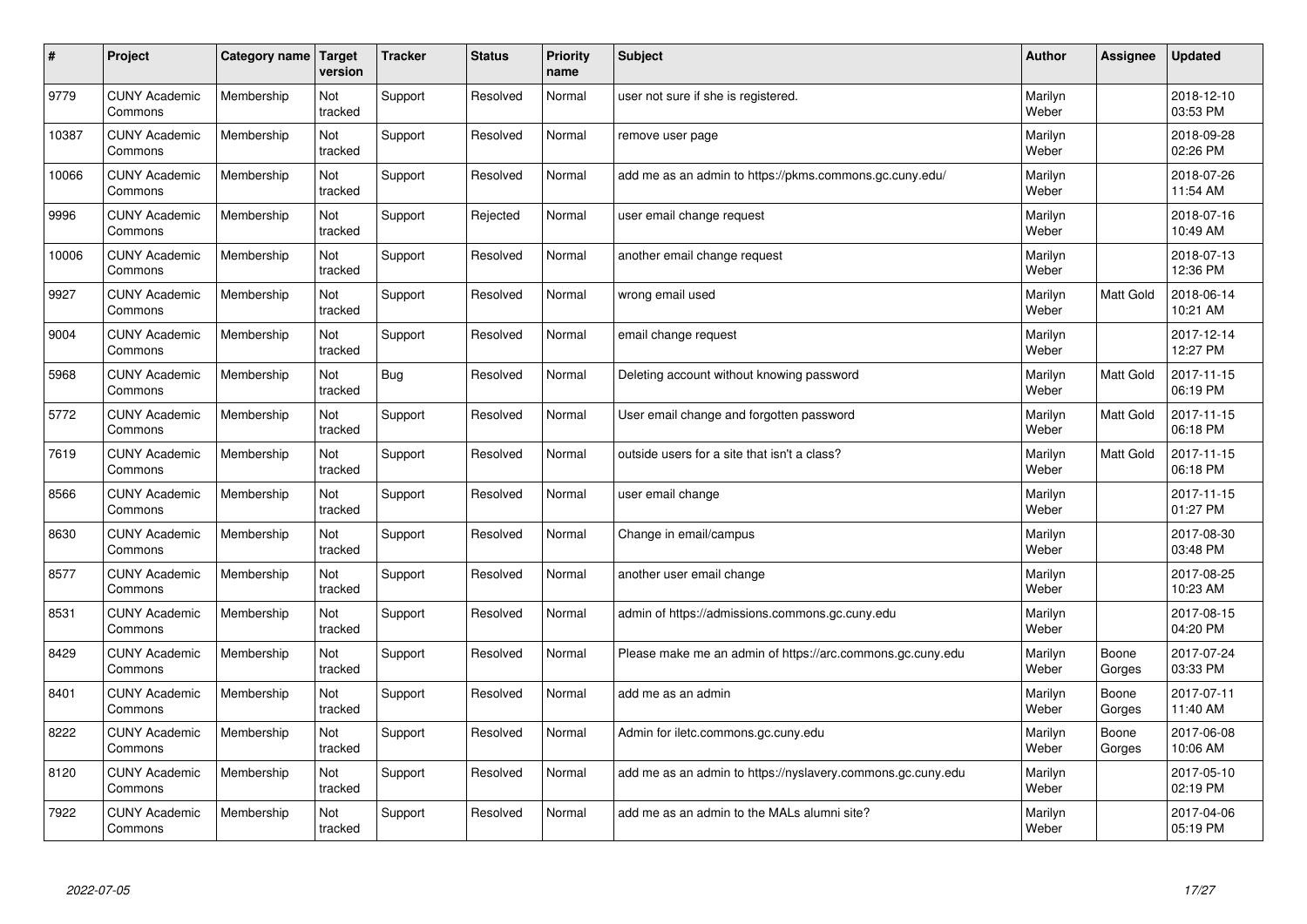| $\sharp$ | Project                         | Category name   Target  | version        | <b>Tracker</b> | <b>Status</b> | <b>Priority</b><br>name | <b>Subject</b>                                                    | <b>Author</b>    | Assignee              | Updated                |
|----------|---------------------------------|-------------------------|----------------|----------------|---------------|-------------------------|-------------------------------------------------------------------|------------------|-----------------------|------------------------|
| 7771     | <b>CUNY Academic</b><br>Commons | Membership              | Not<br>tracked | Support        | Resolved      | Normal                  | User would like to be uncoupled from sites                        | Marilyn<br>Weber | Boone<br>Gorges       | 2017-03-09<br>12:38 PM |
| 7775     | <b>CUNY Academic</b><br>Commons | Membership              | Not<br>tracked | Support        | Resolved      | Normal                  | Email change                                                      | Marilyn<br>Weber |                       | 2017-03-08<br>10:09 PM |
| 7486     | <b>CUNY Academic</b><br>Commons | Membership              | Not<br>tracked | Support        | Resolved      | Normal                  | changed email address                                             | Marilyn<br>Weber |                       | 2017-01-24<br>10:00 PM |
| 7349     | <b>CUNY Academic</b><br>Commons | Membership              | Not<br>tracked | Bug            | Resolved      | Normal                  | <b>LACUNY Institute website</b>                                   | Marilyn<br>Weber | Boone<br>Gorges       | 2017-01-11<br>04:26 PM |
| 7223     | <b>CUNY Academic</b><br>Commons | Membership              | Not<br>tracked | Bug            | Resolved      | Normal                  | User with two profiles would like to merge them                   | Marilyn<br>Weber | Boone<br>Gorges       | 2017-01-10<br>02:07 PM |
| 7337     | <b>CUNY Academic</b><br>Commons | Membership              | Not<br>tracked | Bug            | Resolved      | Normal                  | User with new email                                               | Marilyn<br>Weber |                       | 2017-01-06<br>11:05 AM |
| 3466     | <b>CUNY Academic</b><br>Commons | Membership              | 1.6.16         | Feature        | Resolved      | Normal                  | restricting undergrad registration                                | Marilyn<br>Weber | Boone<br>Gorges       | 2014-09-18<br>12:02 AM |
| 15241    | <b>CUNY Academic</b><br>Commons | Onboarding              | 1.19.3         | Design/UX      | Resolved      | Normal                  | white on gray                                                     | Marilyn<br>Weber | Boone<br>Gorges       | 2022-02-08<br>02:38 PM |
| 14129    | <b>CUNY Academic</b><br>Commons | Onboarding              | 1.18.6         | Support        | Resolved      | Normal                  | can only see some invites sent                                    | Marilyn<br>Weber | Raymond<br><b>Hoh</b> | 2021-04-09<br>09:00 AM |
| 13521    | <b>CUNY Academic</b><br>Commons | Onboarding              | 1.17.7         | Support        | Resolved      | Normal                  | sent invitations page                                             | Marilyn<br>Weber | Raymond<br>Hoh        | 2020-11-10<br>10:31 AM |
| 11865    | <b>CUNY Academic</b><br>Commons | Onboarding              | 1.15.10        | Bug            | Resolved      | Normal                  | Site name not appearing in "Membership" lists of Invitation modal | Marilyn<br>Weber | Boone<br>Gorges       | 2019-09-24<br>11:09 AM |
| 4880     | <b>CUNY Academic</b><br>Commons | Password<br>Reset       | Not<br>tracked | Support        | Resolved      | High                    | CUNY Central person having password trouble                       | Marilyn<br>Weber |                       | 2015-11-10<br>12:40 PM |
| 14448    | <b>CUNY Academic</b><br>Commons | Password<br>Reset       | Not<br>tracked | Bug            | Rejected      | Normal                  | password reset weirdness                                          | Marilyn<br>Weber | Raymond<br>Hoh        | 2021-05-12<br>01:34 PM |
| 7685     | <b>CUNY Academic</b><br>Commons | Password<br>Reset       | Not<br>tracked | Support        | Resolved      | Normal                  | temporary password                                                | Marilyn<br>Weber | Boone<br>Gorges       | 2017-02-15<br>07:36 PM |
| 6815     | <b>CUNY Academic</b><br>Commons | Password<br>Reset       | Not<br>tracked | Support        | Resolved      | Normal                  | password reset requested                                          | Marilyn<br>Weber | <b>Matt Gold</b>      | 2016-11-22<br>10:30 AM |
| 6101     | <b>CUNY Academic</b><br>Commons | <b>Public Portfolio</b> |                | Bug            | Resolved      | High                    | Profile update problems                                           | Marilyn<br>Weber | Boone<br>Gorges       | 2016-12-01<br>03:50 PM |
| 12543    | <b>CUNY Academic</b><br>Commons | Public Portfolio        | Not<br>tracked | Support        | Resolved      | Normal                  | User cannot find profile edit button                              | Marilyn<br>Weber | scott voth            | 2020-03-22<br>02:49 PM |
| 11907    | <b>CUNY Academic</b><br>Commons | Public Portfolio        | 1.15.13        | Support        | Resolved      | Normal                  | more publications problems (in profile)                           | Marilyn<br>Weber |                       | 2019-11-04<br>11:16 AM |
| 8098     | <b>CUNY Academic</b><br>Commons | Public Portfolio        | Not<br>tracked | Bug            | Abandoned     | Normal                  | Widget in profile not working                                     | Marilyn<br>Weber |                       | 2017-11-15<br>01:28 PM |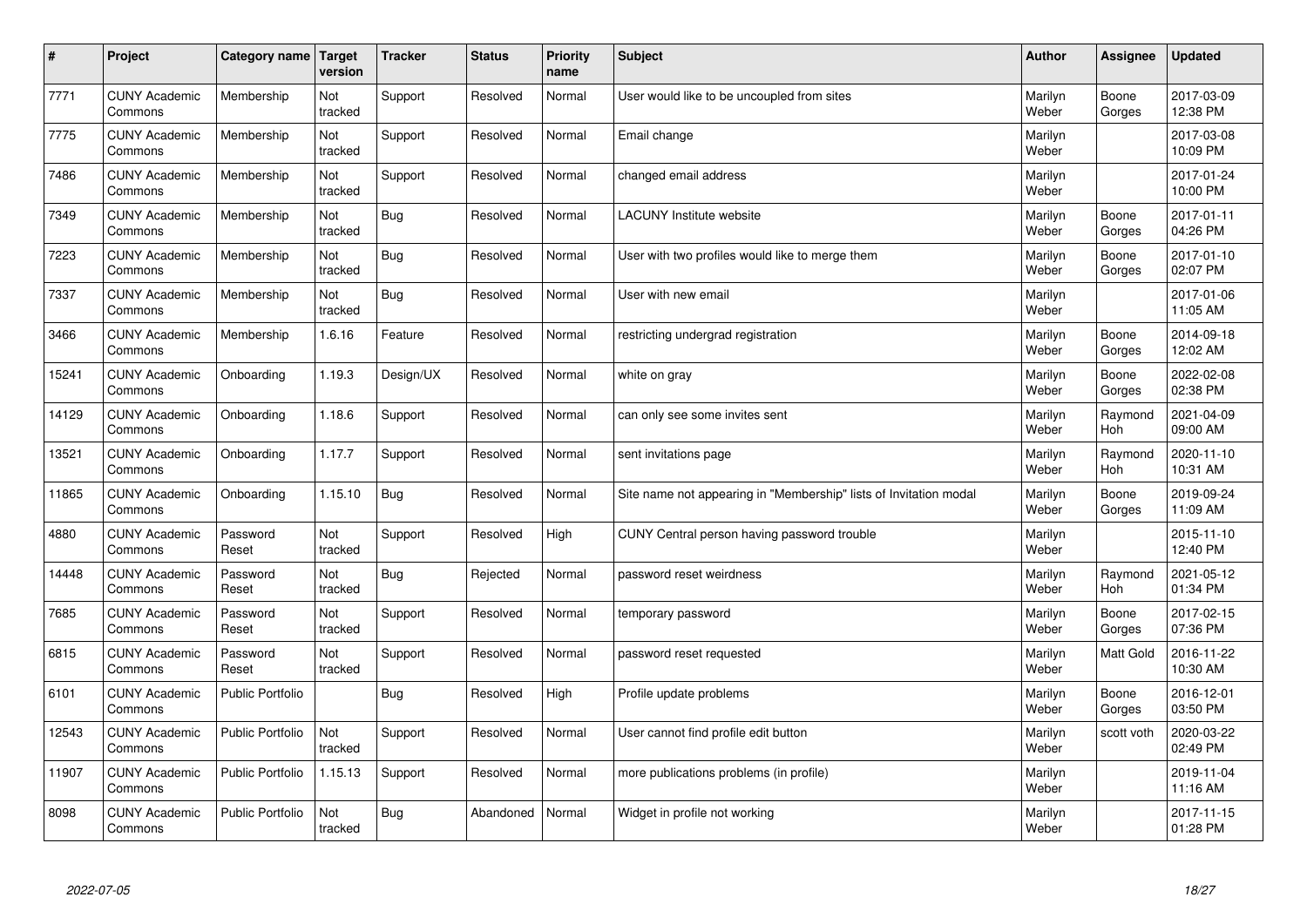| $\pmb{\sharp}$ | Project                         | Category name           | Target<br>version | <b>Tracker</b> | <b>Status</b>        | <b>Priority</b><br>name | <b>Subject</b>                                                  | <b>Author</b>    | Assignee        | <b>Updated</b>         |
|----------------|---------------------------------|-------------------------|-------------------|----------------|----------------------|-------------------------|-----------------------------------------------------------------|------------------|-----------------|------------------------|
| 5629           | <b>CUNY Academic</b><br>Commons | <b>Public Portfolio</b> | 1.10.4            | Support        | Resolved             | Normal                  | Title field in profile can't be edited                          | Marilyn<br>Weber |                 | 2016-12-13<br>11:19 AM |
| 5667           | <b>CUNY Academic</b><br>Commons | <b>Public Portfolio</b> | 1.9.18            | <b>Bug</b>     | Resolved             | Normal                  | publication section on my public portfolio won't update         | Marilyn<br>Weber | Boone<br>Gorges | 2016-06-12<br>10:19 AM |
| 5176           | <b>CUNY Academic</b><br>Commons | <b>Public Portfolio</b> | 1.9.6             | Bug            | Resolved             | Normal                  | Widgets in Profile not saving                                   | Marilyn<br>Weber | Boone<br>Gorges | 2016-02-01<br>11:07 AM |
| 4831           | <b>CUNY Academic</b><br>Commons | <b>Public Portfolio</b> | 1.9.4             | <b>Bug</b>     | Resolved             | Normal                  | User cannot update profile                                      | Marilyn<br>Weber | Boone<br>Gorges | 2016-01-11<br>10:46 PM |
| 15269          | <b>CUNY Academic</b><br>Commons | Redmine                 | Not<br>tracked    | Support        | Resolved             | Normal                  | Segal Theater sites                                             | Marilyn<br>Weber |                 | 2022-02-07<br>04:11 PM |
| 12346          | <b>CUNY Academic</b><br>Commons | Redmine                 |                   | Support        | Resolved             | Normal                  | another Redmine request                                         | Marilyn<br>Weber | Matt Gold       | 2020-01-30<br>08:20 PM |
| 8906           | <b>CUNY Academic</b><br>Commons | Redmine                 | Not<br>tracked    | Support        | Resolved             | Normal                  | Redmine access?                                                 | Marilyn<br>Weber | Matt Gold       | 2017-11-13<br>06:02 PM |
| 6851           | <b>CUNY Academic</b><br>Commons | Redmine                 | Not<br>tracked    | Support        | Resolved             | Normal                  | How do I help users join Redmine?                               | Marilyn<br>Weber | Matt Gold       | 2016-11-28<br>10:16 AM |
| 4649           | <b>CUNY Academic</b><br>Commons | Registration            | Not<br>tracked    | <b>Bug</b>     | Resolved             | Urgent                  | Submit button has disappeared                                   | Marilyn<br>Weber | Boone<br>Gorges | 2015-09-22<br>11:47 AM |
| 14526          | <b>CUNY Academic</b><br>Commons | Registration            | 1.18.12           | <b>Bug</b>     | Resolved             | High                    | registration interface won't show a space to enter nonCUNY code | Marilyn<br>Weber |                 | 2021-06-03<br>04:02 PM |
| 3593           | <b>CUNY Academic</b><br>Commons | Registration            | 1.7.2             | Bug            | Resolved             | High                    | registration problems                                           | Marilyn<br>Weber | Boone<br>Gorges | 2014-11-01<br>02:57 PM |
| 10273          | <b>CUNY Academic</b><br>Commons | Registration            | Not<br>tracked    | Support        | Reporter<br>Feedback | Normal                  | users combining CF and campus address                           | Marilyn<br>Weber |                 | 2019-09-18<br>10:58 AM |
| 9787           | <b>CUNY Academic</b><br>Commons | Registration            |                   | Support        | Resolved             | Normal                  | email change request                                            | Marilyn<br>Weber | Matt Gold       | 2018-05-16<br>09:55 PM |
| 9767           | <b>CUNY Academic</b><br>Commons | Registration            | Not<br>tracked    | Support        | Resolved             | Normal                  | user deleted account but now needs one                          | Marilyn<br>Weber |                 | 2018-05-11<br>02:39 PM |
| 9162           | <b>CUNY Academic</b><br>Commons | Registration            | Not<br>tracked    | Support        | Resolved             | Normal                  | email change due to user error                                  | Marilyn<br>Weber | Matt Gold       | 2018-02-13<br>11:11 AM |
| 7226           | <b>CUNY Academic</b><br>Commons | Registration            | Not<br>tracked    | Bug            | Abandoned            | Normal                  | Community college student cannot register?                      | Marilyn<br>Weber |                 | 2017-11-15<br>01:55 PM |
| 7613           | <b>CUNY Academic</b><br>Commons | Registration            | Not<br>tracked    | Support        | Resolved             | Normal                  | non-matriculated students                                       | Marilyn<br>Weber | Boone<br>Gorges | 2017-11-15<br>11:03 AM |
| 7608           | <b>CUNY Academic</b><br>Commons | Registration            | Not<br>tracked    | Feature        | Resolved             | Normal                  | create an account                                               | Marilyn<br>Weber |                 | 2017-02-15<br>10:45 PM |
| 5969           | <b>CUNY Academic</b><br>Commons | Registration            | 1.9.27            | <b>Bug</b>     | Resolved             | Normal                  | Queens students unable to join                                  | Marilyn<br>Weber | Boone<br>Gorges | 2016-09-04<br>09:41 PM |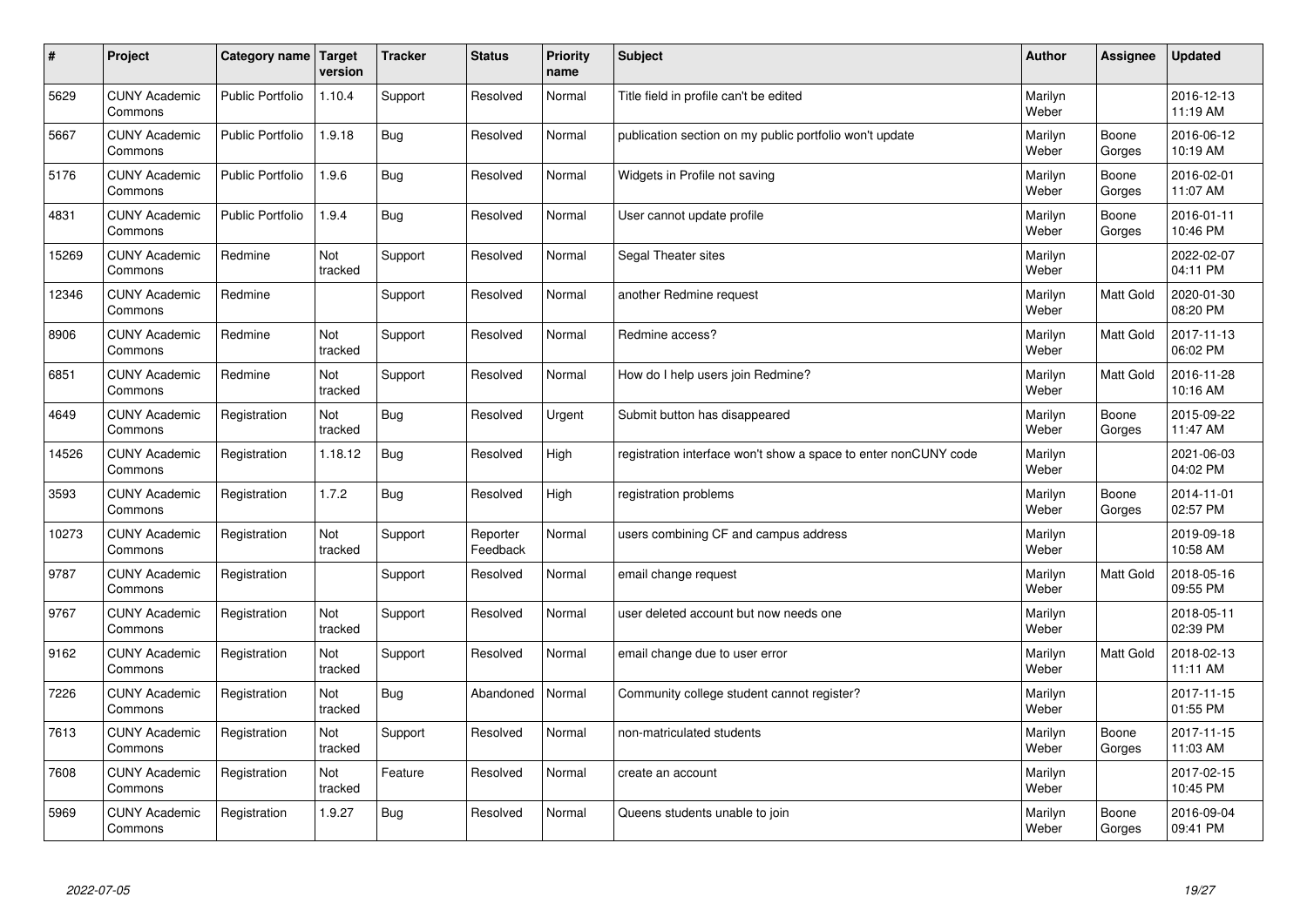| #     | Project                         | Category name            | <b>Target</b><br>version | <b>Tracker</b> | <b>Status</b>        | <b>Priority</b><br>name | <b>Subject</b>                                                              | <b>Author</b>    | Assignee              | <b>Updated</b>         |
|-------|---------------------------------|--------------------------|--------------------------|----------------|----------------------|-------------------------|-----------------------------------------------------------------------------|------------------|-----------------------|------------------------|
| 4577  | <b>CUNY Academic</b><br>Commons | Registration             | Not<br>tracked           | <b>Bug</b>     | Resolved             | Normal                  | New users are not getting their email verification                          | Marilyn<br>Weber | Boone<br>Gorges       | 2016-01-26<br>03:30 PM |
| 5037  | <b>CUNY Academic</b><br>Commons | Registration             | Not<br>tracked           | Support        | Resolved             | Normal                  | Another Forgotten password for user with new email address                  | Marilyn<br>Weber | Boone<br>Gorges       | 2015-12-22<br>05:24 PM |
| 5019  | <b>CUNY Academic</b><br>Commons | Registration             | Not<br>tracked           | Support        | Resolved             | Normal                  | Forgotten password for user with new email address                          | Marilyn<br>Weber | Marilyn<br>Weber      | 2015-12-11<br>04:18 PM |
| 8934  | <b>CUNY Academic</b><br>Commons | Reply By Email           | 1.12.4                   | Support        | Resolved             | High                    | RBE "could not post" email should have info about attempted From<br>address | Marilyn<br>Weber | Raymond<br>Hoh        | 2017-12-12<br>11:25 AM |
| 7684  | <b>CUNY Academic</b><br>Commons | Reply By Email           | 1.10.12                  | <b>Bug</b>     | Resolved             | High                    | trying to post too often error                                              | Marilyn<br>Weber | Raymond<br><b>Hoh</b> | 2017-02-28<br>12:43 PM |
| 6025  | <b>CUNY Academic</b><br>Commons | Search                   | Not<br>tracked           | Bug            | Resolved             | Normal                  | Search function not working                                                 | Marilyn<br>Weber | Boone<br>Gorges       | 2016-10-12<br>09:41 AM |
| 5872  | <b>CUNY Academic</b><br>Commons | Server                   | Not<br>tracked           | <b>Bug</b>     | Resolved             | Immediate               | Whole Commons is down                                                       | Marilyn<br>Weber | Boone<br>Gorges       | 2016-08-12<br>12:04 AM |
| 3530  | <b>CUNY Academic</b><br>Commons | Server                   | Not<br>tracked           | Bug            | Resolved             | High                    | Commons running very slowly/ "connection lost"                              | Marilyn<br>Weber | Matt Gold             | 2014-10-08<br>09:34 AM |
| 6106  | <b>CUNY Academic</b><br>Commons | Server                   | Not<br>tracked           | Bug            | Resolved             | Normal                  | 504 error                                                                   | Marilyn<br>Weber |                       | 2017-11-15<br>01:55 PM |
| 13016 | <b>CUNY Academic</b><br>Commons | Shortcodes and<br>embeds | 1.16.15                  | Support        | Resolved             | Normal                  | possible to run code examples, like in Jupyter Notebooks?                   | Marilyn<br>Weber |                       | 2020-07-16<br>11:52 AM |
| 16291 | <b>CUNY Academic</b><br>Commons | Site cloning             | 2.0.2                    | Support        | Resolved             | Normal                  | Images coming up blank in Media Library                                     | Marilyn<br>Weber | Raymond<br>Hoh        | 2022-06-29<br>11:31 AM |
| 13134 | <b>CUNY Academic</b><br>Commons | Site cloning             | 1.17.1                   | Support        | Resolved             | Normal                  | New site (a clone) point to old dashboard                                   | Marilyn<br>Weber |                       | 2020-08-12<br>03:22 PM |
| 13975 | <b>CUNY Academic</b><br>Commons | Social Paper             | Not<br>tracked           | Support        | Reporter<br>Feedback | Normal                  | can't approve comments on Social Paper paper                                | Marilyn<br>Weber |                       | 2021-02-12<br>09:33 AM |
| 8893  | <b>CUNY Academic</b><br>Commons | Social Paper             | 1.12.1                   | Support        | Resolved             | Normal                  | Social paper won't connect to group?                                        | Marilyn<br>Weber |                       | 2017-12-11<br>01:16 PM |
| 7836  | <b>CUNY Academic</b><br>Commons | Social Paper             | Not<br>tracked           | Support        | Resolved             | Normal                  | missing Social Paper                                                        | Marilyn<br>Weber |                       | 2017-11-15<br>01:31 PM |
| 5199  | <b>CUNY Academic</b><br>Commons | Social Paper             | Future<br>release        | Feature        | <b>New</b>           | Normal                  | add tables to the SP editor                                                 | Marilyn<br>Weber |                       | 2016-10-24<br>11:27 AM |
| 5345  | <b>CUNY Academic</b><br>Commons | Social Paper             | 1.9.17                   | Feature        | Rejected             | Normal                  | Plus symbol problem in SP                                                   | Marilyn<br>Weber | Christian<br>Wach     | 2016-05-27<br>04:26 AM |
| 5397  | <b>CUNY Academic</b><br>Commons | Social Paper             | Future<br>release        | Feature        | <b>New</b>           | Normal                  | frustrating to have to enable/disable in SP                                 | Marilyn<br>Weber | Samantha<br>Raddatz   | 2016-04-20<br>03:39 PM |
| 5282  | <b>CUNY Academic</b><br>Commons | Social Paper             | Future<br>release        | Bug            | New                  | Normal                  | Replying via email directs to paper but not individual comment.             | Marilyn<br>Weber | Raymond<br>Hoh        | 2016-03-02<br>01:48 PM |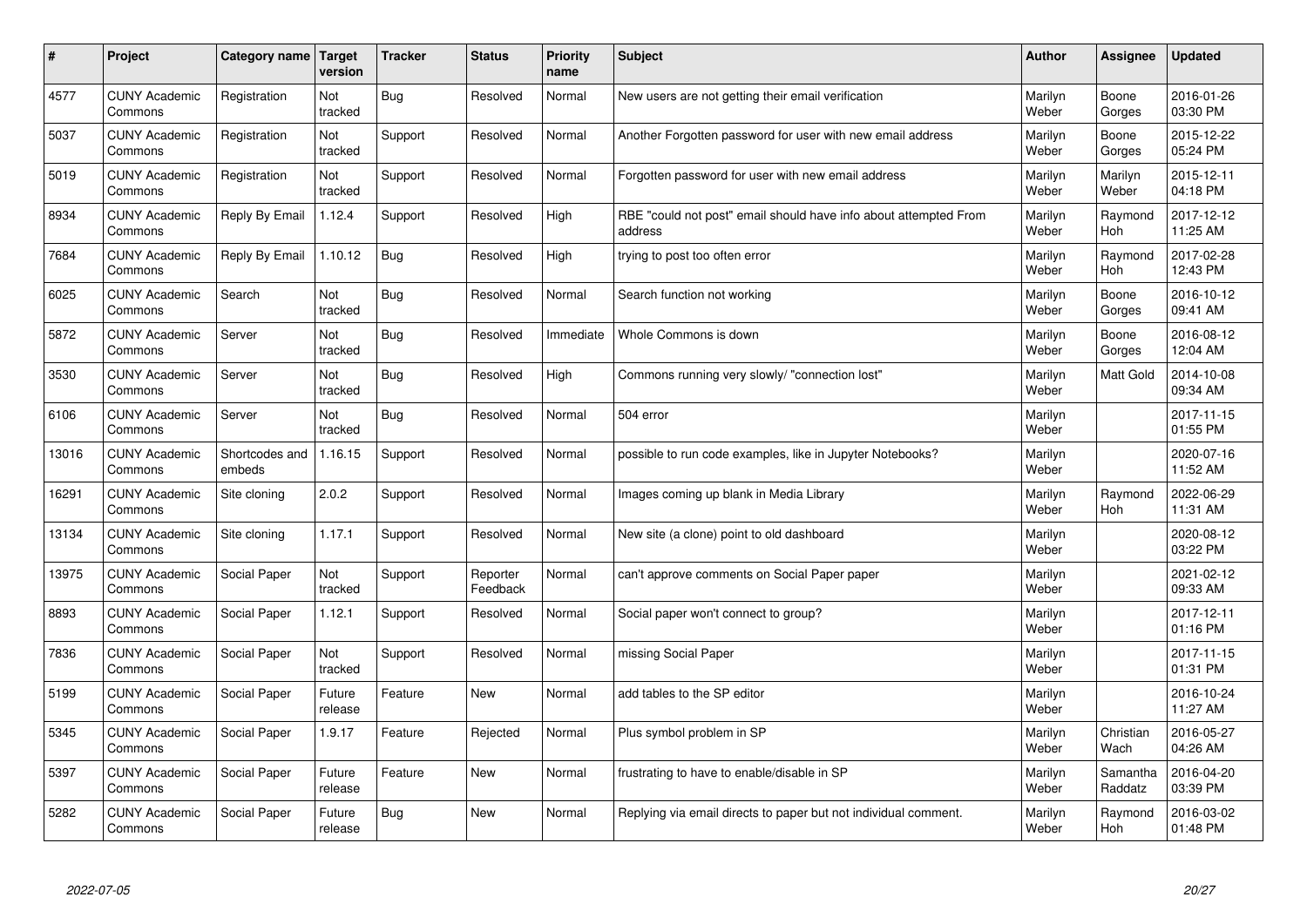| ∦     | Project                         | Category name Target    | version           | <b>Tracker</b> | <b>Status</b> | <b>Priority</b><br>name | <b>Subject</b>                                                                                                                                  | <b>Author</b>    | Assignee              | <b>Updated</b>         |
|-------|---------------------------------|-------------------------|-------------------|----------------|---------------|-------------------------|-------------------------------------------------------------------------------------------------------------------------------------------------|------------------|-----------------------|------------------------|
| 5184  | <b>CUNY Academic</b><br>Commons | Social Paper            |                   | <b>Bug</b>     | Rejected      | Normal                  | Problem linking SP to a group                                                                                                                   | Marilyn<br>Weber | Boone<br>Gorges       | 2016-02-21<br>12:27 PM |
| 5205  | <b>CUNY Academic</b><br>Commons | Social Paper            | Future<br>release | Feature        | <b>New</b>    | Normal                  | Social Paper folders                                                                                                                            | Marilyn<br>Weber |                       | 2016-02-11<br>10:24 PM |
| 5050  | <b>CUNY Academic</b><br>Commons | Social Paper            | Future<br>release | Feature        | <b>New</b>    | Low                     | Making comments visible in SP editing mode (SP suggestion #1)                                                                                   | Marilyn<br>Weber | Samantha<br>Raddatz   | 2019-09-17<br>11:10 PM |
| 5053  | <b>CUNY Academic</b><br>Commons | Social Paper            | Future<br>release | Feature        | New           | Low                     | Scrollable menu to add readers (SP suggestion #4)                                                                                               | Marilyn<br>Weber | Samantha<br>Raddatz   | 2016-04-21<br>05:21 PM |
| 5058  | <b>CUNY Academic</b><br>Commons | Social Paper            | Future<br>release | Feature        | <b>New</b>    | Low                     | Can there be a clearer signal that even when comments have already<br>been made you add comments by clicking on the side? (SP suggestion<br>#5) | Marilyn<br>Weber | Samantha<br>Raddatz   | 2016-02-11<br>10:24 PM |
| 5052  | <b>CUNY Academic</b><br>Commons | Social Paper            | Future<br>release | Feature        | New           | Low                     | Sentence by sentence or line by line comments (SP suggestion #3)                                                                                | Marilyn<br>Weber | Boone<br>Gorges       | 2016-02-11<br>10:24 PM |
| 5051  | <b>CUNY Academic</b><br>Commons | Social Paper            |                   | Feature        | Rejected      | Low                     | Visual cues for comments (SP suggestion #2)                                                                                                     | Marilyn<br>Weber | Samantha<br>Raddatz   | 2016-02-10<br>10:01 AM |
| 11908 | <b>CUNY Academic</b><br>Commons | Spam/Spam<br>Prevention | 1.17.7            | Support        | Resolved      | Normal                  | overeager spam filter                                                                                                                           | Marilyn<br>Weber | Raymond<br>Hoh        | 2020-11-05<br>04:36 PM |
| 12395 | <b>CUNY Academic</b><br>Commons | Spam/Spam<br>Prevention | Not<br>tracked    | Support        | Resolved      | Normal                  | comments again being blocked                                                                                                                    | Marilyn<br>Weber | Raymond<br>Hoh        | 2020-03-10<br>11:13 AM |
| 6656  | <b>CUNY Academic</b><br>Commons | Support                 | Not<br>tracked    | Support        | Resolved      | Normal                  | Remove user profile                                                                                                                             | Marilyn<br>Weber | Matt Gold             | 2016-11-10<br>02:18 PM |
| 5988  | <b>CUNY Academic</b><br>Commons | Support                 |                   | Support        | Rejected      | Normal                  | Forbidden error when trying to join                                                                                                             | Marilyn<br>Weber | Boone<br>Gorges       | 2016-09-08<br>01:42 PM |
| 5985  | <b>CUNY Academic</b><br>Commons | Support                 | Not<br>tracked    | Support        | Resolved      | Normal                  | change user's email address (she cannot access old)                                                                                             | Marilyn<br>Weber | Boone<br>Gorges       | 2016-09-07<br>01:43 PM |
| 5346  | <b>CUNY Academic</b><br>Commons | Toolbar                 | 1.9.11            | <b>Bug</b>     | Resolved      | Normal                  | possible dynamic HTML code bug?                                                                                                                 | Marilyn<br>Weber | Boone<br>Gorges       | 2016-03-22<br>10:53 AM |
| 5177  | <b>CUNY Academic</b><br>Commons | Toolbar                 | 1.9.6             | <b>Bug</b>     | Resolved      | Normal                  | No "My Papers" tab                                                                                                                              | Marilyn<br>Weber | Raymond<br>Hoh        | 2016-01-29<br>08:37 AM |
| 4102  | <b>CUNY Academic</b><br>Commons | User<br>Experience      | 1.8.1             | Design/UX      | Resolved      | Normal                  | Username rules                                                                                                                                  | Marilyn<br>Weber | Samantha<br>Raddatz   | 2015-06-01<br>01:23 PM |
| 6860  | <b>CUNY Academic</b><br>Commons | User<br>Onboarding      | 1.12              | <b>Bug</b>     | Resolved      | Normal                  | Invitation to join a group is appearing as an invitiation to join the site!                                                                     | Marilyn<br>Weber | Boone<br>Gorges       | 2017-10-30<br>10:03 AM |
| 15978 | <b>CUNY Academic</b><br>Commons | WordPress -<br>Media    | 2.0.2             | Support        | Resolved      | Normal                  | tex files?                                                                                                                                      | Marilyn<br>Weber | Raymond<br>Hoh        | 2022-06-28<br>09:09 PM |
| 14369 | <b>CUNY Academic</b><br>Commons | WordPress -<br>Media    | Not<br>tracked    | Support        | Resolved      | Normal                  | renewed problem with ppsx files                                                                                                                 | Marilyn<br>Weber |                       | 2021-04-27<br>12:44 PM |
| 13238 | <b>CUNY Academic</b><br>Commons | WordPress -<br>Media    | 1.17.3            | Support        | Resolved      | Normal                  | allow ppsx file?                                                                                                                                | Marilyn<br>Weber | Raymond<br><b>Hoh</b> | 2020-09-10<br>11:46 AM |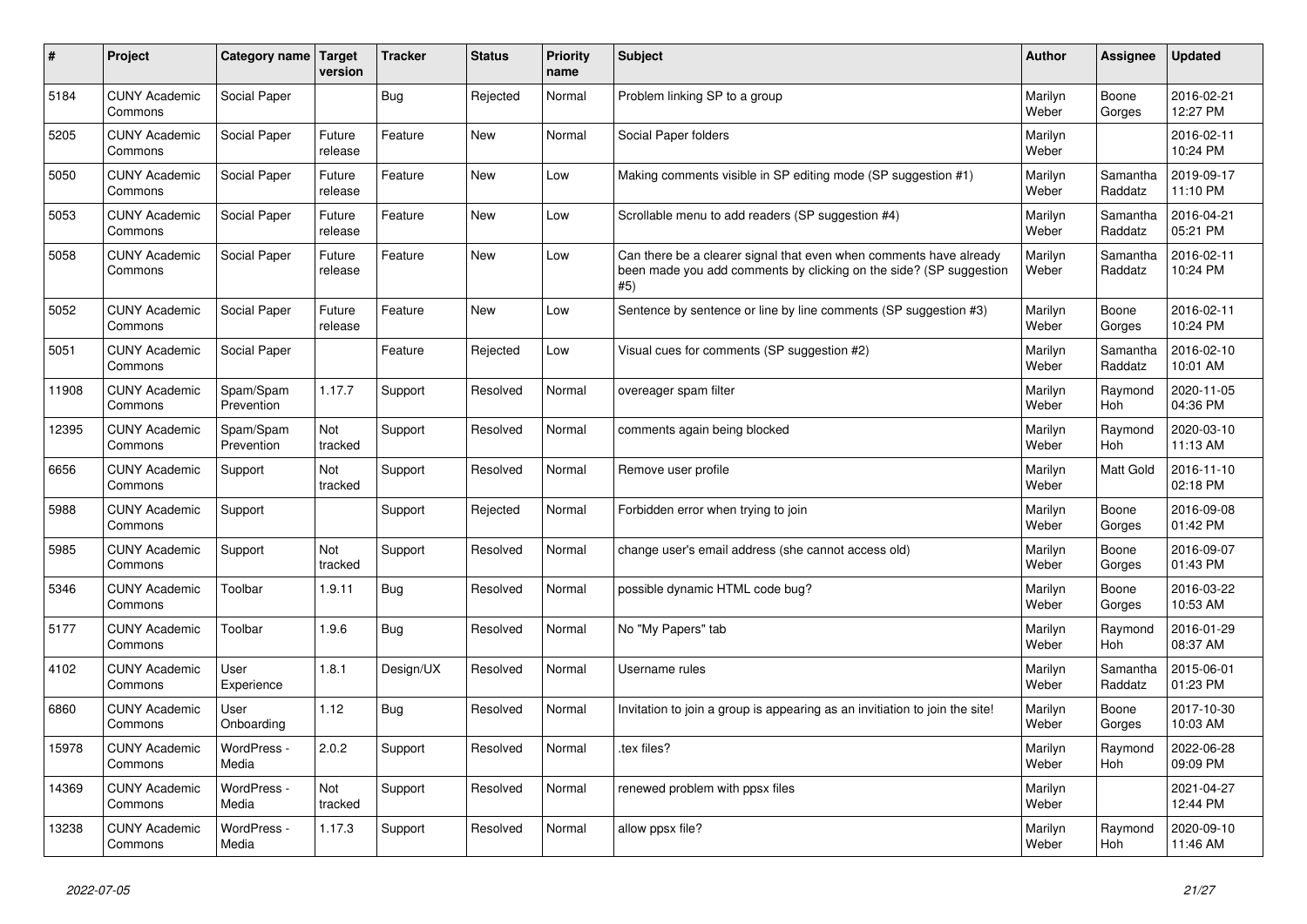| $\sharp$ | Project                         | Category name   Target            | version        | <b>Tracker</b> | <b>Status</b>        | <b>Priority</b><br>name | <b>Subject</b>                                                                 | <b>Author</b>    | Assignee              | <b>Updated</b>         |
|----------|---------------------------------|-----------------------------------|----------------|----------------|----------------------|-------------------------|--------------------------------------------------------------------------------|------------------|-----------------------|------------------------|
| 4340     | <b>CUNY Academic</b><br>Commons | WordPress -<br>Media              | 1.8.14         | Feature        | Resolved             | Normal                  | embedding a video                                                              | Marilyn<br>Weber | Daniel<br>Jones       | 2015-10-20<br>12:01 AM |
| 7994     | <b>CUNY Academic</b><br>Commons | <b>WordPress</b><br>(misc)        | 1.10.17        | Bug            | Resolved             | Urgent                  | Comments not appearing                                                         | Marilyn<br>Weber |                       | 2017-04-20<br>11:16 AM |
| 12393    | <b>CUNY Academic</b><br>Commons | <b>WordPress</b><br>(misc)        |                | Support        | Resolved             | High                    | size limit for files                                                           | Marilyn<br>Weber |                       | 2020-02-18<br>10:13 AM |
| 5713     | <b>CUNY Academic</b><br>Commons | <b>WordPress</b><br>(misc)        | Not<br>tracked | Bug            | Abandoned            | High                    | Site freezing                                                                  | Marilyn<br>Weber | Boone<br>Gorges       | 2017-11-15<br>10:58 AM |
| 16172    | <b>CUNY Academic</b><br>Commons | <b>WordPress</b><br>(misc)        | 2.0.2          | Bug            | Resolved             | Normal                  | "Lost your password" link not in error messge                                  | Marilyn<br>Weber | Raymond<br>Hoh        | 2022-06-14<br>09:21 PM |
| 14606    | <b>CUNY Academic</b><br>Commons | WordPress<br>(misc)               | Not<br>tracked | Support        | Rejected             | Normal                  | calendar wrong month                                                           | Marilyn<br>Weber |                       | 2021-07-23<br>12:11 PM |
| 14074    | <b>CUNY Academic</b><br>Commons | <b>WordPress</b><br>(misc)        | Not<br>tracked | Support        | Reporter<br>Feedback | Normal                  | page password protection problem                                               | Marilyn<br>Weber |                       | 2021-03-02<br>11:03 AM |
| 13012    | <b>CUNY Academic</b><br>Commons | <b>WordPress</b><br>(misc)        |                | Support        | Rejected             | Normal                  | icon image associated with the teaching template's Creative Commons<br>License | Marilyn<br>Weber | Raymond<br>Hoh        | 2020-08-25<br>10:56 AM |
| 11634    | <b>CUNY Academic</b><br>Commons | <b>WordPress</b><br>(misc)        | Not<br>tracked | Bug            | Rejected             | Normal                  | "Insert Read More Tag" working oddly                                           | Marilyn<br>Weber | Raymond<br><b>Hoh</b> | 2019-07-15<br>11:48 PM |
| 11453    | <b>CUNY Academic</b><br>Commons | WordPress<br>(misc)               | 1.15.2         | Bug            | Resolved             | Normal                  | 403 error on Firefox                                                           | Marilyn<br>Weber | Raymond<br>Hoh        | 2019-05-28<br>11:46 AM |
| 10810    | <b>CUNY Academic</b><br>Commons | WordPress<br>(misc)               | 1.14.2         | Bug            | Resolved             | Normal                  | Sites set as public are becoming private                                       | Marilyn<br>Weber |                       | 2018-12-11<br>10:15 AM |
| 10133    | <b>CUNY Academic</b><br>Commons | <b>WordPress</b><br>(misc)        | Not<br>tracked | Support        | Resolved             | Normal                  | two Commons sites to be migrated elsewhere                                     | Marilyn<br>Weber |                       | 2018-12-10<br>03:54 PM |
| 9541     | <b>CUNY Academic</b><br>Commons | WordPress<br>(misc)               | Not<br>tracked | Support        | Resolved             | Normal                  | repeating header banner                                                        | Marilyn<br>Weber | Raymond<br>Hoh        | 2018-04-06<br>12:33 PM |
| 9499     | <b>CUNY Academic</b><br>Commons | WordPress<br>(misc)               | Not<br>tracked | Support        | Resolved             | Normal                  | tiny question - preventing dates on posts?                                     | Marilyn<br>Weber | Raymond<br><b>Hoh</b> | 2018-04-04<br>03:55 PM |
| 7607     | <b>CUNY Academic</b><br>Commons | <b>WordPress</b><br>(misc)        | Not<br>tracked | Feature        | Resolved             | Normal                  | mp4 files                                                                      | Marilyn<br>Weber |                       | 2017-02-15<br>07:37 PM |
| 5753     | <b>CUNY Academic</b><br>Commons | <b>WordPress</b><br>(misc)        | Not<br>tracked | Support        | Resolved             | Normal                  | merging blogs and groups                                                       | Marilyn<br>Weber | Boone<br>Gorges       | 2016-08-29<br>03:09 PM |
| 3001     | <b>CUNY Academic</b><br>Commons | WordPress<br>(misc)               | Not<br>tracked | Support        | Resolved             | Normal                  | shortlink requested                                                            | Marilyn<br>Weber | Boone<br>Gorges       | 2014-01-30<br>01:26 PM |
| 2777     | <b>CUNY Academic</b><br>Commons | WordPress<br>(misc)               | Not<br>tracked | Bug            | Resolved             | Normal                  | Hero slide access                                                              | Marilyn<br>Weber | Boone<br>Gorges       | 2013-09-07<br>12:26 PM |
| 3592     | <b>CUNY Academic</b><br>Commons | <b>WordPress</b><br>(Permissions) | Not<br>tracked | Publicity      | Resolved             | Normal                  | Oops - Announcing 1.6!                                                         | Marilyn<br>Weber | Boone<br>Gorges       | 2014-10-22<br>03:03 PM |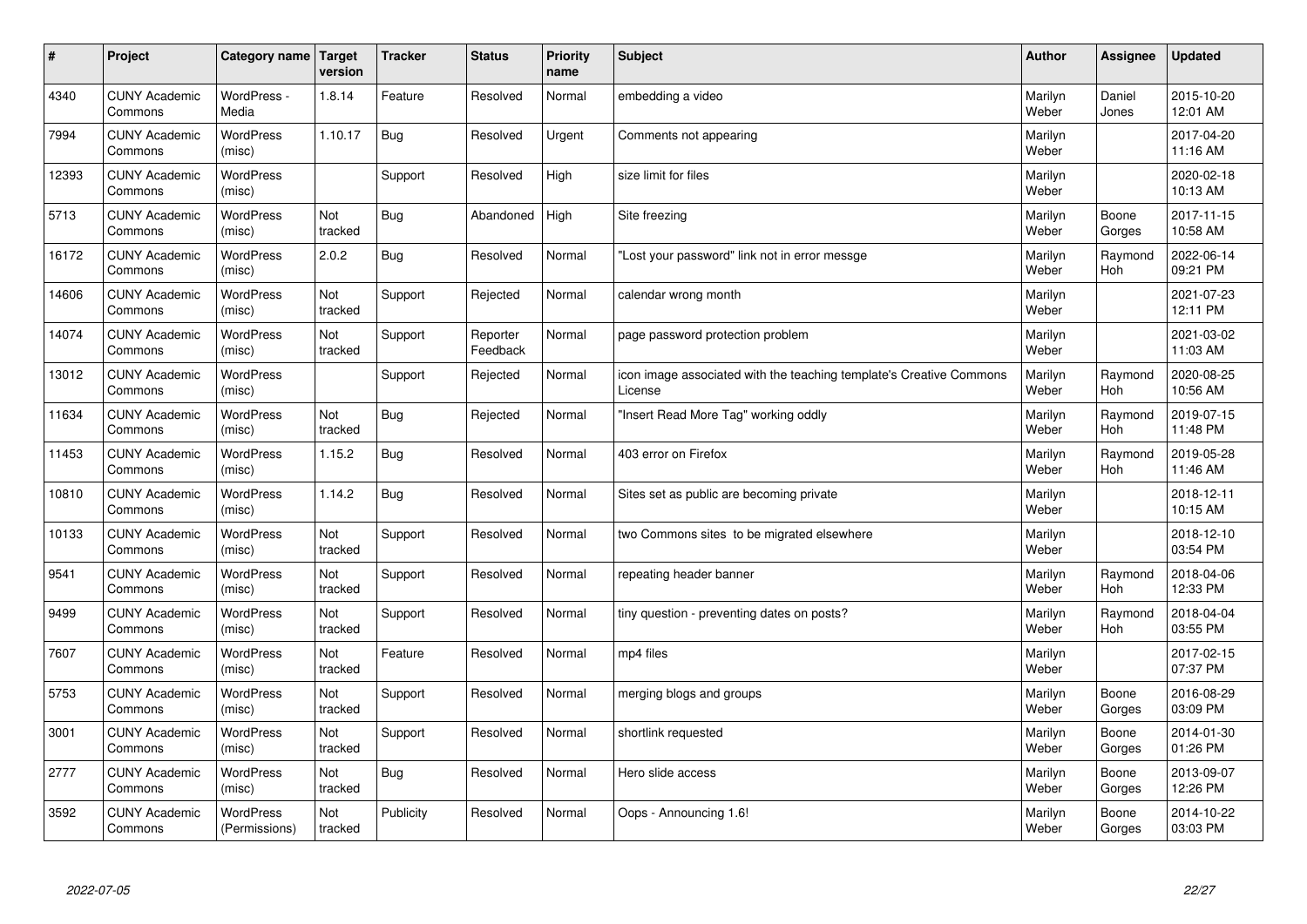| #     | Project                         | Category name   Target            | version        | <b>Tracker</b> | <b>Status</b> | Priority<br>name | <b>Subject</b>                                                                          | <b>Author</b>    | <b>Assignee</b>       | <b>Updated</b>         |
|-------|---------------------------------|-----------------------------------|----------------|----------------|---------------|------------------|-----------------------------------------------------------------------------------------|------------------|-----------------------|------------------------|
| 3116  | <b>CUNY Academic</b><br>Commons | <b>WordPress</b><br>(Permissions) |                | Bug            | Resolved      | Normal           | Updating the FAQ page                                                                   | Marilyn<br>Weber | Boone<br>Gorges       | 2014-04-01<br>10:12 PM |
| 12363 | <b>CUNY Academic</b><br>Commons | <b>WordPress</b><br>Plugins       | 1.16.5         | Bug            | Resolved      | Urgent           | more bbPress problems - now students unable to post either a new<br>thread or a comment | Marilyn<br>Weber | Raymond<br>Hoh        | 2020-03-17<br>03:07 PM |
| 12354 | <b>CUNY Academic</b><br>Commons | <b>WordPress</b><br>Plugins       | 1.16.5         | Bug            | Resolved      | Urgent           | sites (including Net-Art) are reporting critical issues                                 | Marilyn<br>Weber | Raymond<br><b>Hoh</b> | 2020-02-02<br>03:16 PM |
| 7100  | <b>CUNY Academic</b><br>Commons | <b>WordPress</b><br>Plugins       | 1.10.5         | Bug            | Resolved      | High             | Cincopa plugin problem                                                                  | Marilyn<br>Weber | Boone<br>Gorges       | 2016-12-19<br>10:32 AM |
| 15654 | <b>CUNY Academic</b><br>Commons | <b>WordPress</b><br>Plugins       | 1.19.6         | Support        | Resolved      | Normal           | Numerous Copies of Events showing up                                                    | Marilyn<br>Weber | Boone<br>Gorges       | 2022-03-22<br>11:30 AM |
| 15610 | <b>CUNY Academic</b><br>Commons | <b>WordPress</b><br>Plugins       | Not<br>tracked | Support        | Rejected      | Normal           | Loops & Logic plugin                                                                    | Marilyn<br>Weber | Raymond<br>Hoh        | 2022-03-19<br>11:16 AM |
| 15545 | <b>CUNY Academic</b><br>Commons | <b>WordPress</b><br>Plugins       | 1.19.5         | Feature        | Resolved      | Normal           | "ZI Hide Featured Image" plugin request                                                 | Marilyn<br>Weber | Boone<br>Gorges       | 2022-03-09<br>10:09 AM |
| 14885 | <b>CUNY Academic</b><br>Commons | WordPress<br>Plugins              | 1.18.22        | Bug            | Resolved      | Normal           | Long Loading Times -- Wordpress Admin Site                                              | Marilyn<br>Weber | Raymond<br>Hoh        | 2021-10-26<br>12:28 PM |
| 14534 | <b>CUNY Academic</b><br>Commons | <b>WordPress</b><br>Plugins       | 1.18.12        | Support        | Resolved      | Normal           | Share This Image plugin?                                                                | Marilyn<br>Weber |                       | 2021-06-08<br>11:50 AM |
| 14509 | <b>CUNY Academic</b><br>Commons | <b>WordPress</b><br>Plugins       | 1.18.12        | Bug            | Resolved      | Normal           | Elementor Editor problem                                                                | Marilyn<br>Weber |                       | 2021-06-08<br>09:55 AM |
| 14265 | <b>CUNY Academic</b><br>Commons | <b>WordPress</b><br>Plugins       | 1.18.10        | Support        | Resolved      | Normal           | separate the tag cloud in the blog sidebar                                              | Marilyn<br>Weber | Boone<br>Gorges       | 2021-05-12<br>05:19 PM |
| 14077 | <b>CUNY Academic</b><br>Commons | <b>WordPress</b><br>Plugins       | 1.18.7         | Support        | Resolved      | Normal           | Elementor Pro plugin for the slider                                                     | Marilyn<br>Weber | Raymond<br>Hoh        | 2021-03-23<br>11:43 AM |
| 14012 | <b>CUNY Academic</b><br>Commons | <b>WordPress</b><br>Plugins       | 1.18.5         | Support        | Resolved      | Normal           | Open External Links in a New Window plugin?                                             | Marilyn<br>Weber | Boone<br>Gorges       | 2021-03-02<br>02:07 PM |
| 14075 | <b>CUNY Academic</b><br>Commons | WordPress<br>Plugins              | Not<br>tracked | Bug            | Resolved      | Normal           | sludigitalportfolios.commons.gc.cuny.edu                                                | Marilyn<br>Weber | Boone<br>Gorges       | 2021-03-01<br>10:46 AM |
| 14019 | <b>CUNY Academic</b><br>Commons | <b>WordPress</b><br>Plugins       | 1.18.5         | Bug            | Resolved      | Normal           | smorales.commons.gc.cuny.edu                                                            | Marilyn<br>Weber | Boone<br>Gorges       | 2021-02-23<br>11:06 AM |
| 13944 | <b>CUNY Academic</b><br>Commons | WordPress<br>Plugins              | 1.18.4         | Support        | Resolved      | Normal           | 3D FlipBook request                                                                     | Marilyn<br>Weber |                       | 2021-02-09<br>11:05 AM |
| 13947 | <b>CUNY Academic</b><br>Commons | WordPress<br>Plugins              | 1.18.4         | Bug            | Resolved      | Normal           | Elementor plugin problem                                                                | Marilyn<br>Weber | Raymond<br>Hoh        | 2021-02-08<br>09:34 PM |
| 13741 | <b>CUNY Academic</b><br>Commons | WordPress<br>Plugins              | 1.18.3         | Support        | Resolved      | Normal           | Ensemble Video Plugin                                                                   | Marilyn<br>Weber |                       | 2021-01-26<br>04:43 PM |
| 13841 | <b>CUNY Academic</b><br>Commons | WordPress<br>Plugins              | 1.18.3         | Support        | Resolved      | Normal           | Folders plugin request                                                                  | Marilyn<br>Weber | Boone<br>Gorges       | 2021-01-26<br>04:43 PM |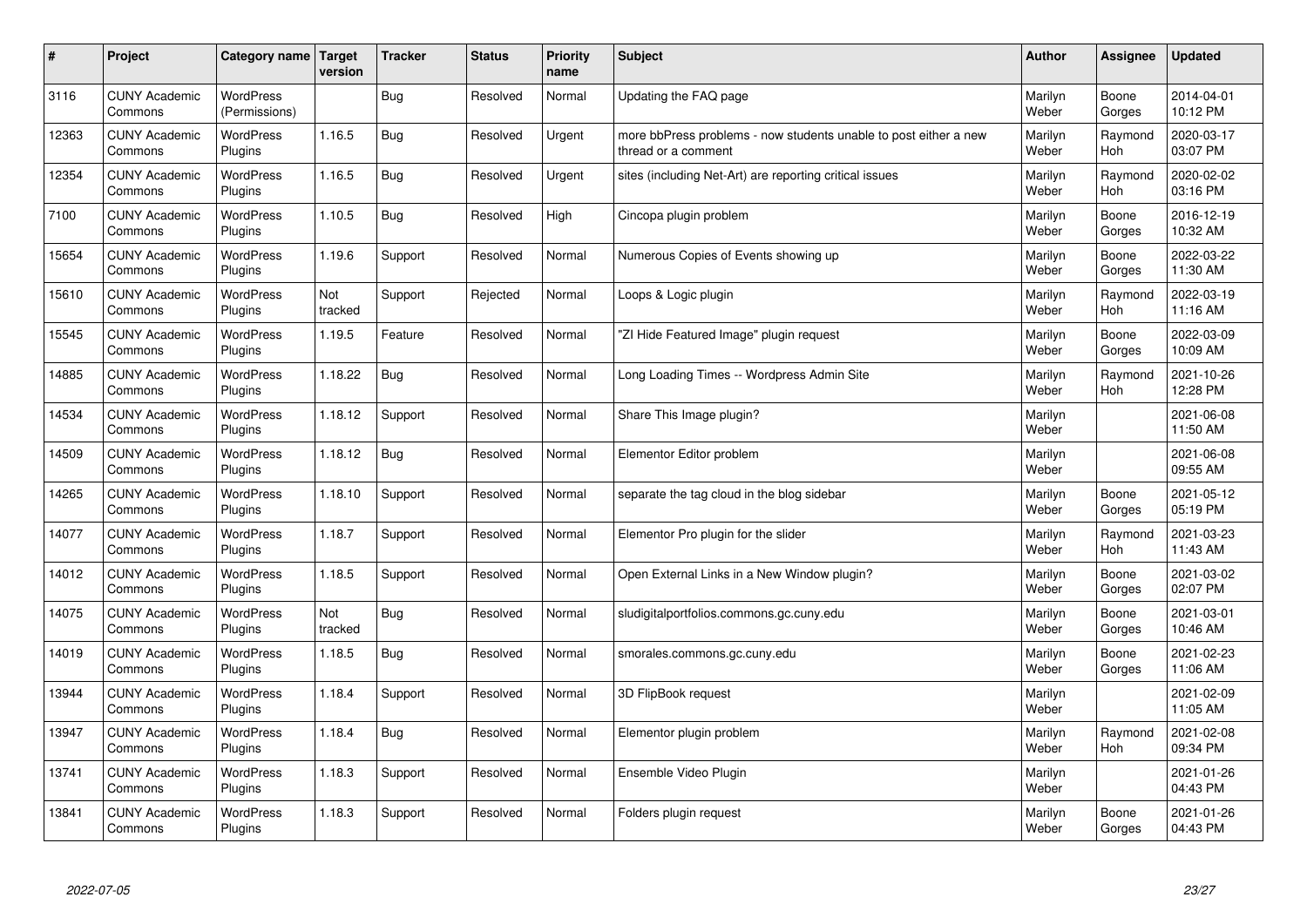| #     | Project                         | Category name   Target      | version        | <b>Tracker</b> | <b>Status</b>        | <b>Priority</b><br>name | <b>Subject</b>                                      | <b>Author</b>    | Assignee              | <b>Updated</b>         |
|-------|---------------------------------|-----------------------------|----------------|----------------|----------------------|-------------------------|-----------------------------------------------------|------------------|-----------------------|------------------------|
| 13846 | <b>CUNY Academic</b><br>Commons | <b>WordPress</b><br>Plugins | 1.18.3         | Support        | Resolved             | Normal                  | Yoast SEO plugin problem                            | Marilyn<br>Weber |                       | 2021-01-19<br>05:34 PM |
| 13184 | <b>CUNY Academic</b><br>Commons | <b>WordPress</b><br>Plugins | 1.17.2         | Support        | Resolved             | Normal                  | google translate plugin                             | Marilyn<br>Weber |                       | 2020-08-25<br>11:36 AM |
| 12741 | <b>CUNY Academic</b><br>Commons | <b>WordPress</b><br>Plugins | Not<br>tracked | Support        | Reporter<br>Feedback | Normal                  | <b>Tableau Public Viz Block</b>                     | Marilyn<br>Weber | Raymond<br>Hoh        | 2020-05-12<br>11:00 AM |
| 12676 | <b>CUNY Academic</b><br>Commons | <b>WordPress</b><br>Plugins | 1.16.10        | Support        | Resolved             | Normal                  | request for Require Post Category plug-in           | Marilyn<br>Weber |                       | 2020-04-28<br>11:03 AM |
| 11832 | <b>CUNY Academic</b><br>Commons | <b>WordPress</b><br>Plugins | 1.15.11        | Support        | Resolved             | Normal                  | Yoast SEO premium for sexgenlab.org                 | Marilyn<br>Weber |                       | 2019-10-08<br>11:22 AM |
| 11813 | <b>CUNY Academic</b><br>Commons | <b>WordPress</b><br>Plugins | 1.15.9         | Support        | Resolved             | Normal                  | 'Change Password Protected Message" plugin requests | Marilyn<br>Weber |                       | 2019-09-10<br>05:57 PM |
| 11205 | <b>CUNY Academic</b><br>Commons | <b>WordPress</b><br>Plugins | Not<br>tracked | Support        | Resolved             | Normal                  | problems with Google calendar                       | Marilyn<br>Weber | Raymond<br>Hoh        | 2019-03-11<br>02:17 PM |
| 9726  | <b>CUNY Academic</b><br>Commons | WordPress<br>Plugins        | Not<br>tracked | Support        | Abandoned            | Normal                  | technical error on Contact page                     | Marilyn<br>Weber |                       | 2018-12-10<br>03:53 PM |
| 10240 | <b>CUNY Academic</b><br>Commons | WordPress<br>Plugins        | 1.13.8         | Support        | Resolved             | Normal                  | require-featured-image plug-in request              | Marilyn<br>Weber |                       | 2018-08-29<br>05:15 PM |
| 9965  | <b>CUNY Academic</b><br>Commons | WordPress<br>Plugins        | 1.13.4         | Support        | Resolved             | Normal                  | plug-in request for OneTone Companion               | Marilyn<br>Weber | Raymond<br><b>Hoh</b> | 2018-06-26<br>12:00 PM |
| 9955  | <b>CUNY Academic</b><br>Commons | <b>WordPress</b><br>Plugins | 1.13.4         | Support        | Rejected             | Normal                  | docx converter plugin?                              | Marilyn<br>Weber |                       | 2018-06-26<br>11:39 AM |
| 9888  | <b>CUNY Academic</b><br>Commons | <b>WordPress</b><br>Plugins | 1.13.3         | Support        | Resolved             | Normal                  | Business directory Plug-in request                  | Marilyn<br>Weber |                       | 2018-06-12<br>11:52 AM |
| 8446  | <b>CUNY Academic</b><br>Commons | <b>WordPress</b><br>Plugins | 1.11.14        | Support        | Resolved             | Normal                  | request for multiple accordion menu plugins         | Marilyn<br>Weber |                       | 2018-05-07<br>09:57 PM |
| 9500  | <b>CUNY Academic</b><br>Commons | WordPress<br>Plugins        | 1.12.12        | Support        | Resolved             | Normal                  | PowerPoint in the media library?                    | Marilyn<br>Weber | Raymond<br>Hoh        | 2018-04-12<br>02:28 PM |
| 9340  | <b>CUNY Academic</b><br>Commons | WordPress<br>Plugins        | 1.12.10        | Bug            | Resolved             | Normal                  | change the web preview?                             | Marilyn<br>Weber | Raymond<br><b>Hoh</b> | 2018-03-13<br>11:50 AM |
| 9330  | <b>CUNY Academic</b><br>Commons | <b>WordPress</b><br>Plugins | 1.12.10        | <b>Bug</b>     | Resolved             | Normal                  | part 2 of problems with the Leaflet plug -in        | Marilyn<br>Weber |                       | 2018-03-04<br>05:58 PM |
| 9192  | <b>CUNY Academic</b><br>Commons | WordPress<br>Plugins        | 1.12.8         | Bug            | Resolved             | Normal                  | problems with the Leaflet plug -in                  | Marilyn<br>Weber | Boone<br>Gorges       | 2018-02-13<br>11:07 AM |
| 9087  | <b>CUNY Academic</b><br>Commons | WordPress<br>Plugins        | 1.12.7         | Support        | Resolved             | Normal                  | request for WP Social Sharing                       | Marilyn<br>Weber |                       | 2018-01-23<br>11:17 AM |
| 9078  | <b>CUNY Academic</b><br>Commons | WordPress<br>Plugins        | 1.12.7         | Support        | Resolved             | Normal                  | arcgis web maps?                                    | Marilyn<br>Weber | Raymond<br>Hoh        | 2018-01-23<br>11:11 AM |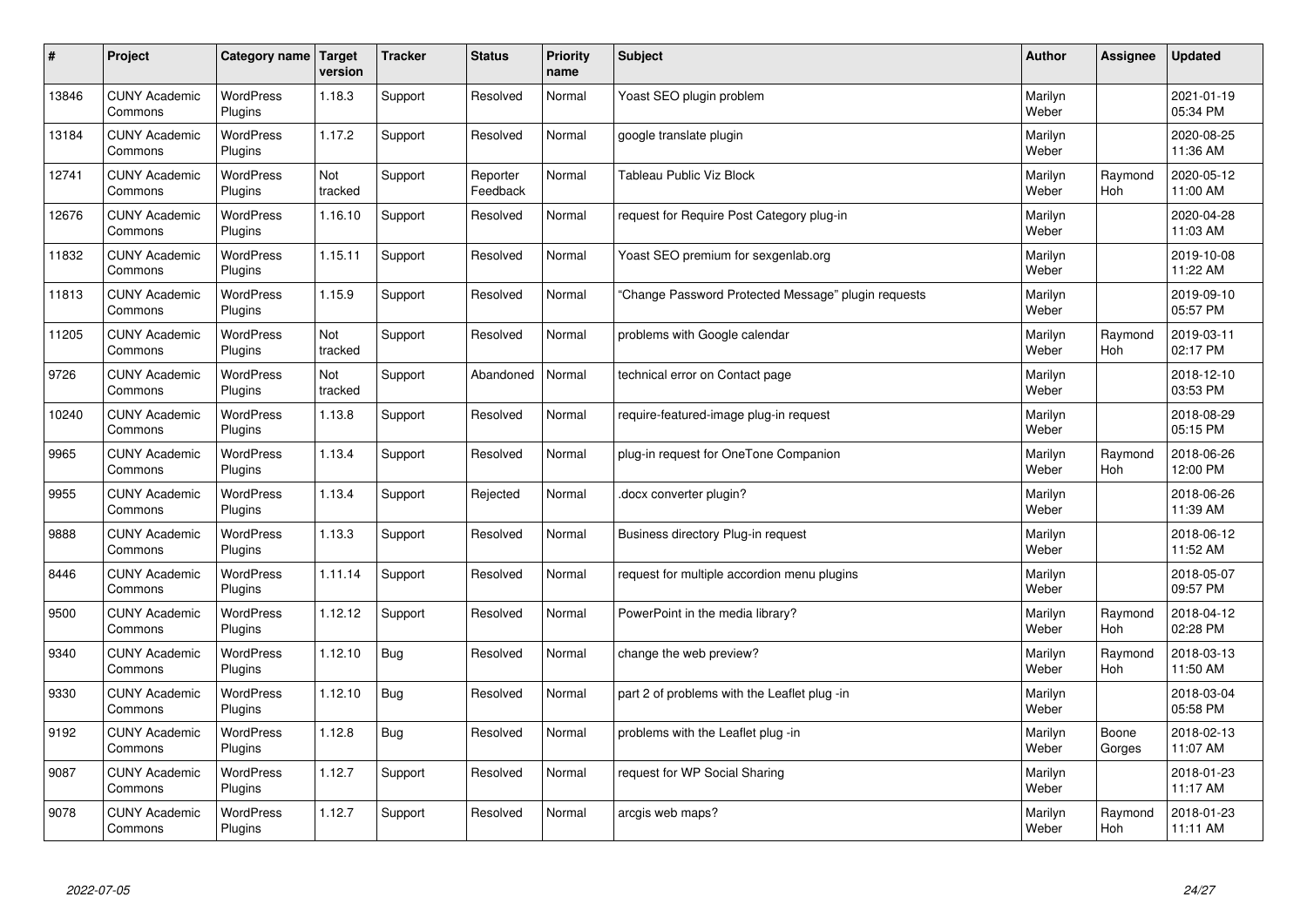| #    | Project                         | Category name               | Target<br>version | <b>Tracker</b> | <b>Status</b> | <b>Priority</b><br>name | <b>Subject</b>                                           | <b>Author</b>    | Assignee              | <b>Updated</b>         |
|------|---------------------------------|-----------------------------|-------------------|----------------|---------------|-------------------------|----------------------------------------------------------|------------------|-----------------------|------------------------|
| 9026 | <b>CUNY Academic</b><br>Commons | <b>WordPress</b><br>Plugins | 1.12.6            | Support        | Resolved      | Normal                  | plugin request from Carlos Guevara                       | Marilyn<br>Weber |                       | 2018-01-03<br>09:33 AM |
| 8924 | <b>CUNY Academic</b><br>Commons | <b>WordPress</b><br>Plugins | 1.12.4            | Bug            | Resolved      | Normal                  | auto-remove feature on http://pcp.gc.cuny.edu            | Marilyn<br>Weber | <b>Matt Gold</b>      | 2017-12-04<br>10:18 AM |
| 8908 | <b>CUNY Academic</b><br>Commons | <b>WordPress</b><br>Plugins | 1.12.2            | Support        | Resolved      | Normal                  | Plugin request from Steve Brier                          | Marilyn<br>Weber |                       | 2017-11-27<br>11:39 AM |
| 7328 | <b>CUNY Academic</b><br>Commons | <b>WordPress</b><br>Plugins | Not<br>tracked    | Bug            | Resolved      | Normal                  | technical issue with the Events Manager plugin           | Marilyn<br>Weber | Raymond<br><b>Hoh</b> | 2017-11-15<br>06:19 PM |
| 5875 | <b>CUNY Academic</b><br>Commons | <b>WordPress</b><br>Plugins | Not<br>tracked    | Bug            | Resolved      | Normal                  | Events Calendar garbled in IE                            | Marilyn<br>Weber | Marilyn<br>Weber      | 2017-11-15<br>05:45 PM |
| 7770 | <b>CUNY Academic</b><br>Commons | WordPress<br>Plugins        | Not<br>tracked    | Bug            | Abandoned     | Normal                  | Timeline.js problem                                      | Marilyn<br>Weber |                       | 2017-11-15<br>01:43 PM |
| 8308 | <b>CUNY Academic</b><br>Commons | <b>WordPress</b><br>Plugins | Not<br>tracked    | Support        | Resolved      | Normal                  | <b>WP Migration plugin</b>                               | Marilyn<br>Weber |                       | 2017-11-15<br>01:27 PM |
| 8721 | <b>CUNY Academic</b><br>Commons | <b>WordPress</b><br>Plugins | 1.11.13           | Bug            | Resolved      | Normal                  | more problems with Events calendar                       | Marilyn<br>Weber |                       | 2017-09-21<br>10:35 AM |
| 8693 | <b>CUNY Academic</b><br>Commons | <b>WordPress</b><br>Plugins |                   | Support        | Resolved      | Normal                  | Existing blog wants to replace Mailpoet with Newsletters | Marilyn<br>Weber |                       | 2017-09-12<br>02:24 PM |
| 8576 | <b>CUNY Academic</b><br>Commons | WordPress<br>Plugins        | 1.11.11           | Support        | Resolved      | Normal                  | Digital Measures plugin request                          | Marilyn<br>Weber |                       | 2017-09-01<br>03:44 PM |
| 8552 | <b>CUNY Academic</b><br>Commons | WordPress<br>Plugins        | 1.11.10           | Bug            | Resolved      | Normal                  | Events Calendar problem                                  | Marilyn<br>Weber |                       | 2017-08-18<br>04:36 PM |
| 8131 | <b>CUNY Academic</b><br>Commons | <b>WordPress</b><br>Plugins | 1.11              | Bug            | Resolved      | Normal                  | Newsletters plug-in                                      | Marilyn<br>Weber | Boone<br>Gorges       | 2017-05-11<br>09:42 PM |
| 8071 | <b>CUNY Academic</b><br>Commons | <b>WordPress</b><br>Plugins | Not<br>tracked    | Support        | Rejected      | Normal                  | Anthologize                                              | Marilyn<br>Weber |                       | 2017-05-10<br>10:15 AM |
| 7668 | <b>CUNY Academic</b><br>Commons | WordPress<br>Plugins        |                   | Support        | Rejected      | Normal                  | Iframes question                                         | Marilyn<br>Weber |                       | 2017-04-11<br>09:29 PM |
| 7745 | <b>CUNY Academic</b><br>Commons | <b>WordPress</b><br>Plugins | 1.10.13           | Support        | Resolved      | Normal                  | Featured Video Plus plugin requested                     | Marilyn<br>Weber |                       | 2017-03-03<br>01:51 PM |
| 5657 | <b>CUNY Academic</b><br>Commons | <b>WordPress</b><br>Plugins | 1.9.18            | Feature        | Resolved      | Normal                  | Plugin Request - Instagram Feed WD                       | Marilyn<br>Weber | Boone<br>Gorges       | 2016-06-08<br>12:36 PM |
| 5621 | <b>CUNY Academic</b><br>Commons | WordPress<br>Plugins        | 1.9.17            | Feature        | Resolved      | Normal                  | Taxonomy plugin request                                  | Marilyn<br>Weber | Boone<br>Gorges       | 2016-06-01<br>11:28 PM |
| 5522 | <b>CUNY Academic</b><br>Commons | <b>WordPress</b><br>Plugins | 1.9.15            | Feature        | Resolved      | Normal                  | plugin request                                           | Marilyn<br>Weber | Boone<br>Gorges       | 2016-05-09<br>10:36 AM |
| 5302 | <b>CUNY Academic</b><br>Commons | <b>WordPress</b><br>Plugins | 1.9.10            | Feature        | Resolved      | Normal                  | request for WP Gallery Custom Links plug-in              | Marilyn<br>Weber | Boone<br>Gorges       | 2016-03-11<br>09:20 PM |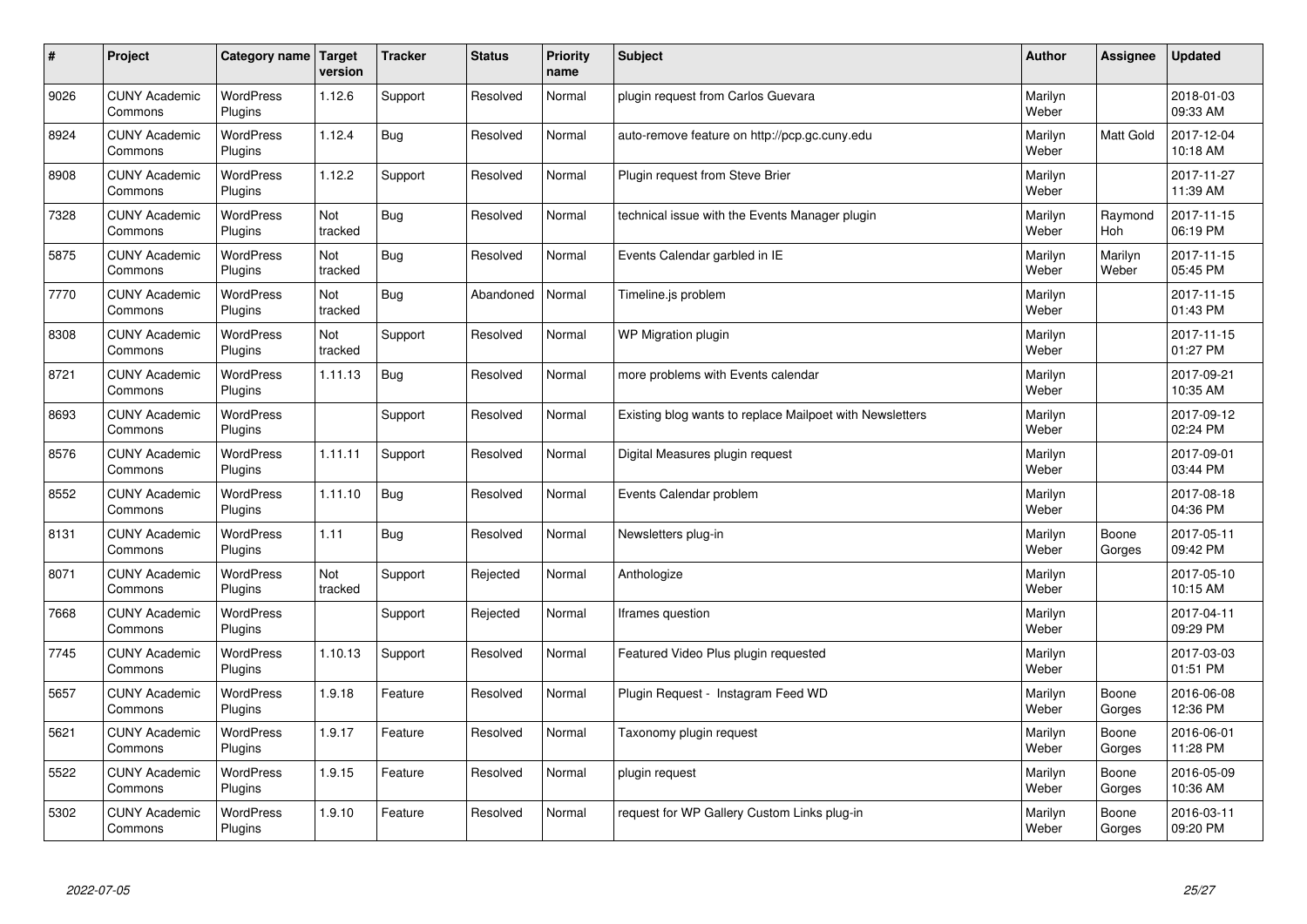| $\sharp$ | Project                         | Category name   Target            | version           | <b>Tracker</b> | <b>Status</b>        | Priority<br>name | <b>Subject</b>                                                                             | <b>Author</b>    | <b>Assignee</b>   | <b>Updated</b>         |
|----------|---------------------------------|-----------------------------------|-------------------|----------------|----------------------|------------------|--------------------------------------------------------------------------------------------|------------------|-------------------|------------------------|
| 5083     | <b>CUNY Academic</b><br>Commons | <b>WordPress</b><br>Plugins       | 1.9.5             | Support        | Rejected             | Normal           | creating a shortcode for the iframe code of the google form                                | Marilyn<br>Weber | Marilyn<br>Weber  | 2016-01-12<br>04:25 PM |
| 4997     | <b>CUNY Academic</b><br>Commons | <b>WordPress</b><br>Plugins       | 1.9.4             | Feature        | Resolved             | Normal           | ability to embed maps from StoryMapJS?                                                     | Marilyn<br>Weber | Boone<br>Gorges   | 2016-01-07<br>12:34 PM |
| 5036     | <b>CUNY Academic</b><br>Commons | WordPress<br>Plugins              | 1.9.1.1           | Feature        | Resolved             | Normal           | <b>Embeds request</b>                                                                      | Marilyn<br>Weber | Boone<br>Gorges   | 2015-12-18<br>10:12 PM |
| 4542     | <b>CUNY Academic</b><br>Commons | <b>WordPress</b><br>Plugins       | 1.8.10            | Bug            | Resolved             | Normal           | Emailing group users problem                                                               | Marilyn<br>Weber | Boone<br>Gorges   | 2015-09-11<br>11:16 AM |
| 3093     | <b>CUNY Academic</b><br>Commons | <b>WordPress</b><br>Plugins       |                   | <b>Bug</b>     | Rejected             | Normal           | <b>Custom Google Maps</b>                                                                  | Marilyn<br>Weber | Boone<br>Gorges   | 2014-05-02<br>10:52 AM |
| 3136     | <b>CUNY Academic</b><br>Commons | <b>WordPress</b><br>Plugins       |                   | Bug            | Rejected             | Normal           | The Easy Rotator                                                                           | Marilyn<br>Weber | Boone<br>Gorges   | 2014-04-01<br>10:26 PM |
| 13935    | <b>CUNY Academic</b><br>Commons | <b>WordPress</b><br>Plugins       | 1.18.4            | Support        | Resolved             | Low              | Add Users sidebar widget not working                                                       | Marilyn<br>Weber |                   | 2021-02-09<br>11:05 AM |
| 6533     | <b>CUNY Academic</b><br>Commons | WordPress<br>Plugins              | Future<br>release | Support        | Duplicate            | Low              | very old plugins?                                                                          | Marilyn<br>Weber | <b>Tahir Butt</b> | 2018-10-04<br>12:27 PM |
| 8125     | <b>CUNY Academic</b><br>Commons | <b>WordPress</b><br><b>Themes</b> | 1.10.19           | Bug            | Resolved             | High             | careerplan admin page failing to load with "currently unable to handle<br>this request"    | Marilyn<br>Weber |                   | 2017-07-13<br>12:54 PM |
| 3121     | <b>CUNY Academic</b><br>Commons | WordPress<br><b>Themes</b>        | 1.5.21            | Bug            | Resolved             | High             | Add Academica theme?                                                                       | Marilyn<br>Weber | Boone<br>Gorges   | 2014-03-24<br>11:04 AM |
| 14911    | <b>CUNY Academic</b><br>Commons | <b>WordPress</b><br><b>Themes</b> | Not<br>tracked    | Support        | <b>New</b>           | Normal           | Twentytwentyone theme                                                                      | Marilyn<br>Weber |                   | 2021-10-28<br>10:37 AM |
| 14734    | <b>CUNY Academic</b><br>Commons | <b>WordPress</b><br><b>Themes</b> | 1.18.18           | Support        | Resolved             | Normal           | missing section of Sujatha Fernandes' site                                                 | Marilyn<br>Weber | Raymond<br>Hoh    | 2021-09-06<br>04:15 PM |
| 14411    | <b>CUNY Academic</b><br>Commons | WordPress<br><b>Themes</b>        | 1.18.10           | Bug            | Resolved             | Normal           | logo problems                                                                              | Marilyn<br>Weber |                   | 2021-05-03<br>04:37 PM |
| 14270    | <b>CUNY Academic</b><br>Commons | WordPress<br><b>Themes</b>        | 1.18.8            | Support        | Resolved             | Normal           | grid theme?                                                                                | Marilyn<br>Weber |                   | 2021-04-13<br>11:20 AM |
| 11976    | <b>CUNY Academic</b><br>Commons | WordPress<br><b>Themes</b>        | Not<br>tracked    | Support        | Resolved             | Normal           | ColorMag request                                                                           | Marilyn<br>Weber |                   | 2021-02-01<br>10:25 AM |
| 13512    | <b>CUNY Academic</b><br>Commons | <b>WordPress</b><br><b>Themes</b> | 1.17.7            | Support        | Resolved             | Normal           | theme update                                                                               | Marilyn<br>Weber |                   | 2020-11-16<br>04:46 PM |
| 13185    | <b>CUNY Academic</b><br>Commons | WordPress<br><b>Themes</b>        | 1.17.2            | Support        | Resolved             | Normal           | Less theme?                                                                                | Marilyn<br>Weber |                   | 2020-08-25<br>11:26 AM |
| 10059    | <b>CUNY Academic</b><br>Commons | WordPress<br>Themes               | Not<br>tracked    | Support        | Resolved             | Normal           | Magazine Premium theme for new site                                                        | Marilyn<br>Weber |                   | 2020-02-17<br>03:39 PM |
| 12360    | <b>CUNY Academic</b><br>Commons | WordPress<br><b>Themes</b>        | Not<br>tracked    | Bug            | Reporter<br>Feedback | Normal           | site just says "DANTE We are currently in maintenance mode, please<br>check back shortly." | Marilyn<br>Weber |                   | 2020-02-04<br>12:13 PM |